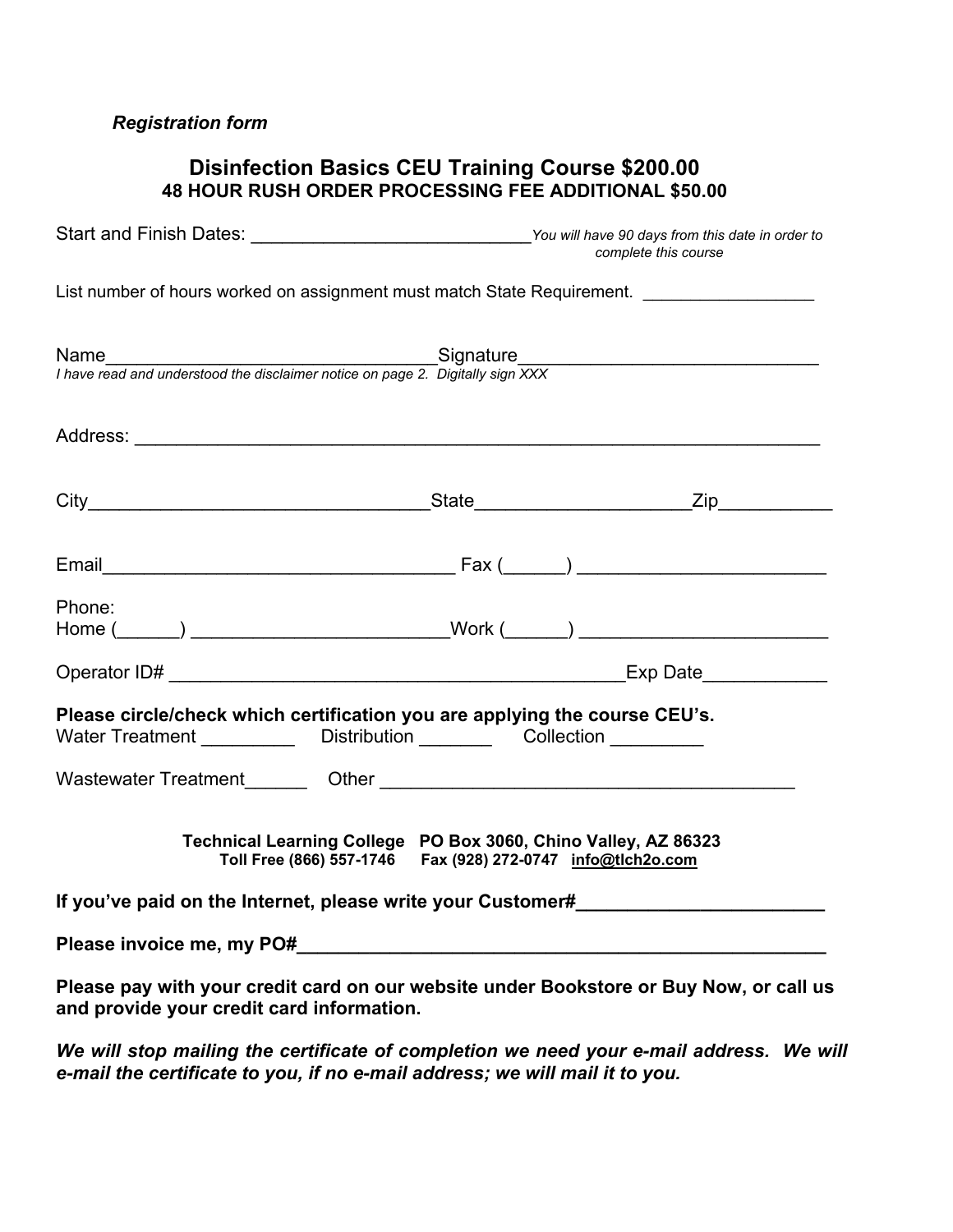## **DISCLAIMER NOTICE**

I understand that it is my responsibility to ensure that this CEU course is either approved or accepted in my State for CEU credit. I understand State laws and rules change on a frequent basis and I believe this course is currently accepted in my State for CEU or contact hour credit, if it is not, I will not hold Technical Learning College responsible. I fully understand that this type of study program deals with dangerous, changing conditions and various laws and that I will not hold Technical Learning College, Technical Learning Consultants, Inc. (TLC) liable in any fashion for any errors, omissions, advice, suggestions or neglect contained in this CEU education training course or for any violation or injury, death, neglect, damage or loss of your license or certification caused in any fashion by this CEU education training or course material suggestion or error or my lack of submitting paperwork. It is my responsibility to call or contact TLC if I need help or assistance and double-check to ensure my registration page and assignment has been received and graded. It is my responsibility to ensure all information is correct and to abide with all rules and regulations.

**State Approval Listing Link,** check to see if your State accepts or has pre-approved this course. Not all States are listed. Not all courses are listed. If the course is not accepted for CEU credit, we will give you the course free if you ask your State to accept it for credit.

**Professional Engineers**; Most states will accept our courses for credit but we do not officially list the States or Agencies. Please check your State for approval.

# **State Approval Listing URL…**

*<http://www.abctlc.com/downloads/PDF/CEU%20State%20Approvals.pdf>*

*You can obtain a printed version of the course from TLC for an additional \$169.95 plus shipping charges.* 

# **AFFIDAVIT OF EXAM COMPLETION**

I affirm that I personally completed the entire text of the course. I also affirm that I completed the exam without assistance from any outside source. I understand that it is my responsibility to file or maintain my certificate of completion as required by the state or by the designation organization.

# **Grading Information**

In order to maintain the integrity of our courses we do not distribute test scores, percentages or questions missed. Our exams are based upon pass/fail criteria with the benchmark for successful completion set at 70%. Once you pass the exam, your record will reflect a successful completion and a certificate will be issued to you.

# **All downloads are tracked and monitored for security purposes.**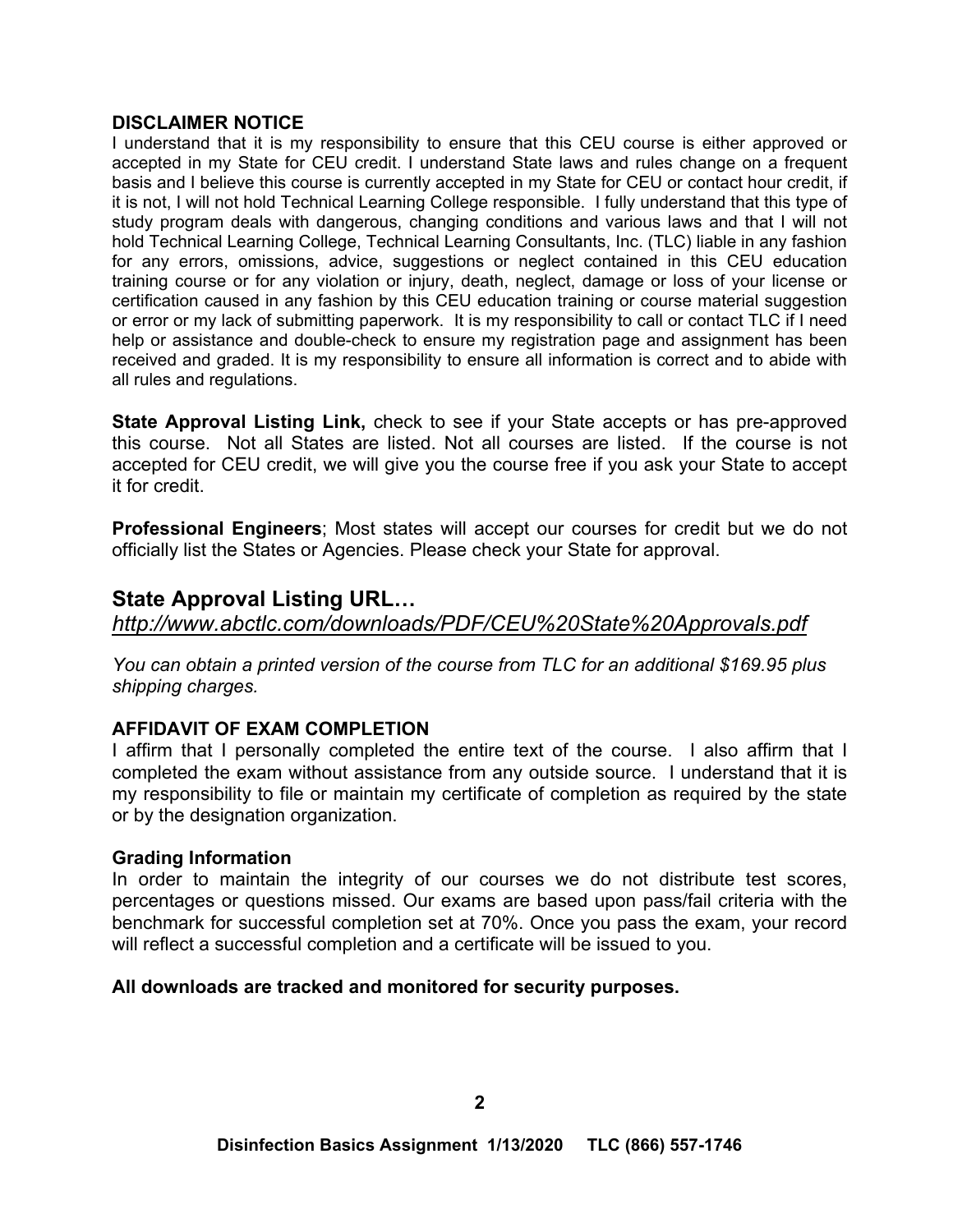# **CERTIFICATION OF COURSE PROCTOR**

Technical Learning College requires that our students who takes a correspondence or home study program course must pass a proctored course reading, quiz and final examination. The proctor must complete and provide to the school a certification form approved by the commission for each examination administered by the proctor.

**Instructions**. When a student completes the course work, fill out the blanks in this section and provide the form to the proctor with the examination.

Name of Course: **Name of Course:** 

Name of Licensee:

**Instructions to Proctor**. After an examination is administered, complete and return this certification and examination to the school in a sealed exam packet or in pdf format.

I certify that:

- 1. I am a disinterested third party in the administration of this examination. I am not related by blood, marriage or any other relationship to the licensee which would influence me from properly administering the examination.
- 2. The licensee showed me positive photo identification prior to completing the examination.
- 3. The enclosed examination was administered under my supervision on . The licensee received no assistance and had no access to books, notes or reference material.
- 4. I have not permitted the examination to be compromised, copied, or recorded in any way or by any method.
- 5. Provide an estimate of the amount of time the student took to complete the assignment.

Time to complete the entire course and final exam.

Notation of any problem or concerns:

Name and Telephone of Proctor (please print):

Signature of Proctor

 $\overline{a}$ 

 $\overline{a}$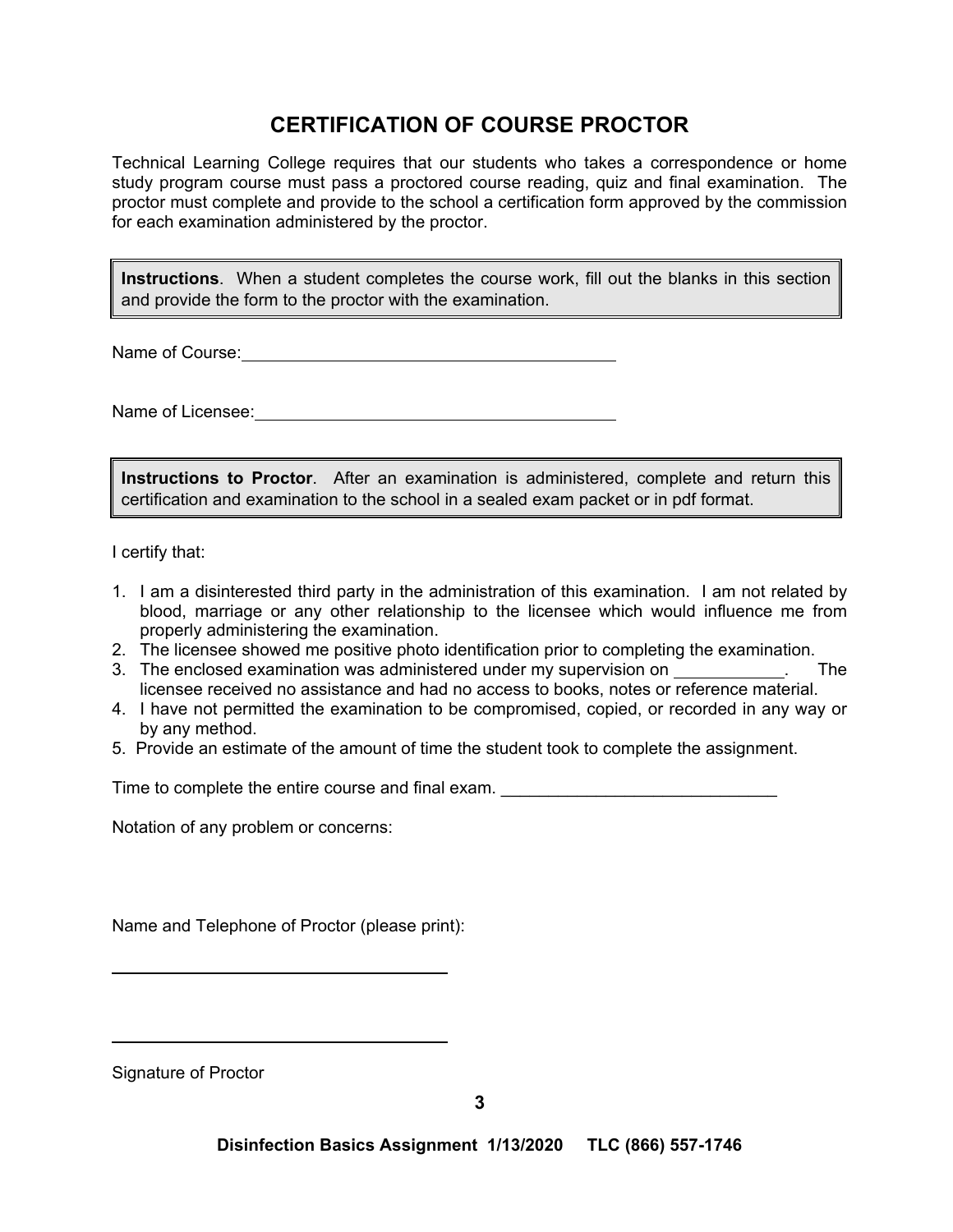**Disinfection Basics Assignment 1/13/2020 TLC (866) 557-1746**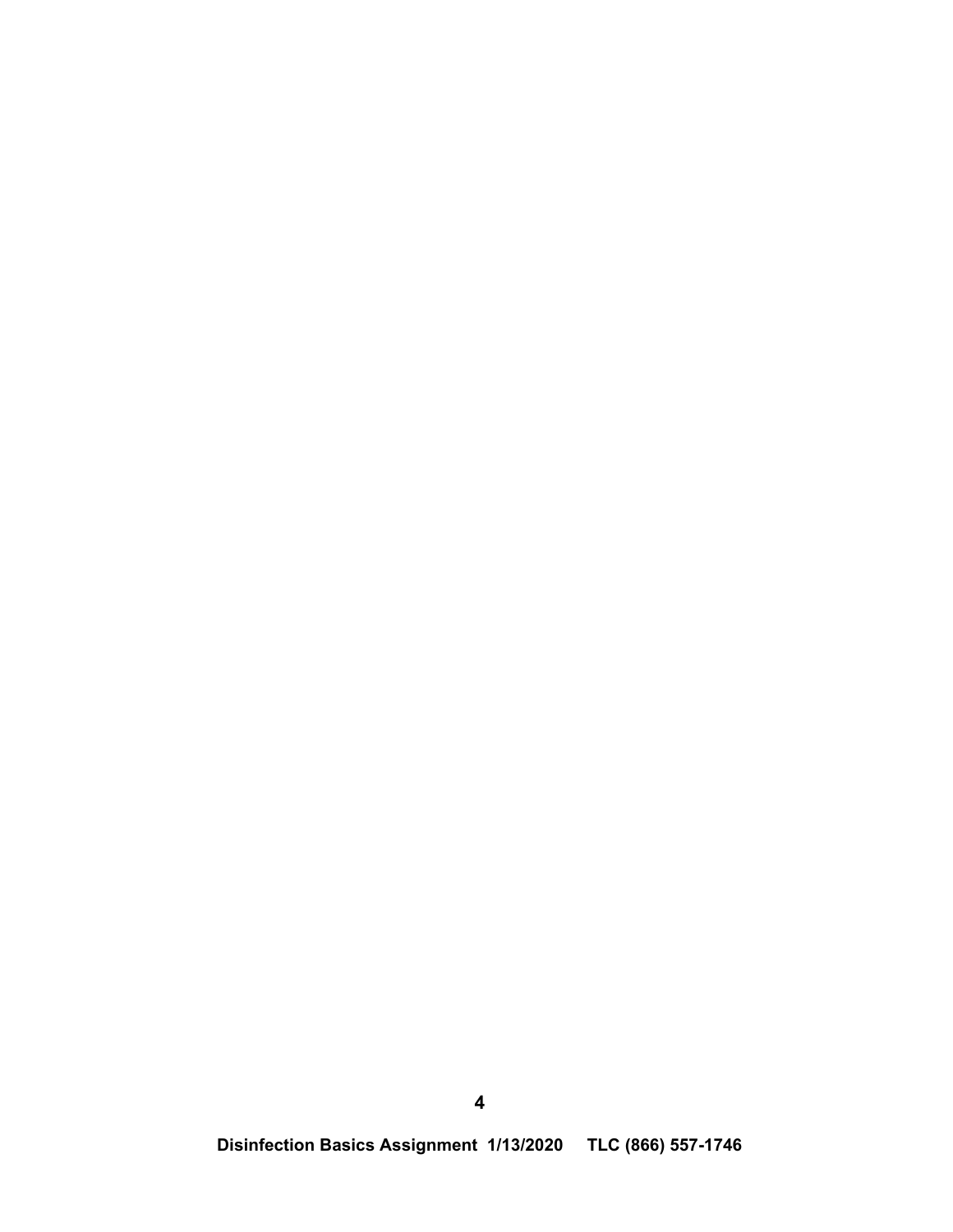# **Disinfection Basics CEU Course Answer Key**

**Name 12.1 and 12.1 and 12.1 and 12.1 and 12.1 and 12.1 and 12.1 and 12.1 and 12.1 and 12.1 and 12.1 and 12.1 and 12.1 and 12.1 and 12.1 and 12.1 and 12.1 and 12.1 and 12.1 and 12.1 and 12.1 and 12.1 and 12.1 and 12.1 an** 

*Method of Course acceptance confirmation. Please fill this section* 

**It is your sole responsibly to ensure this course is accepted for credit in your State. No refunds. Did you check with your State agency to ensure this course is accepted for credit?** 

Website \_\_ Telephone Call \_\_\_ Email \_\_\_\_ Spoke to \_\_\_\_\_\_\_\_\_\_\_\_\_\_\_\_\_\_\_\_\_\_\_\_\_\_\_\_\_\_

Did you receive the approval number, if applicable?

What is the course approval number, if applicable?

*Please circle, underline, bold or X only one correct answer* 

Please Circle, Bold, Underline or X, one answer per question. A **felt tipped pen** works best.

| 1. ABCD     | 16. A B C D | 31. A B C D | 46. A B C D |
|-------------|-------------|-------------|-------------|
| 2. ABCD     | 17. A B     | 32. A B C D | 47. A B C D |
| 3. ABCD     | 18. A B     | 33. A B C D | 48. A B     |
| 4. ABCD     | 19. A B     | 34. A B C D | 49. A B     |
| 5. A B      | 20. A B     | 35. A B C D | 50. A B     |
| 6. ABCD     | 21. A B     | 36. A B C D | 51. A B     |
| 7. ABCD     | 22. A B     | 37. A B     | 52. A B     |
| 8. ABCD     | 23. A B     | 38. A B C D | 53. A B     |
| 9. ABCD     | 24. A B     | 39. A B C D | 54. A B     |
| 10. A B C D | 25. A B     | 40. A B C D | 55. A B     |
| 11. A B C D | 26. A B C D | 41. A B C D | 56. A B     |
| 12.ABCD     | 27. A B C D | 42. A B C D | 57. A B C D |
| 13. A B C D | 28. A B C D | 43. A B C D | 58. A B C D |
| 14. A B C D | 29. A B C D | 44. A B C D | 59. A B C D |
| 15. A B C D | 30. A B C D | 45. A B C D | 60. A B C D |
|             |             |             |             |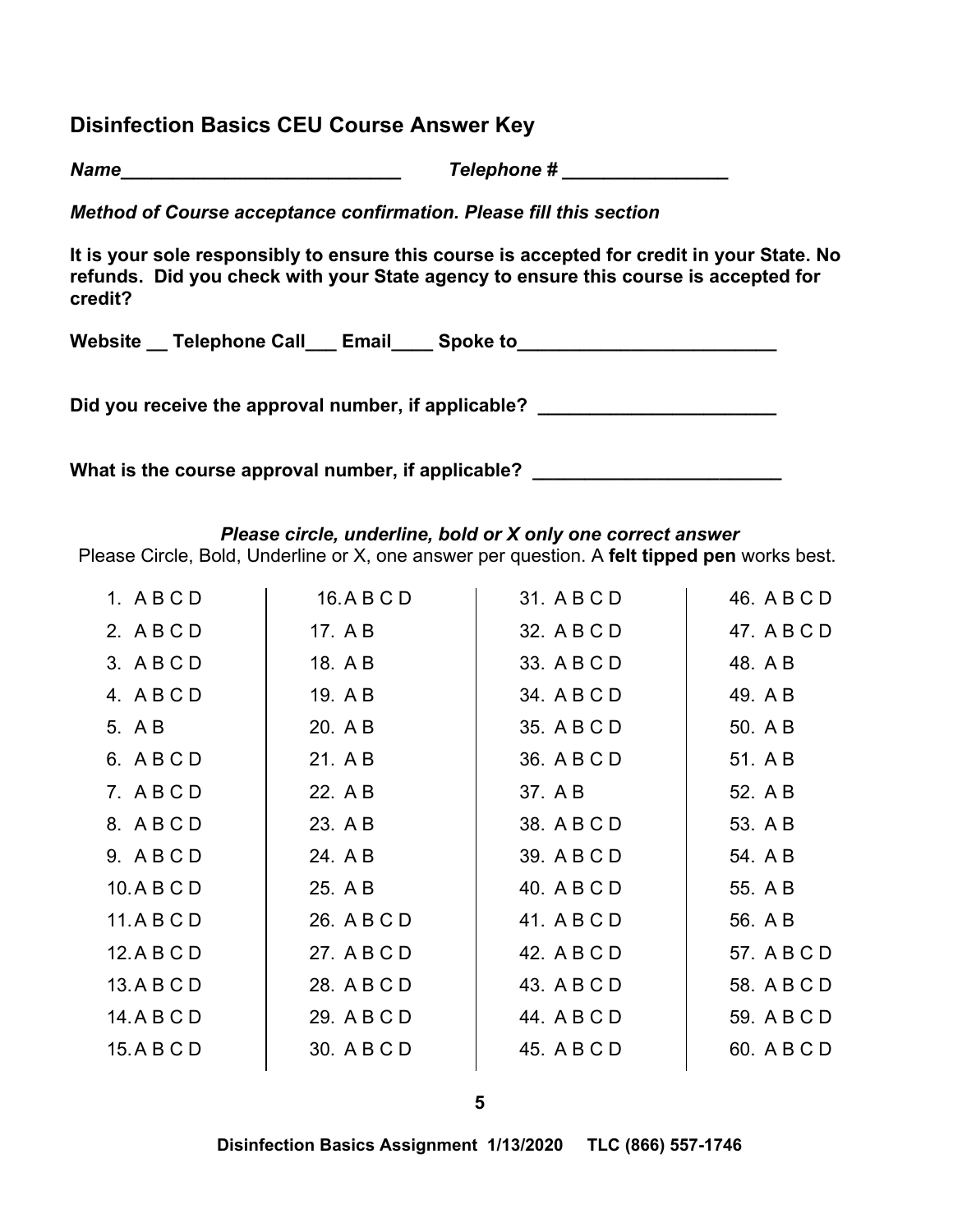| <b>Disinfection Basics Assignment</b> |          |              | 6 | TLC © 1/13/2020 www.abctlc.com |          |              |
|---------------------------------------|----------|--------------|---|--------------------------------|----------|--------------|
| 93. A B C D                           |          | 126. A B C D |   | 159. A B                       | 192. A B |              |
| 92. A B C D                           |          | 125. A B C D |   | 158. A B                       | 191. A B |              |
| 91. A B C D                           | 124. A B |              |   | 157. A B                       | 190. A B |              |
| 90. A B C D                           | 123. A B |              |   | 156. A B C D                   |          | 189. A B C D |
| 89. A B C D                           | 122. AB  |              |   | 155. A B C D                   |          | 188. A B C D |
| 88. A B C D                           | 121. AB  |              |   | 154. ABCD                      |          | 187. A B C D |
| 87. A B C D                           | 120. AB  |              |   | 153. A B C D                   | 186. AB  |              |
| 86. A B                               | 119. AB  |              |   | 152. A B                       | 185. A B |              |
| 85. A B                               | 118. AB  |              |   | 151. AB                        |          | 184. A B C D |
| 84. A B                               | 117. AB  |              |   | 150. A B C D                   |          | 183. A B C D |
| 83. A B                               |          | 116. ABCD    |   | 149. A B C D                   |          | 182. A B C D |
| 82. A B C D                           |          | 115. ABCD    |   | 148. A B C D                   | 181. AB  |              |
| 81. A B C D                           |          | 114. A B C D |   | 147. A B C D                   | 180. AB  |              |
| 80. A B C D                           |          | 113. ABCD    |   | 146. A B                       | 179. A B |              |
| 79. A B C D                           |          | 112. A B C D |   | 145. A B                       |          | 178. A B C D |
| 78. A B C D                           |          | 111. ABCD    |   | 144. A B                       |          | 177. A B C D |
| 77. A B C D                           |          | 110. ABCD    |   | 143. A B C D                   |          | 176. A B C D |
| 76. A B C D                           |          | 109. A B C D |   | 142. A B C D                   |          | 175. A B C D |
| 75. A B C D                           | 108. A B |              |   | 141. A B C D                   |          | 174. A B C D |
| 74. A B C D                           | 107. A B |              |   | 140. A B C D                   |          | 173. A B C D |
| 73. A B C D                           |          | 106. A B C D |   | 139. A B C D                   |          | 172. A B C D |
| 72. A B C D                           |          | 105. A B C D |   | 138. A B C D                   | 171. A B |              |
| 71. A B C D                           |          | 104. A B C D |   | 137. A B C D                   |          | 170. A B     |
| 70. A B C D                           |          | 103. A B C D |   | 136. A B C D                   |          | 169. A B C D |
| 69. A B C D                           |          | 102. A B C D |   | 135. A B                       |          | 168. A B C D |
| 68. A B C D                           |          | 101. A B C D |   | 134. A B C D                   |          | 167. A B C D |
| 67. A B C D                           |          | 100. A B C D |   | 133. A B C D                   |          | 166. A B C D |
| 66. A B C D                           |          | 99. ABCD     |   | 132. A B C D                   |          | 165. A B C D |
| 65. A B C D                           |          | 98. AB       |   | 131. A B                       |          | 164. A B C D |
| 64. A B C D                           |          | 97. AB       |   | 130. A B                       |          | 163. A B C D |
| 63. A B C D                           |          | 96. A B      |   | 129. A B C D                   |          | 162. A B C D |
| 62. A B C D                           |          | 95. A B      |   | 128. A B C D                   | 161. A B |              |
| 61. A B C D                           |          | 94. A B C D  |   | 127. A B C D                   |          | 160. A B     |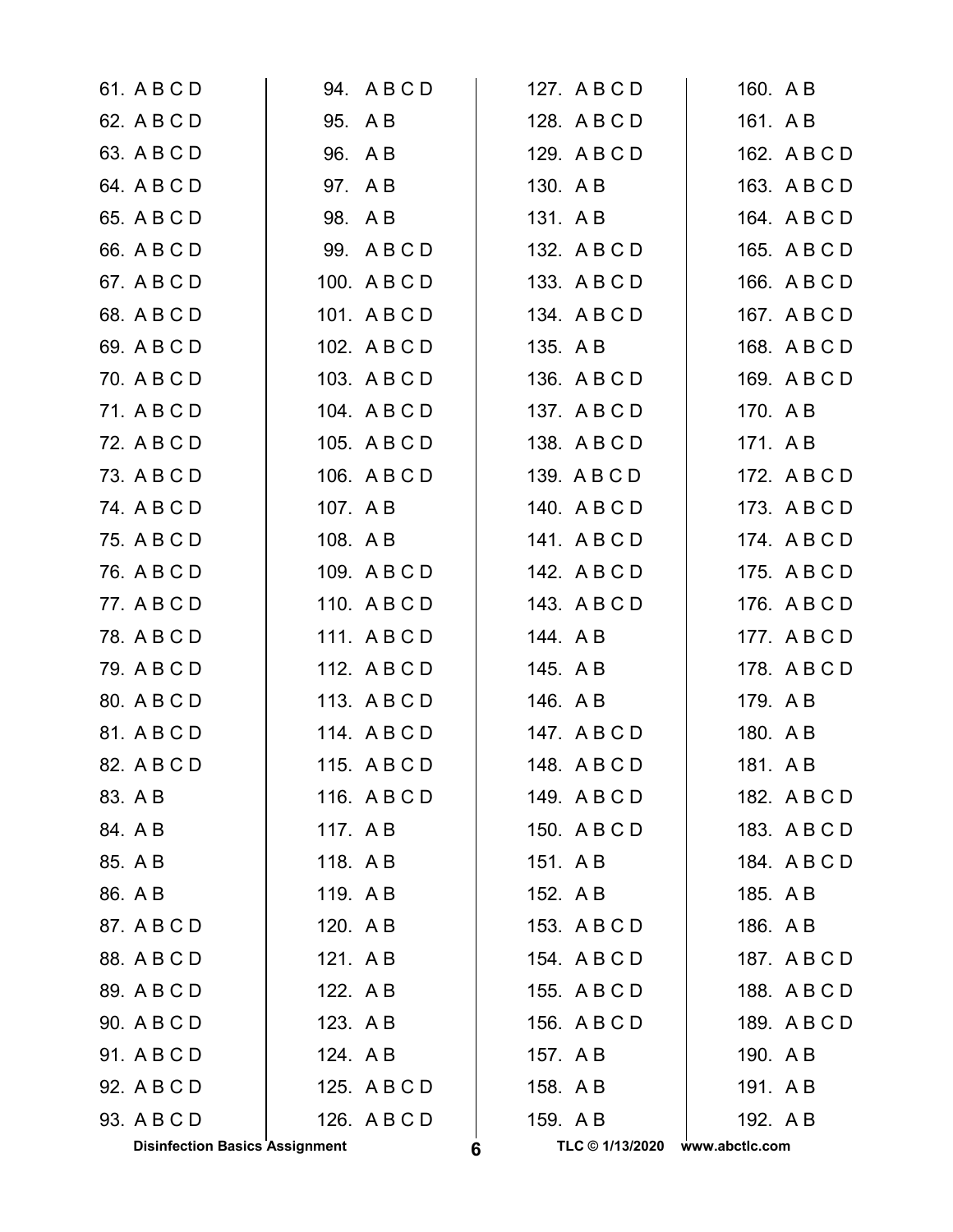| 193. A B<br>194. A B |                                       |          | 226. A B C D<br>227. A B C D | 259. A B<br>260. A B |                 | 293. AB        | 292. A B C D |
|----------------------|---------------------------------------|----------|------------------------------|----------------------|-----------------|----------------|--------------|
|                      |                                       |          |                              |                      |                 |                |              |
|                      | 195. A B C D                          |          | 228. A B C D                 | 261. AB              |                 | 294. AB        |              |
|                      | 196. A B C D                          |          | 229. A B C D                 | 262. A B             |                 | 295. A B       |              |
|                      | 197. ABCD                             |          | 230. A B C D                 |                      | 263. A B C D    |                | 296. A B C D |
|                      | 198. A B C D                          |          | 231. A B C D                 |                      | 264. A B C D    |                | 297. A B C D |
|                      | 199. A B C D                          | 232. A B |                              |                      | 265. A B C D    |                | 298. A B C D |
|                      | 200. A B C D                          | 233. AB  |                              |                      | 266. A B C D    |                | 299. A B C D |
|                      | 201. A B C D                          | 234. AB  |                              |                      | 267. A B C D    |                | 300. A B C D |
|                      | 202. A B C D                          | 235. A B |                              |                      | 268. A B C D    |                | 301. A B C D |
|                      | 203. A B C D                          | 236. AB  |                              | 269. AB              |                 |                | 302. A B C D |
|                      | 204. A B C D                          | 237. A B |                              | 270. A B             |                 |                | 303. A B C D |
|                      | 205. A B C D                          |          | 238. A B C D                 |                      | 271. ABCD       |                | 304. A B C D |
|                      | 206. A B C D                          |          | 239. A B C D                 |                      | 272. A B C D    |                | 305. A B C D |
| 207. A B             |                                       |          | 240. A B C D                 |                      | 273. A B C D    |                | 306. A B C D |
|                      | 208. A B C D                          |          | 241. ABCD                    |                      | 274. ABCD       |                | 307. A B C D |
|                      | 209. A B C D                          |          | 242. A B C D                 | 275. A B             |                 |                | 308. A B C D |
|                      | 210. A B C D                          | 243. AB  |                              | 276. A B             |                 |                | 309. A B C D |
|                      | 211. ABCD                             | 244. AB  |                              |                      | 277. ABCD       |                | 310. A B C D |
|                      | 212. A B C D                          | 245. A B |                              |                      | 278. ABCD       |                | 311. ABCD    |
|                      | 213. A B C D                          | 246. AB  |                              |                      | 279. ABCD       |                | 312. A B C D |
|                      | 214. ABCD                             | 247. AB  |                              |                      | 280. A B C D    | 313. AB        |              |
|                      | 215. A B C D                          | 248. AB  |                              |                      | 281. ABCD       | 314. AB        |              |
|                      | 216. ABCD                             | 249. AB  |                              |                      | 282. A B        | 315. AB        |              |
|                      | 217. ABCD                             | 250. A B |                              |                      | 283. A B C D    |                | 316. ABCD    |
|                      | 218. ABCD                             | 251. AB  |                              |                      | 284. ABCD       |                | 317. ABCD    |
|                      | 219. ABCD                             |          | 252. A B C D                 |                      | 285. A B C D    |                | 318. A B C D |
|                      | 220. A B C D                          |          | 253. A B C D                 |                      | 286. A B C D    |                | 319. ABCD    |
|                      | 221. A B C D                          |          | 254. A B C D                 |                      | 287. ABCD       |                | 320. A B C D |
|                      | 222. A B C D                          |          | 255. A B C D                 |                      | 288. A B C D    |                | 321. A B C D |
|                      | 223. A B C D                          |          | 256. A B C D                 |                      | 289. ABCD       | 322. A B       |              |
|                      | 224. ABCD                             | 257. A B |                              |                      | 290. ABCD       |                | 323. A B C D |
|                      | 225. A B C D                          | 258. A B |                              |                      | 291. ABCD       |                | 324. A B C D |
|                      | <b>Disinfection Basics Assignment</b> |          |                              | 7                    | TLC © 1/13/2020 | www.abctlc.com |              |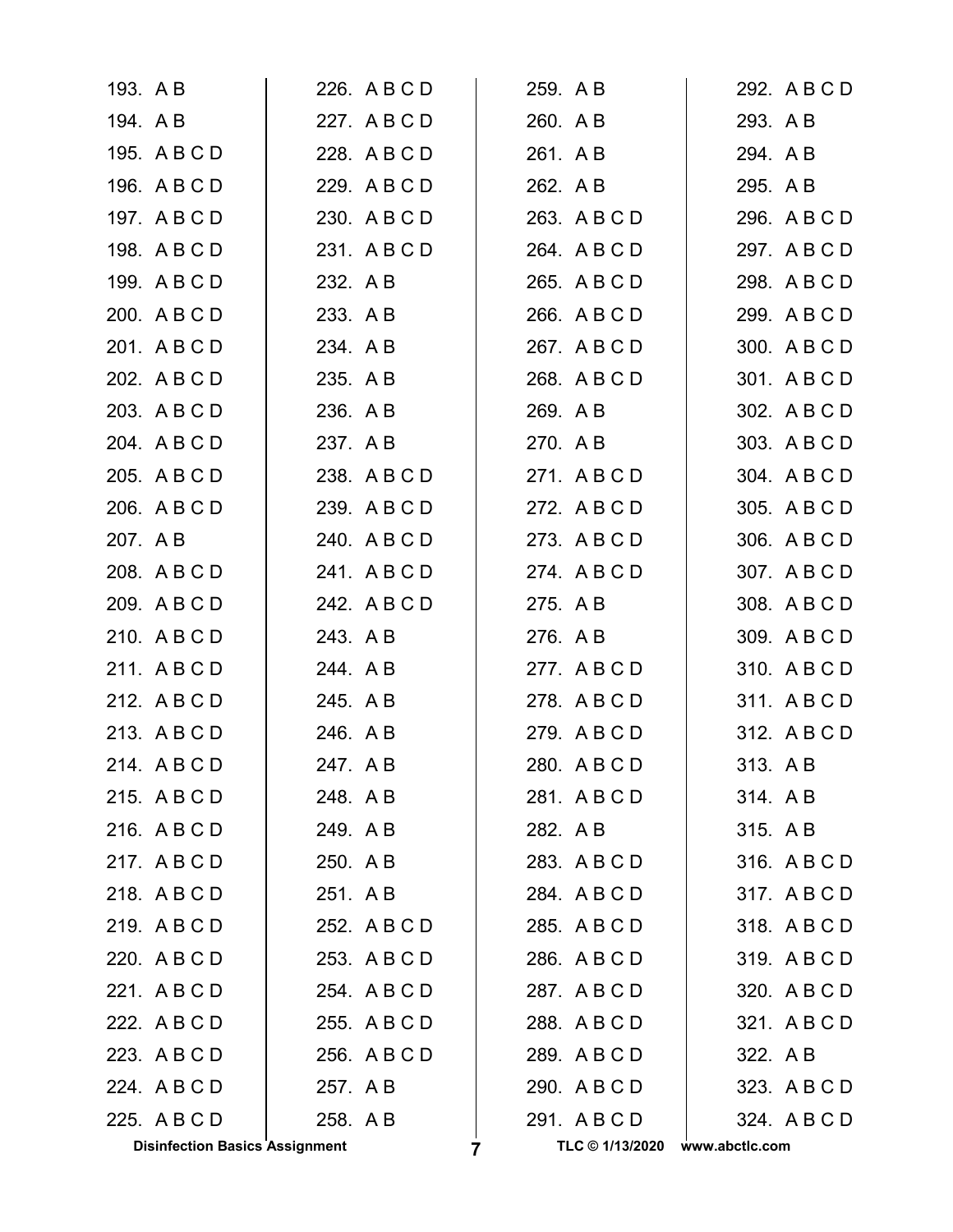|          | <b>Disinfection Basics Assignment</b> |          |              | 8        | TLC © 1/13/2020 www.abctlc.com |          |              |
|----------|---------------------------------------|----------|--------------|----------|--------------------------------|----------|--------------|
| 357. AB  |                                       | 390. AB  |              |          | 423. A B C D                   |          | 456. A B C D |
| 356. A B |                                       |          | 389. A B C D |          | 422. A B C D                   |          | 455. A B C D |
| 355. A B |                                       |          | 388. A B C D |          | 421. ABCD                      | 454. A B |              |
| 354. A B |                                       |          | 387. A B C D |          | 420. A B C D                   | 453. A B |              |
|          | 353. A B C D                          |          | 386. A B C D |          | 419. ABCD                      | 452. A B |              |
|          | 352. A B C D                          |          | 385. A B C D |          | 418. ABCD                      | 451. A B |              |
|          | 351. ABCD                             |          | 384. A B C D |          | 417. ABCD                      |          | 450. A B C D |
|          | 350. A B C D                          |          | 383. A B C D |          | 416. ABCD                      |          | 449. ABCD    |
|          | 349. ABCD                             |          | 382. A B C D |          | 415. ABCD                      |          | 448. A B C D |
|          | 348. ABCD                             |          | 381. ABCD    |          | 414. ABCD                      |          | 447. ABCD    |
|          | 347. A B C D                          |          | 380. A B C D |          | 413. ABCD                      |          | 446. A B C D |
|          | 346. A B C D                          |          | 379. ABCD    |          | 412. A B C D                   |          | 445. A B C D |
|          | 345. A B C D                          | 378. AB  |              |          | 411. ABCD                      |          | 444. A B C D |
| 344. AB  |                                       | 377. A B |              |          | 410. A B C D                   |          | 443. A B C D |
| 343. A B |                                       | 376. AB  |              |          | 409. A B C D                   |          | 442. A B C D |
| 342. A B |                                       | 375. A B |              |          | 408. A B C D                   |          | 441. ABCD    |
|          | 341. ABCD                             | 374. A B |              | 407. AB  |                                |          | 440. A B C D |
|          | 340. A B C D                          | 373. A B |              | 406. A B |                                |          | 439. A B C D |
|          | 339. A B C D                          | 372. A B |              | 405. A B |                                |          | 438. A B C D |
| 338. A B |                                       |          | 371. ABCD    |          | 404. A B C D                   |          | 437. A B C D |
| 337. AB  |                                       |          | 370. A B C D |          | 403. A B C D                   |          | 436. A B C D |
| 336. A B |                                       | 369. A B |              |          | 402. A B C D                   |          | 435. A B C D |
| 335. A B |                                       | 368. A B |              |          | 401. A B C D                   | 434. A B |              |
|          | 334. A B C D                          | 367. A B |              | 400. A B |                                | 433. A B |              |
|          | 333. A B C D                          | 366. A B |              | 399. A B |                                | 432. A B |              |
|          | 332. A B C D                          | 365. A B |              | 398. A B |                                | 431. A B |              |
| 331. AB  |                                       |          | 364. A B C D | 397. AB  |                                | 430. A B |              |
| 330. AB  |                                       |          | 363. A B C D | 396. AB  |                                |          | 429. A B C D |
| 329. A B |                                       |          | 362. A B C D | 395. A B |                                |          | 428. A B C D |
| 328. AB  |                                       |          | 361. A B C D |          | 394. A B C D                   |          | 427. A B C D |
|          | 327. ABCD                             |          | 360. A B C D | 393. AB  |                                |          | 426. A B C D |
|          | 326. A B C D                          |          | 359. A B C D | 392. A B |                                |          | 425. A B C D |
|          | 325. A B C D                          |          | 358. A B C D | 391. A B |                                |          | 424. A B C D |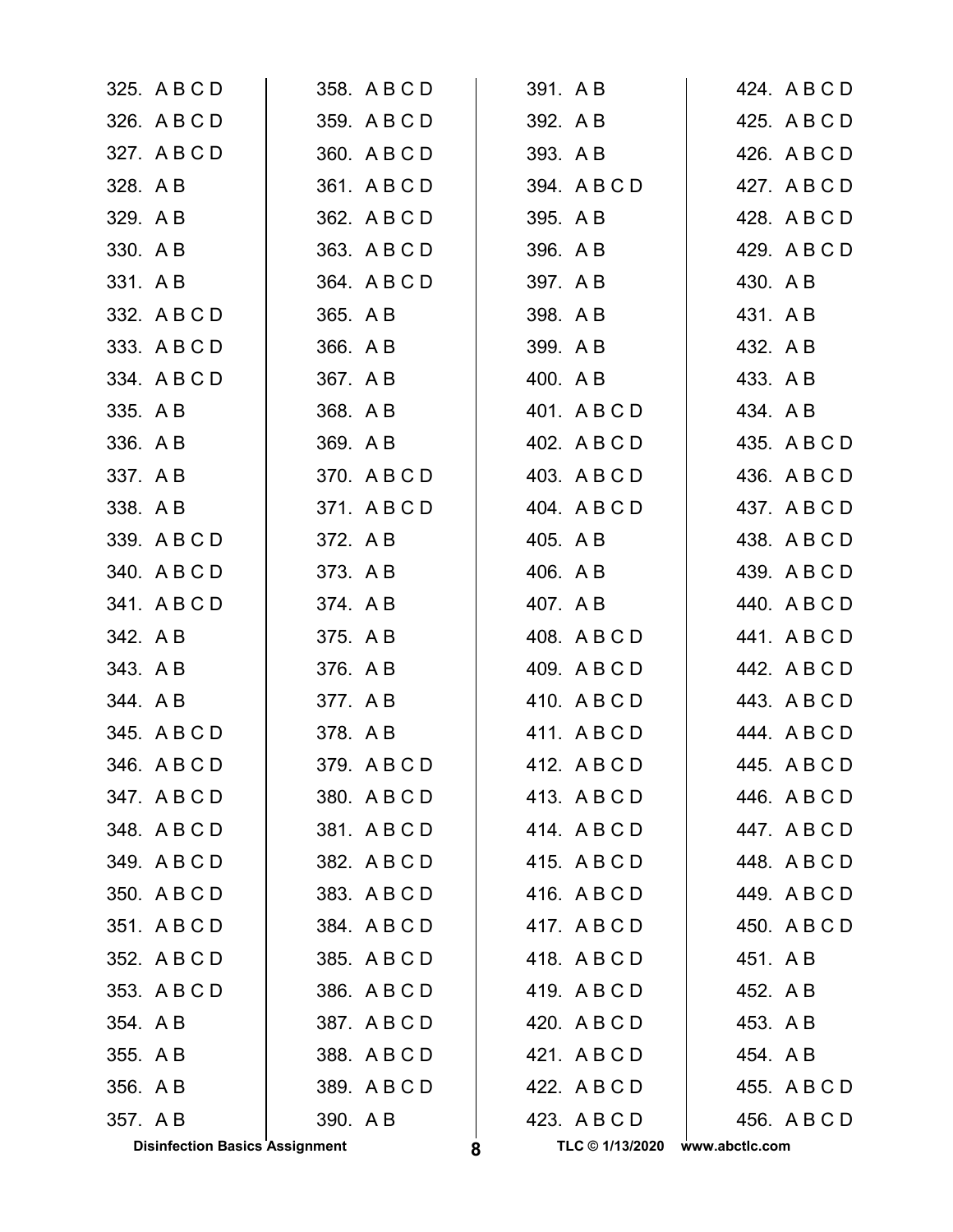| 457. ABCD    | 468. A B C D | 479. ABCD    | 490. A B     |
|--------------|--------------|--------------|--------------|
| 458. A B C D | 469. A B C D | 480. A B C D | 491. AB      |
| 459. A B C D | 470. A B C D | 481. ABCD    | 492. A B     |
| 460. A B C D | 471. ABCD    | 482. A B C D | 493. A B     |
| 461. ABCD    | 472. A B C D | 483. A B C D | 494. A B     |
| 462. A B C D | 473. A B C D | 484. A B     | 495. A B C D |
| 463. A B C D | 474. A B C D | 485. A B     | 496. A B C D |
| 464. A B C D | 475. A B C D | 486. A B     | 497. ABCD    |
| 465. A B C D | 476. A B C D | 487. ABCD    | 498. A B     |
| 466. A B C D | 477. A B     | 488. A B C D | 499. A B C D |
| 467. A B C D | 478. A B C D | 489. A B C D | 500. A B C D |
|              |              |              |              |

*I understand that I am 100 percent responsible to ensure that TLC receives the Assignment and Registration Key. I will not hold TLC liable for any errors or damages and will abide with rules on page 2. I understand that TLC has a zero tolerance towards not following their rules, cheating or hostility towards staff or instructors. I need to complete the entire assignment for credit. There is no credit for partial assignment completion. My exam was proctored.* 

*I* will contact TLC if I do not hear back from them within 2 days of assignment submission. I will *forfeit my purchase costs and will not receive credit or a refund if I do not abide with TLC's rules. I will not hold TLC liable for any errors, injury, death or non-compliance with rules. I will abide with all federal and state rules and rules found on page 2.* 

**Please Sign that you understand and will abide with TLC's Rules.** 

**\_\_\_\_\_\_\_\_\_\_\_\_\_\_\_\_\_\_\_\_\_\_\_\_\_\_\_\_\_\_\_\_\_\_\_\_\_\_\_\_\_\_\_\_\_\_\_\_\_\_\_\_\_\_ Signature** 

*Please write down any questions you were not able to find the answers or that have errors.*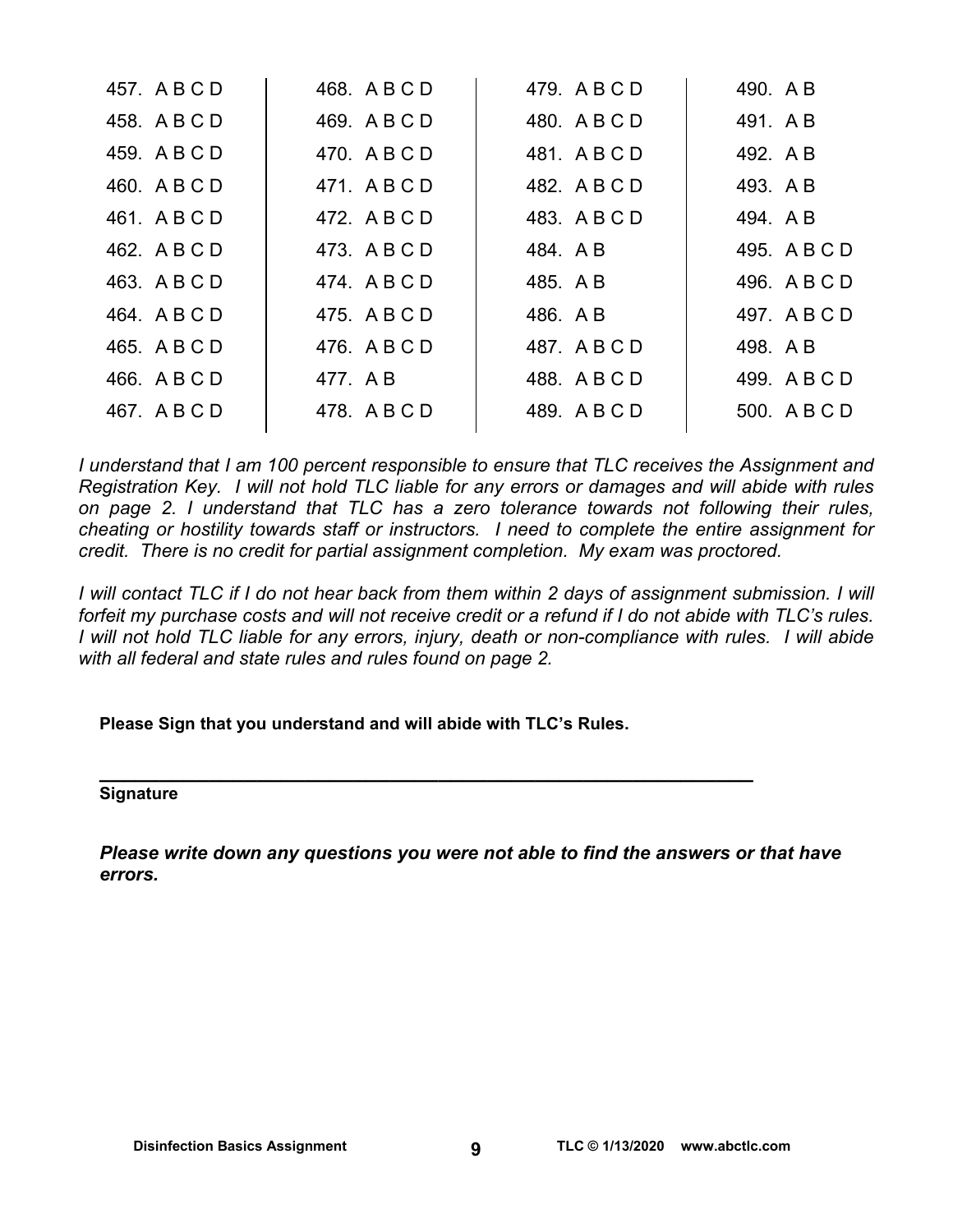# **When Finished with Your Assignment**

## **REQUIRED DOCUMENTS**

Please scan the **Registration Page, Answer Key, Survey and Driver's License** and email it to [info@TLCH2O.com.](mailto:info@TLCH2O.com) 

# **IPhone Scanning Instructions**

If you are unable to scan, take a photo of these documents with your **iPhone** and send these photos to TLC, [info@TLCH2O.com.](mailto:info@TLCH2O.com) 

# **FAX**

If you are unable to scan and email, please fax these to TLC, if you fax, call to confirm that we received your paperwork. **(928) 468-0675**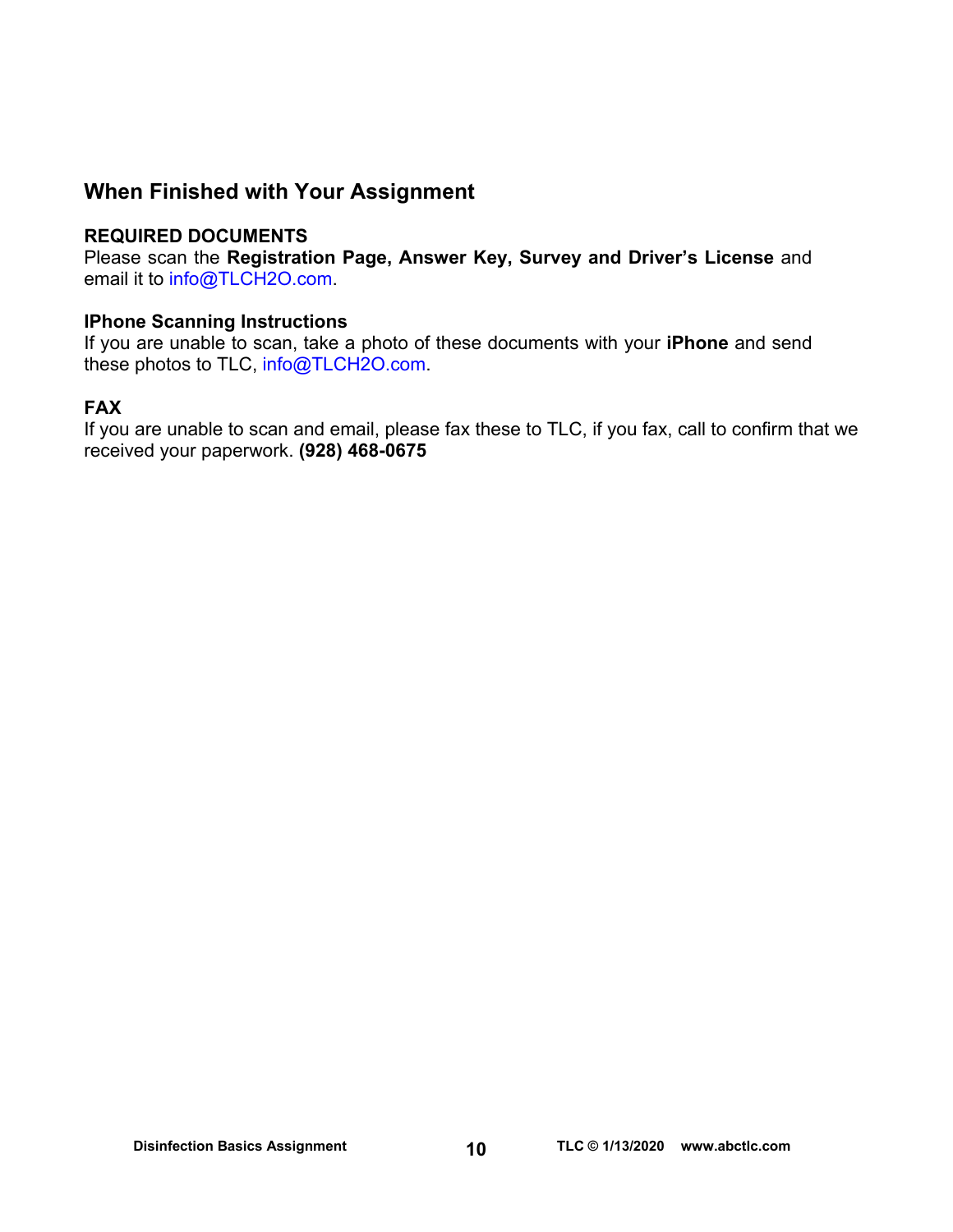# *Please e-mail or fax this survey along with your final exam*

# **DISINFECTION BASICS CEU TRAINING COURSE CUSTOMER SERVICE RESPONSE CARD**

| NAME: _______                                                                              |  |  |  |  |  |                                       |                                                                                                                     |  |
|--------------------------------------------------------------------------------------------|--|--|--|--|--|---------------------------------------|---------------------------------------------------------------------------------------------------------------------|--|
|                                                                                            |  |  |  |  |  | PHONE <u>________________________</u> |                                                                                                                     |  |
| <b>ANSWER IN THE AREA BELOW.</b>                                                           |  |  |  |  |  |                                       | PLEASE COMPLETE THIS FORM BY CIRCLING THE NUMBER OF THE APPROPRIATE                                                 |  |
| Please rate the difficulty of your course.<br>Very Easy 0 1 2 3 4 5 Very Difficult         |  |  |  |  |  |                                       |                                                                                                                     |  |
| Please rate the difficulty of the testing process.<br>Very Easy 0 1 2 3 4 5 Very Difficult |  |  |  |  |  |                                       |                                                                                                                     |  |
|                                                                                            |  |  |  |  |  |                                       | Please rate the subject matter on the exam to your actual field or work.<br>Very Similar 0 1 2 3 4 5 Very Different |  |
|                                                                                            |  |  |  |  |  |                                       |                                                                                                                     |  |
| What would you do to improve the Course?                                                   |  |  |  |  |  |                                       |                                                                                                                     |  |

\_\_\_\_\_\_\_\_\_\_\_\_\_\_\_\_\_\_\_\_\_\_\_\_\_\_\_\_\_\_\_\_\_\_\_\_\_\_\_\_\_\_\_\_\_\_\_\_\_\_\_\_\_\_\_\_\_\_\_\_\_\_\_\_\_\_\_\_\_\_\_\_\_\_\_\_

Any other concerns or comments.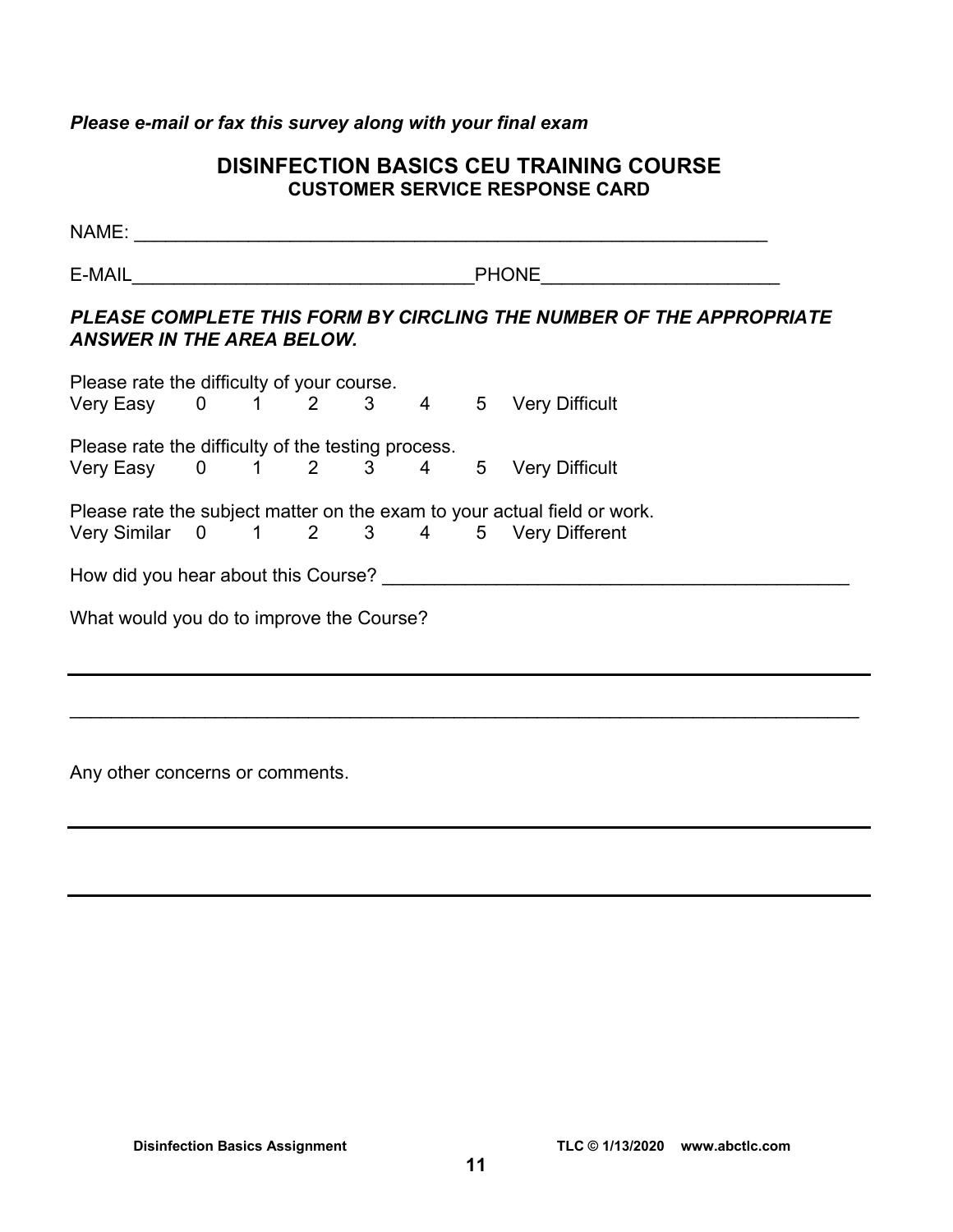*This course contains general EPA's SDWA federal rule requirements. Please be aware that each state implements water / sampling procedures/safety/ environmental / building regulations that may be more stringent than EPA's regulations. Check with your state environmental/health agency for more information. These rules change frequently and are often difficult to interpret and follow. Be careful to not be in non-compliance and do not follow this course for proper compliance.*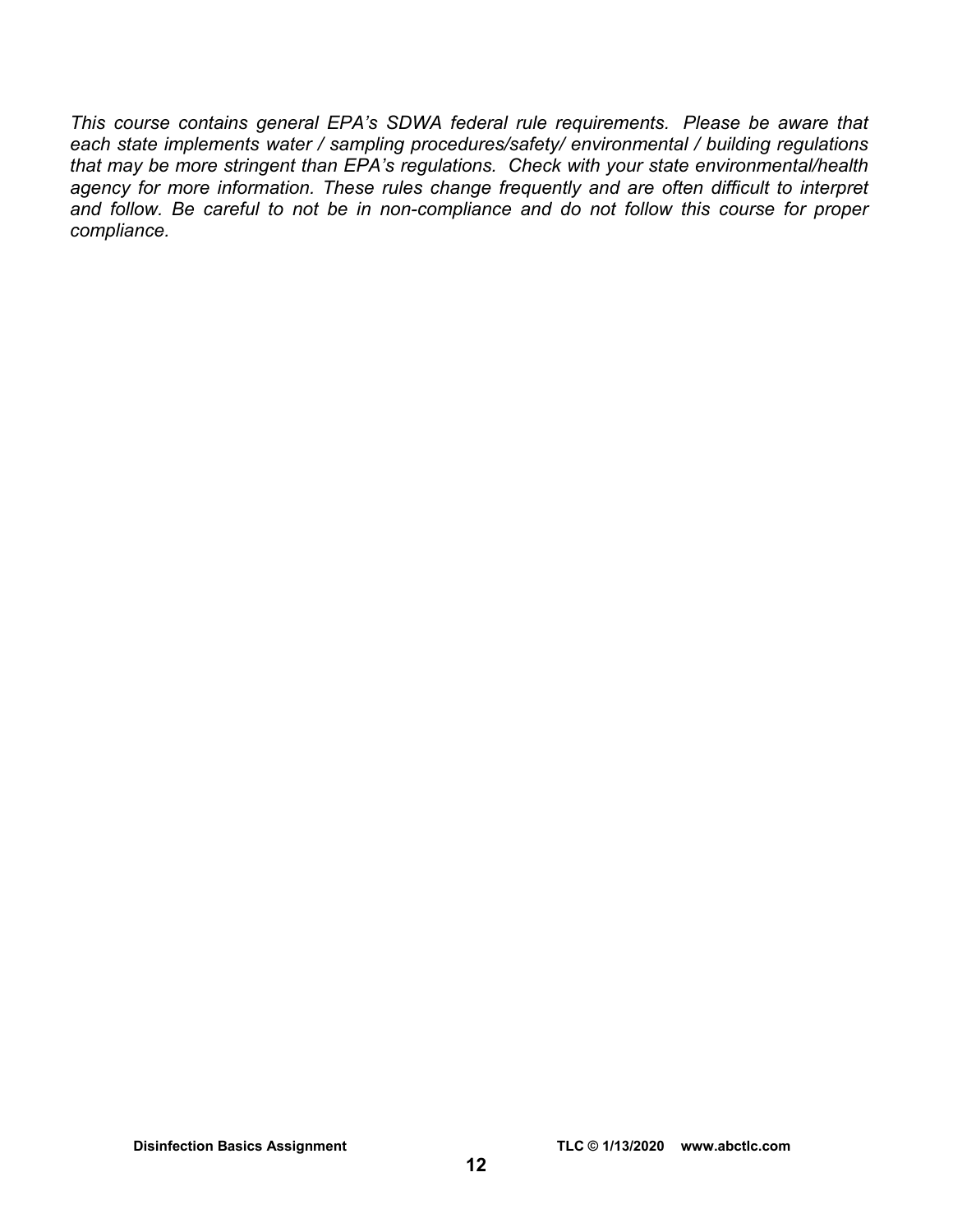# **Disinfection Basics CEU Course Assignment**

The Disinfection Basics CEU Assignment is available in Word on the Internet for your Convenience, please visit [www.ABCTLC.com an](http://www.ABCTLC.com)d download the assignment and e-mail it back to TLC.

You will have 90 days from the start of this course to complete in order to receive your Professional Development Hours (PDHs) or Continuing Education Unit (CEU). A score of 70 % is necessary to pass this course. If you should need any assistance, please email all concerns and the completed manual to [info@tlch2o.com.](mailto:info@tlch2o.com) 

We would prefer that you utilize the enclosed answer sheet in the front, but if you are unable to do so, type out your own answer key. Please include your name and address on your manual and make copy for yourself.

Multiple Choice, please select only one answer per question. There are no intentional trick questions.

# **Preface**

## **Disinfection Essentials**

1. Safety: A system will often require significant safety protection—such as use of breathing apparatus and protective clothing—as well as high levels of operator training, it may be advisable to explore other,

- $\mathcal{L}_\text{max}$  . The set of the set of the set of the set of the set of the set of the set of the set of the set of the set of the set of the set of the set of the set of the set of the set of the set of the set of the set A. Disinfectant systems C. Less intensive systems
	-
- B. Narrow tolerances D. None of the above

2. Environmental/Adverse Effects: Some systems may need to have additional treatment of the disinfected effluent in order to render it benign when released, while other systems may provide a netpositive environmental benefit through increased?

- A. Operating costs C. Oxygenation of the receiving waters
- B. Safeguards D. None of the above

3. Flow and Water Characteristics: If your system cannot correct for dry or wet weather flow rates of the receiving water body, \_\_\_\_\_\_\_\_\_\_\_\_ may also affect the system's appropriateness for your application.

- A. Off-site concerns C. Net-positive environmental benefit
- B. Narrow tolerance D. None of the above

4. Selecting the right Theoreus requires understanding several factors governing the particular site and the water or wastewater to be treated.

- A. Operating method C. Net-positive environmental benefit
- B. Disinfection weapon D. None of the above

5. Other than chlorine, there are primarily four basic disinfection systems currently available chlorination, ozone gas, ultraviolet radiation, and Chemical treatment.

A. True B. False

6. An operator of an onsite water or wastewater treatment plant needs to consider some of the safeguards that need to be in place as well. One decision to install a system could be the result of local concerns and potential to mitigate health risks, as well as?

- A. Improved community relations C. Net-positive environmental benefit
- B. Narrow tolerance D. None of the above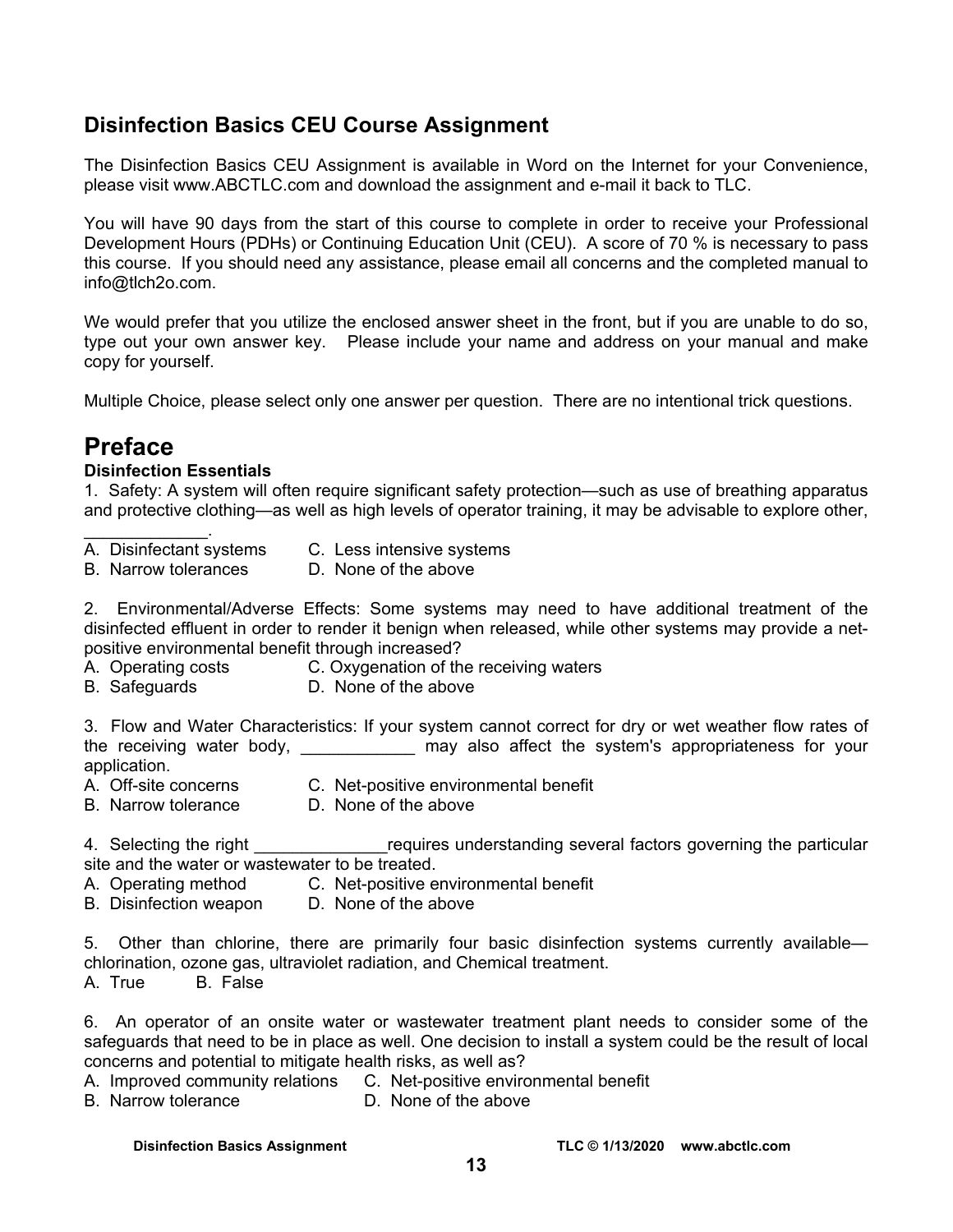# **Safety and Chlorination EquipmentSection**

#### **Chlorination Equipment Requirements**

7. Which of the following shall be included in the gas vacuum line between the vacuum regulator(s) and the chlorinator(s) to ensure that pressurized chlorine gas does not enter the gas vacuum lines leaving the chlorine room?

- A. Gas vacuum line C. Mechanical gas proportioning equipment
- B. A gas pressure relief system D. None of the above

8. Which of the following shall have positive shutdown in the event of a break in the downstream vacuum lines?

- A. Gas vacuum line C. A gas pressure relief system
- B. The vacuum regulating valve(s) D. None of the above
- 9. Anti-siphon valves shall be incorporated in the same or in the discharge piping.
- A. Gas vacuum line C. Pump heads
- B. A gas pressure relief system D. None of the above

10. Which of the following, which is the mechanical gas proportioning equipment, may or may not be located inside the chlorine room?

- A. Gas vacuum line C. The chlorinator
- B. Compound loop D. None of the above
- 11. Which of the following shall also be located inside the chlorine room?
- A. Gas vacuum line C. Mechanical gas proportioning equipment
- B. Vacuum regulators D. None of the above
- 12. \_\_\_\_\_\_\_\_\_\_\_\_\_\_\_\_\_\_\_\_\_\_ should be located to minimize the length of pressurized chlorine solution lines.
- A. Gas vacuum line C. Mechanical gas proportioning equipment
- B. Injectors D. None of the above
- **Capacity**

13. Which of the following shall have the capacity to dose enough chlorine to overcome the demand and maintain the required concentration of the "free" or "combined" chlorine?

- A. The chlorinator C. Constant pre-established dosage
- B. Automatic proportional control D. None of the above

## **Methods of Control**

14. Which of the following shall be automatic proportional controlled, automatic residual controlled, or compound loop controlled?

- A. A chlorine feed system C. Constant pre-established dosage
- B. Constant flow rate(s) D. None of the above

15. Which piece of chlorination equipment adjusts the chlorine feed rate automatically in accordance with the flow changes to provide a constant pre-established dosage for all rates of flow?

- A. Manual chlorine feed valve  $\begin{array}{ccc} \text{C.} \end{array}$  Automatic proportional control B. Constant flow rate(s)  $\begin{array}{ccc} \text{D.} \end{array}$  None of the above B. Constant flow rate(s)
	-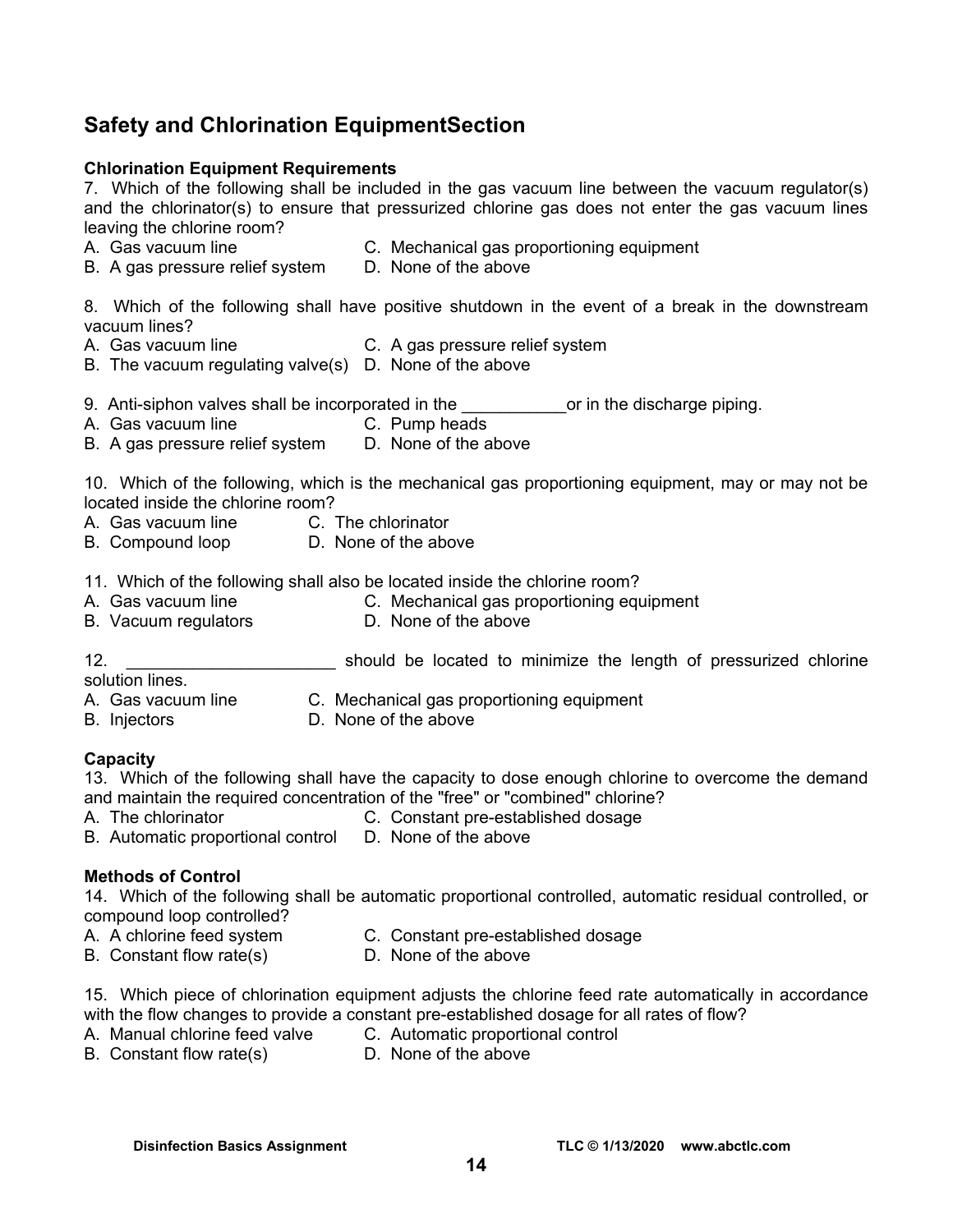16. Which piece if chlorination equipment is the feed rate of the chlorinator controlled by a flow proportional signal and a residual analyzer signal to maintain particular chlorine residual in the water?

A. Manual chlorine feed systems C. Mechanical gas proportioning equipment

B. Compound loop control system D. None of the above

17. Manual chlorine feed systems may be installed for groundwater systems with constant flow rates. A. True B. False

18. Chlorine gas under pressure shall not be permitted outside the chlorine room.

A. True B. False

#### **Standby Provision**

19. Leak detection equipment shall not automatically activate the chlorine room ventilation system in such a manner as to discharge chlorine gas.

A. True B. False

20. During an emergency, if the chlorine room is occupied, the chlorine gas leakage shall be contained within the chlorine room itself in order to facilitate a proper method of clean-up.

A. True B. False

21. Consideration should also be given to the provision of caustic soda solution reaction tanks for absorbing the contents of leaking one-ton cylinders where such cylinders are in use.

A. True B. False

22. Chlorine leak detection equipment may not be required for very small chlorine rooms with an exterior door (e.g., floor area less than  $3m^2$ ).

A. True B. False

23. You can use a spray solution of sulfur dioxide or a rag soaked with sulfur dioxide to detect a small CI<sub>2</sub> leak. If there is a leak, the sulfur dioxide will create a white colored smoke - sulfuric chloride. A. True B. False

24. Scales for weighing cylinders shall be provided at all plants using chlorine gas to permit an accurate reading of total daily weight of chlorine used. At large plants, scales of the recording and indicating type are recommended. As a minimum, a platform scale shall be provided. Scales shall be of corrosion-resistant material.

A. True B. False

25. All chlorine cylinders shall be securely positioned to safeguard against movement. Tag the cylinder "empty" and store flat and chained. Ton containers may be stacked.

A. True B. False

26. Which of the following chlorine alarm equipment shall be installed at all water treatment plants using chlorine gas?

A. Caustic soda solution reaction alarms C. Automatic chlorine leak detection

B. Corrosion detection **D. None of the above** 

27. Which of the following related chlorine alarm equipment should be connected to a remote audible and visual alarm system and checked on a regular basis to verify proper operation?

- A. Chlorine gas leakage alarm C. Chlorine leak detection equipment
- B. All chlorine cylinders D. None of the above

**Disinfection Basics Assignment TLC © 1/13/2020 [www.abctlc.com](http://www.abctlc.com)**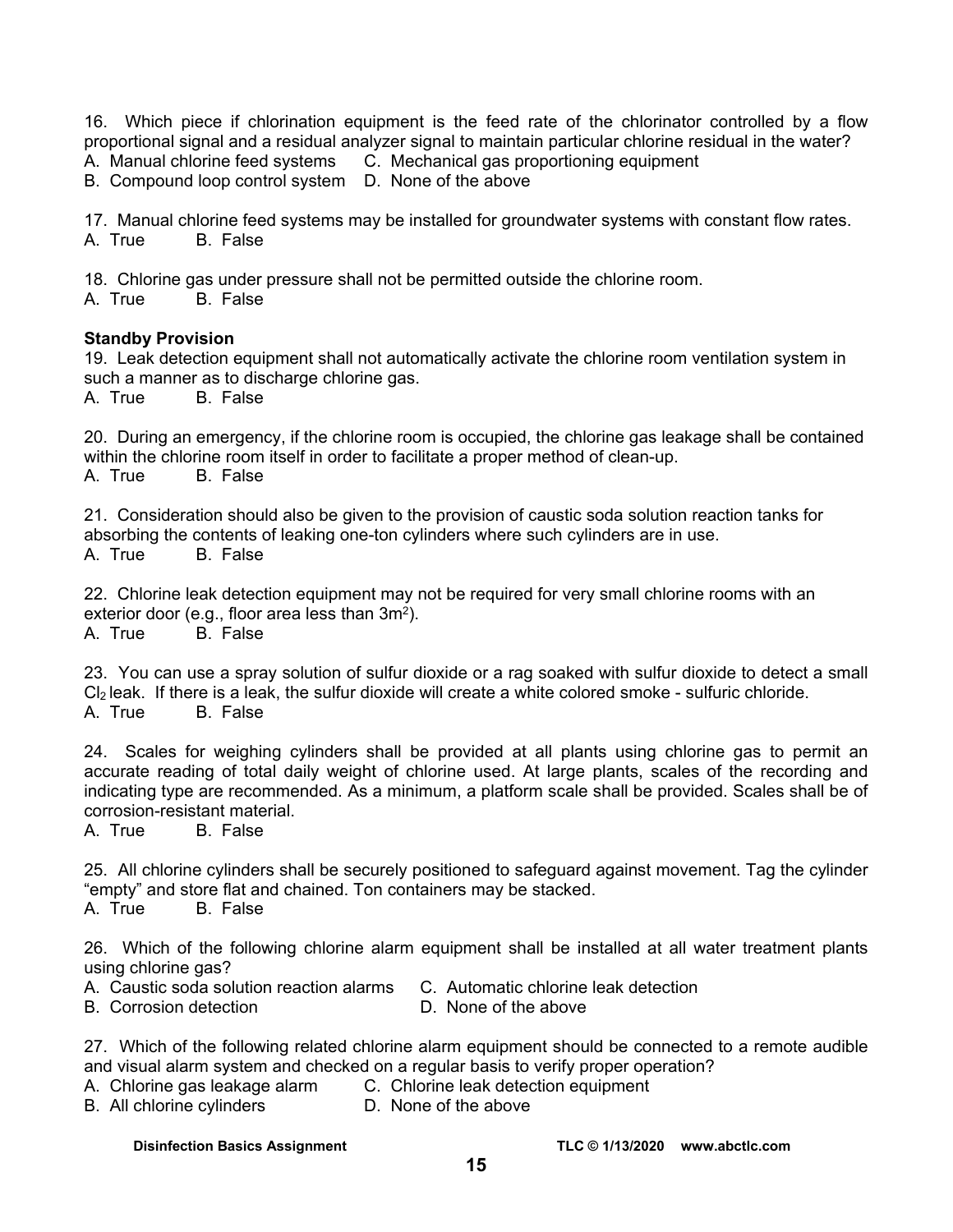| 28. As a safeguard against | , standby chlorination equipment having the capacity |  |
|----------------------------|------------------------------------------------------|--|
| .                          |                                                      |  |

- to replace the largest unit shall be provided.
- A. Uninterrupted chlorination C. Malfunction and/or shut-down
- B. Constant flow rate(s) D. None of the above

29. For uninterrupted chlorination, extending the equipped with an automatic changeover system. In addition, spare parts shall be available for all chlorinators.

- A. Flow valves C. Gas chlorinators
- B. Flow regulators D. None of the above

## **Chlorine Room Design Requirements**

30. **Example 20. EXECUTE:** Should be louvered near the ceiling, the air being of such temperature as to not adversely affect the chlorination equipment.

- A. Air inlets C. Automatic chlorine leak detection
- B. Ventilation system D. None of the above

31. **Example 21.** Should be outside the room at all entrance or viewing points and a clear wire-reinforced glass window shall be installed in such a manner as to allow the operator to inspect from the outside of the room.

- A. Separate switches for fans and lights C. Automatic chlorine leak detection
- B. Chlorine room ventilation system D. None of the above

32. Chlorine rooms shall have\_\_\_\_\_\_\_\_\_\_\_, if a forced air system is used to heat the building.

- A. Corrosion filters C. Cooling system
- B. Separate heating systems D. None of the above

33. Where gas chlorination is practiced, the gas cylinders and/or the ton containers up to the vacuum regulators shall be housed in a gas-tight, well illuminated, corrosion resistant and \_\_\_\_\_\_\_\_\_\_\_\_\_\_\_ventilated enclosure.

- A. Mechanically C. Automatic chlorine leak detection
- B. Securely positioned D. None of the above
- 34. **Example 34.** The may or may not be located inside the chlorine room.
- A. The chlorinator **C.** Chlorine leak detection equipment
- B. All chlorine cylinders D. None of the above

35. Which of the following shall have entirely separate exhaust ventilation systems capable of delivering one (1) complete air change per minute during periods of chlorine room occupancy only?

- A. Shut off C. Automatic chlorine leak detection
- B. The chlorine room D. None of the above

36. **Example 20 Shall be protected to ensure that the chlorine maintains its gaseous state** when entering the chlorinator.

- A. Cylinders or containers C. Equipment
- B. Panic system D. None of the above

## **Storage of Chlorine Cylinders**

37. The chlorine cylinder storage room shall have access either to the chlorine room or from the plant exterior, and arranged to prevent the uncontrolled release of spilled gas.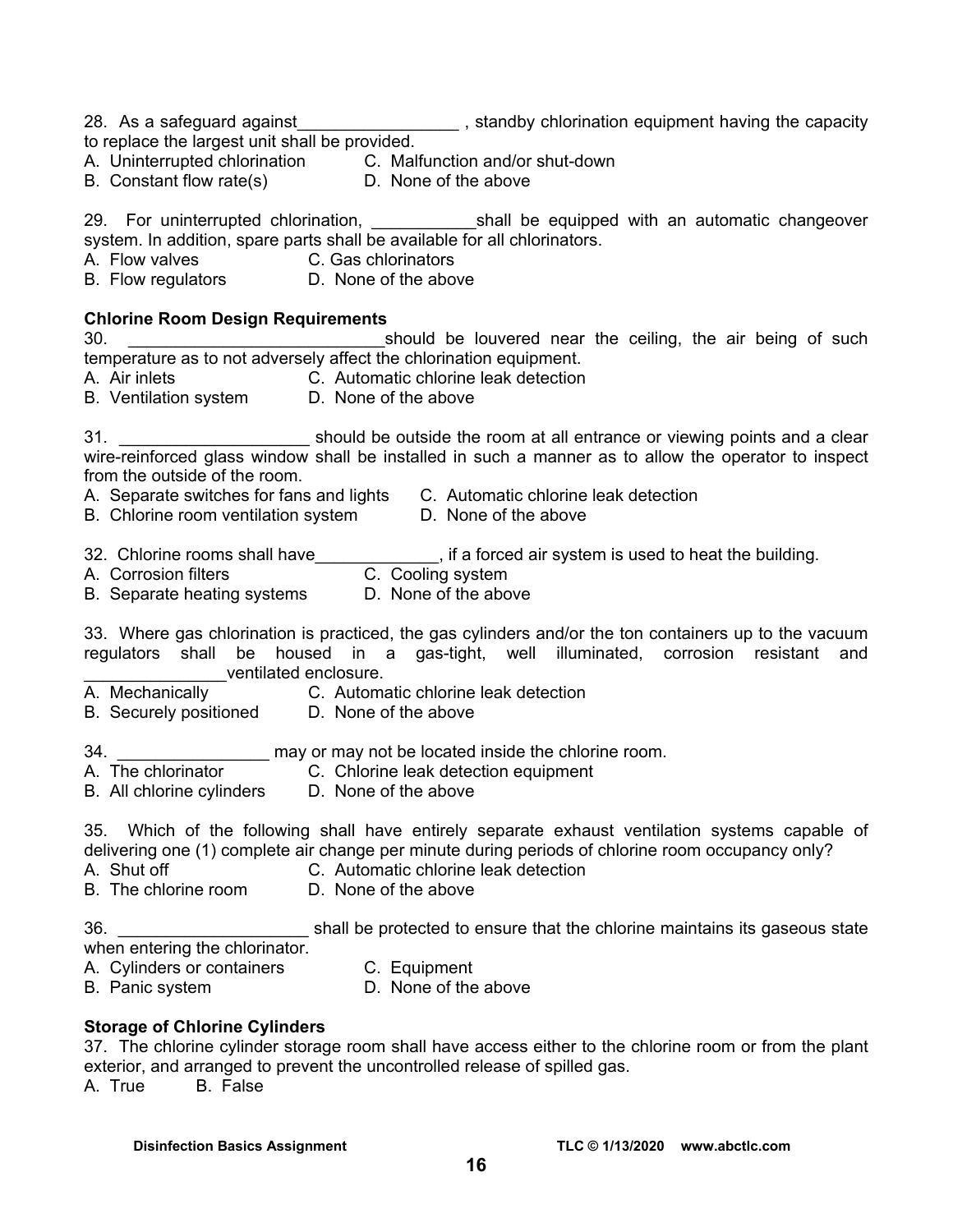38. Which chlorine safety related equipment term shall have provision for ventilation at thirty air changes per hour?

A. Cylinders or containers access C. The chlorine gas storage room

B. Scrubber(s) D. None of the above

39. In very large facilities, entry into the chlorine rooms may be through a

- 
- A. Vestibule from inside C. Vestibule from outside
- B. Chlorine gas storage room D. None of the above

#### **Scrubbers**

40. Which term means the amount of chlorine required to produce a residual of 0.1 mg/l after a contact time of fifteen minutes as measured by Iodometric method of a sample at a temperature of twenty degrees in conformance with Standard methods?

- A. Combined residual C. Chlorine Demand
- B. Free chlorine residual D. None of the above

41. Facilities located within residential or densely populated areas, consideration shall be given to provide **the children's** for the chlorine room.

A. Plan of attack C. Chlorine dozing plan

B. Scrubber(s) D. None of the above

42. Chlorine combines with a wide variety of materials. These side reactions complicate the use of chlorine for disinfecting purposes, their \_\_\_\_\_\_\_\_\_\_\_\_must be satisfied before chlorine becomes available to accomplish disinfection.

A. Combined residual C. Demand for chlorine

B. Free chlorine residual D. None of the above

## **Chlorine Health Hazard Section**

43. Which term expresses low levels of chlorine results in eye, nose, and throat irritation, sneezing, Excessive salivation, general excitement, and restlessness?

- A. Rambling C. Chronic exposure
- B. Acute exposure **D. None of the above**

44. Which term expresses low levels of chlorine gas can result in a dermatitis known as chloracne, tooth enamel corrosion, coughing, sore throat, hemoptysis and increased susceptibility to tuberculosis?

- 
- A. Rambling C. Chronic exposure
- B. Acute exposure D. None of the above

#### **Inhalation**

45. If you get chlorine in the eye, pour a gentle stream of through the affected eye for at least 15 minutes. Contact the poison control center, emergency room or physician right away as further treatment will be necessary.

- A. Salt water C. Milk
- B. Warm water D. None of the above
- 46. If you get chlorine on the skin, run **contained a set of the affected area for 15 minutes.**
- A. A gentle stream of water C. Cold water
- B. Warm water **D. None of the above**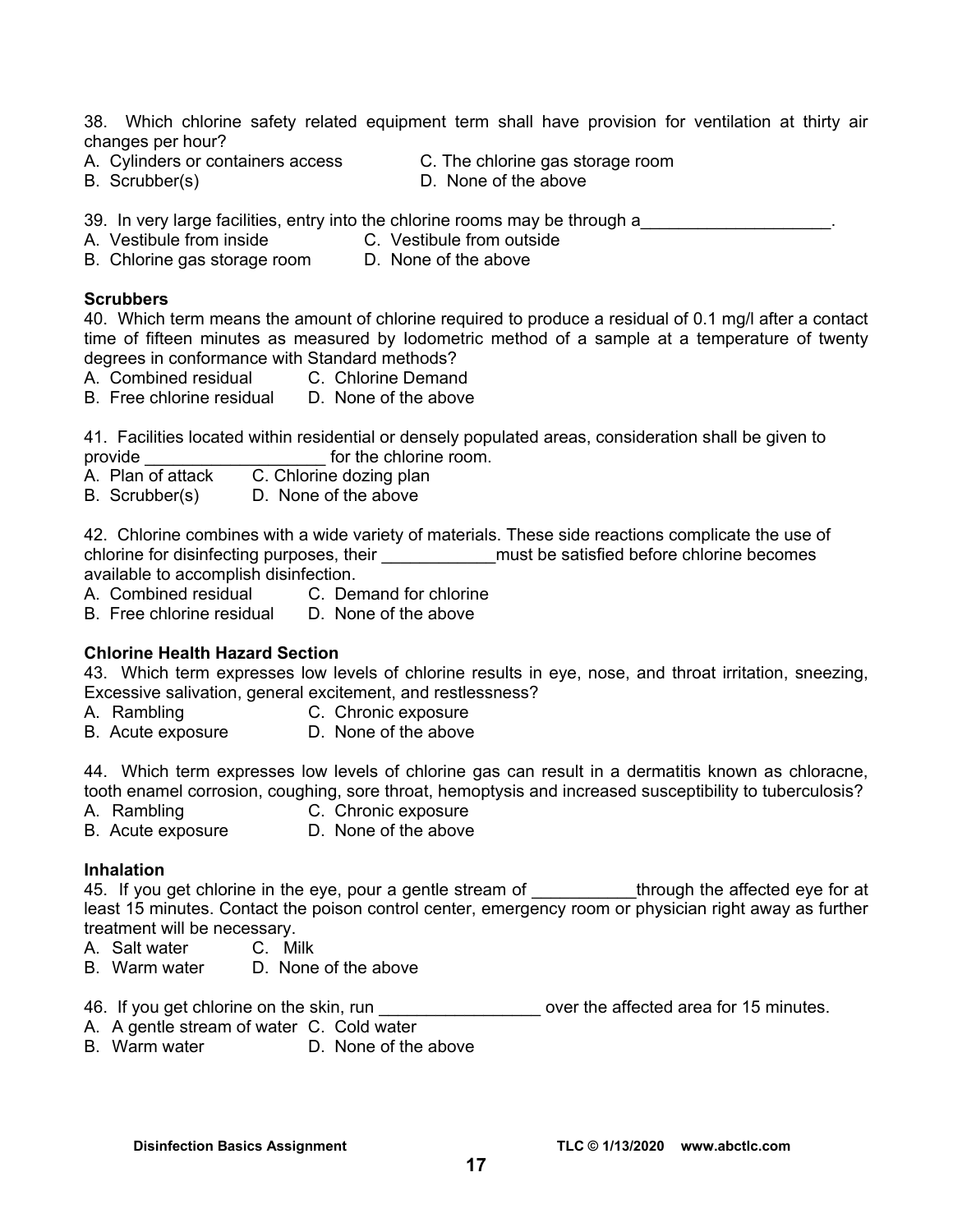47. Which term expresses coughing, sneezing, shortness of breath, sensation of tightness in the chest, as well as severe restlessness or Anxiety, nausea, and vomiting?

- A. Inhalation C. Chronic exposure
- B. Acute exposure D. None of the above

48. The nose and throat may become irritated; a stinging and Burning sensation may be experienced. Immediate fatalities can occur as a result of suffocation. Delayed fatalities can occur as a result of pulmonary edema (fluid in the lungs). For this reason, rest and immediate attention after inhalation is important.

A. True B. False

49. If breathing has stopped, give artificial respiration; if breathing is difficult, give oxygen if equipment and trained personnel are available. If exposed person is breathing, place in a comfortable position and keep person warm and at rest until medical assistance becomes available.

A. True B. False

50. Liquid and concentrated gas will produce severe burns and injury on contact.

A. True B. False

#### **Pre-hospital Management**

51.Rescue personnel are at low risk of noncardiogenic pulmonary edema contamination from victims who have been exposed only to gases released from hypochlorite solutions. However, clothing or skin soaked with industrial-strength bleach or similar solutions may be corrosive to rescuers and may release harmful gases.

A. True B. False

52. Ingestion of hydrochlorite solutions rarely causes pain in the mouth or throat, dysphagia, stridor, drooling, odynophagia, and vomiting.

A. True B. False

53. Chronic exposure to gases released from ammonia solutions can cause coughing, eye and nose irritation, lacrimation, and a burning sensation in the chest.

A. True B. False

#### **Rescuer Protection**

54.Hypochlorite is irritating to the skin and eyes and in some cases may release toxic gases.

A. True B. False

55. Positive-pressure, self-contained breathing apparatus (SCBA) is recommended in response to situations that involve exposure to potentially unsafe levels of Chlorine gas.

A. True B. False

56. Chemical-protective clothing is not necessary for direct contact with solid hypochlorite or concentrated solutions.

A. True B. False

#### **Hot Zone**

- 57. Which term is the area that rescuers should be trained and appropriately attired before entering?
- A. Support Zone C. Decontamination area
- B. Hot Zone D. None of the above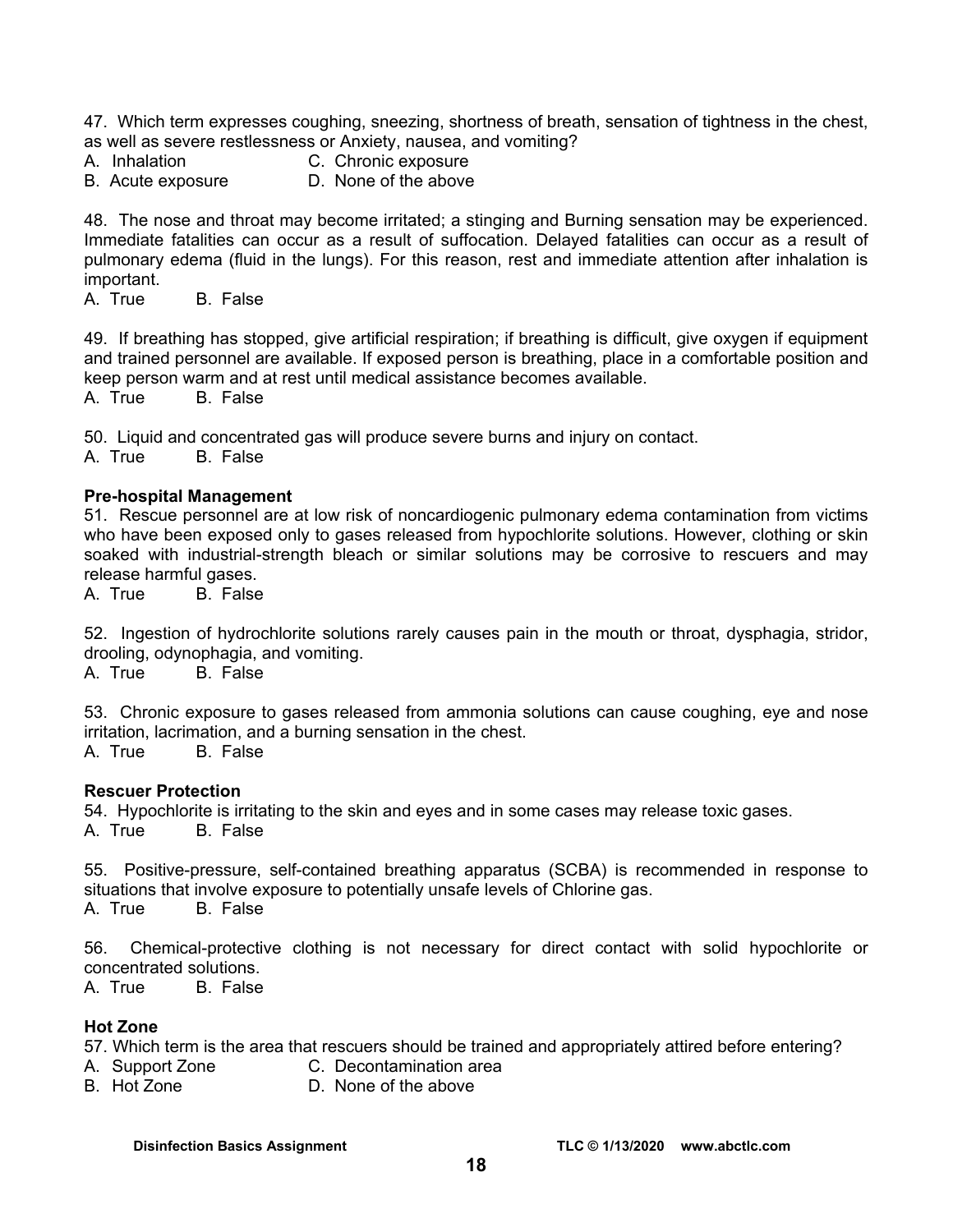## **ABC Reminders**

58. If a person is over taken with chlorine gas exposure, quickly establish a same a sensure adequate respiration and pulse.

- 
- A. Support Zone C. Decontamination Zone
- 
- B. Patient airway D. None of the above
- **Victim Removal**

#### 59.During the chlorine evacuation, **i**f victims can walk, lead them out of the?

- A. Decontamination area C. Hot Zone to the Decontamination Zone<br>B. Hot Zone B. None of the above
- D. None of the above
- 60. Victims may be transferred immediately to the **Example 20. All others require decontamination.**
- A. Support Zone C. Chemical free zone
- B. Patient Zone D. None of the above

# **Alternative Disinfection Section**

#### **Chlorine Dioxide Section**

- 61.  $ClO<sub>2</sub>$  generation uses  $\qquad \qquad$  and chlorine gas.
- A. Sodium chlorite (NaClO<sub>2</sub>) C. Ozone
- B. Hypochlorous acid **D.** None of the above
- 62. Chlorine gas is educted into a motive water stream in a ClO<sub>2</sub> generator forming?
- A HOCl and HCl C. Sodium thiosulfate
- B. Chlorine dioxide D. None of the above

63. Which compound is pumped into the stream and allowed to react in a generating column to produce  $ClO<sub>2</sub>$ ?

- A. Hypochlorous acid C. Sodium chlorite
- B. Chlorine dioxide D. None of the above

64. Which of the following compound(s) does not hydrolyze in water as chlorine does and with it, no dissociation of  $ClO<sub>2</sub>$ ?

- A. Chlorine gas C. NaOCl and HCl
- B. Chlorine dioxide or  $ClO<sub>2</sub>$  D. None of the above

65. Which of the following compound(s) remains a gas in water, it does not have the corrosive tendencies of chlorine gas?

- A. Sodium chlorite  $(NaClO<sub>2</sub>)$  C. Sodium chlorate  $(NaClO<sub>3</sub>)$
- B. Chlorine dioxide or  $ClO<sub>2</sub>$  D. None of the above

66. Which of the following compound(s) is a dissolved gas in water; there is no mineral acid or caustic soda formation as happens when using HOCl.

- A.  $ClO<sub>2</sub>$  C. NaOCI and HCI in place of chlorine gas
- B. NaClO<sub>2</sub> D. None of the above

67. Which of the following compound(s) tends to be much less, if not totally non-reactive, with many organic and inorganic compounds.

- A.  $ClO<sub>2</sub>$  C. Sodium chlorite (NaClO<sub>2</sub>)
- B. Hypochlorous acid D. None of the above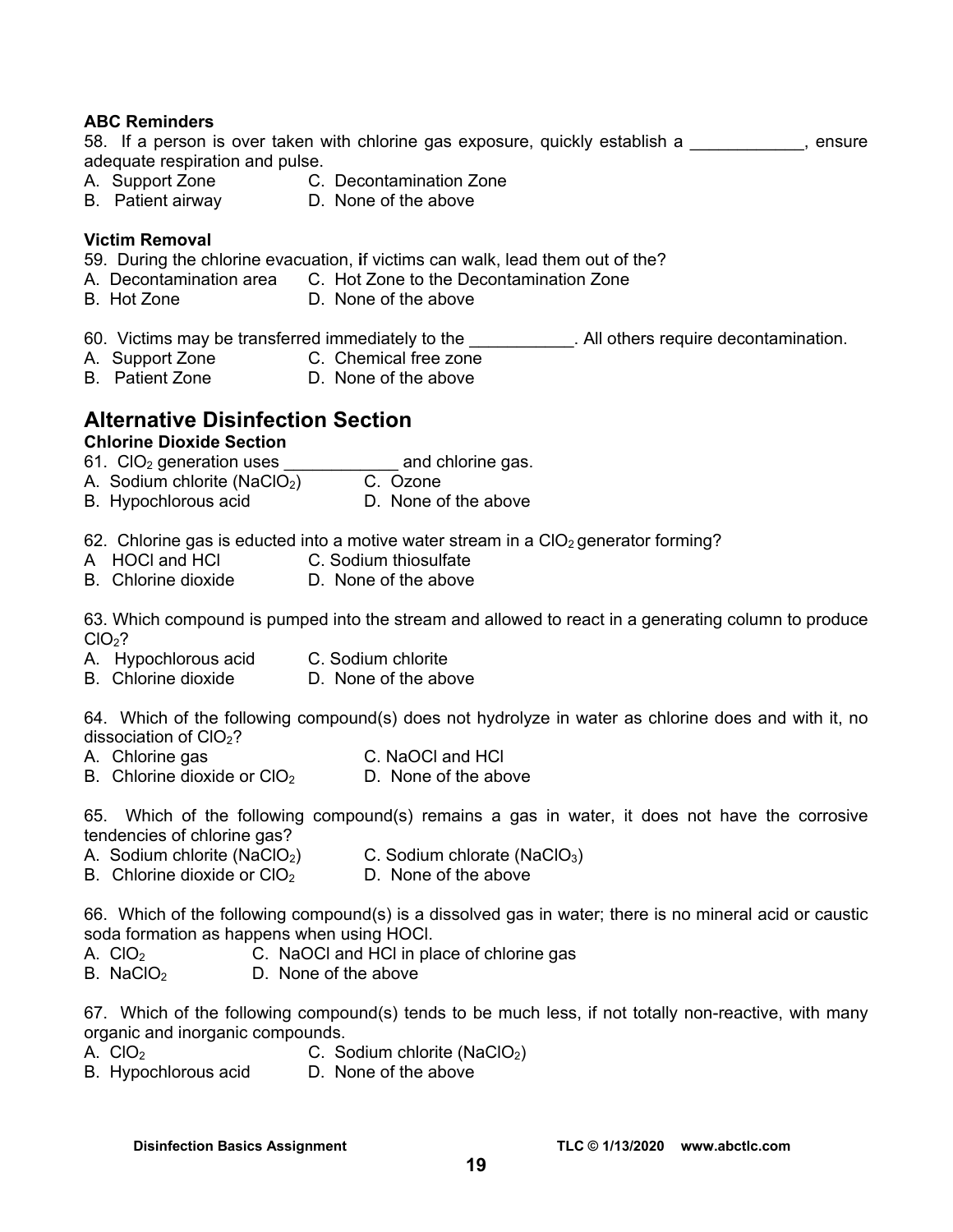68. Which of the following compound(s) is much less aggressive to traditional corrosion inhibitors?

- A. Chlorine gas C. NaOCl and HCl
- B. Chlorine dioxide or  $ClO<sub>2</sub>$  D. None of the above

69. Which compound is a yellow-green gas with an irritating odor not unlike Chlorine?

- A. Chlorine C. Ozone
- B. Chlorine dioxide D. None of the above

70. Which compound cannot be compressed and shipped in a container, so it must be generated on site?

- A. Sodium thiosulfate C. Sodium chlorate (NaClO<sub>3</sub>)
- B. Chlorine dioxide D. None of the above

71. Which of the following compound(s) under efficient generation, THMs are not formed and THM precursor(s) are reduced. In one application, THM formation was reduced from 34 m g/l to 1 m g/l?

- A.  $ClO<sub>2</sub>$  C. Sodium chlorate (NaClO<sub>3</sub>) and sulfuric acid B. NaClO<sub>2</sub> D. None of the above
- D. None of the above

72. Which of the following compound(s) is formed from the dissolution of chlorine gas or sodium hypochlorite in water, has satisfactorily controlled microorganisms in cooling water systems?

- A. Hydrochlorous acid C. Hypochlorous Acid
- B. Chlorine gas **D.** None of the above

73. The effects of \_\_\_\_\_\_\_\_\_\_\_\_\_\_\_\_\_\_\_\_\_\_on hypochlorous acid and its reactivity with a variety of compounds both combine to vastly diminish its effectiveness in contaminated, high-pH cooling water systems.

A. THM precursor(s) C. pH

B. Chlorine dioxide D. None of the above

74. Chlorine dioxide remains completely pH-independent in the range where recirculating and oncethrough cooling systems are typically operated.

A. True B. False

## **Ultraviolet Disinfection**

75. The microorganisms spend maximum time and contact with the outside of the quartz tube and the source of the?

- A. UV rays C. Electromagnetic energy
- B. Radiation D. None of the above

76. The basic design flow of water of certain UV units is in the order of The State of the basic design flow of the lamp, the units are designed so that the contact or retention time of the water in the unit is not less than \_\_\_\_\_\_\_\_\_\_\_\_\_\_.

A. 20 gpm - 15 seconds C. 2.0 gpm - 15 seconds

B. 2.0 gpm - 100 seconds D. None of the above

77. A disinfection process involves exposing water to \_\_\_\_\_\_\_\_\_\_\_\_\_\_\_, which inactivates various microorganisms. The technique has enjoyed increased application in wastewater treatment but very limited application in potable water treatment.

- A. Sterilizer C. Ultraviolet (UV) radiation
- B. Electromagnetic energy D. None of the above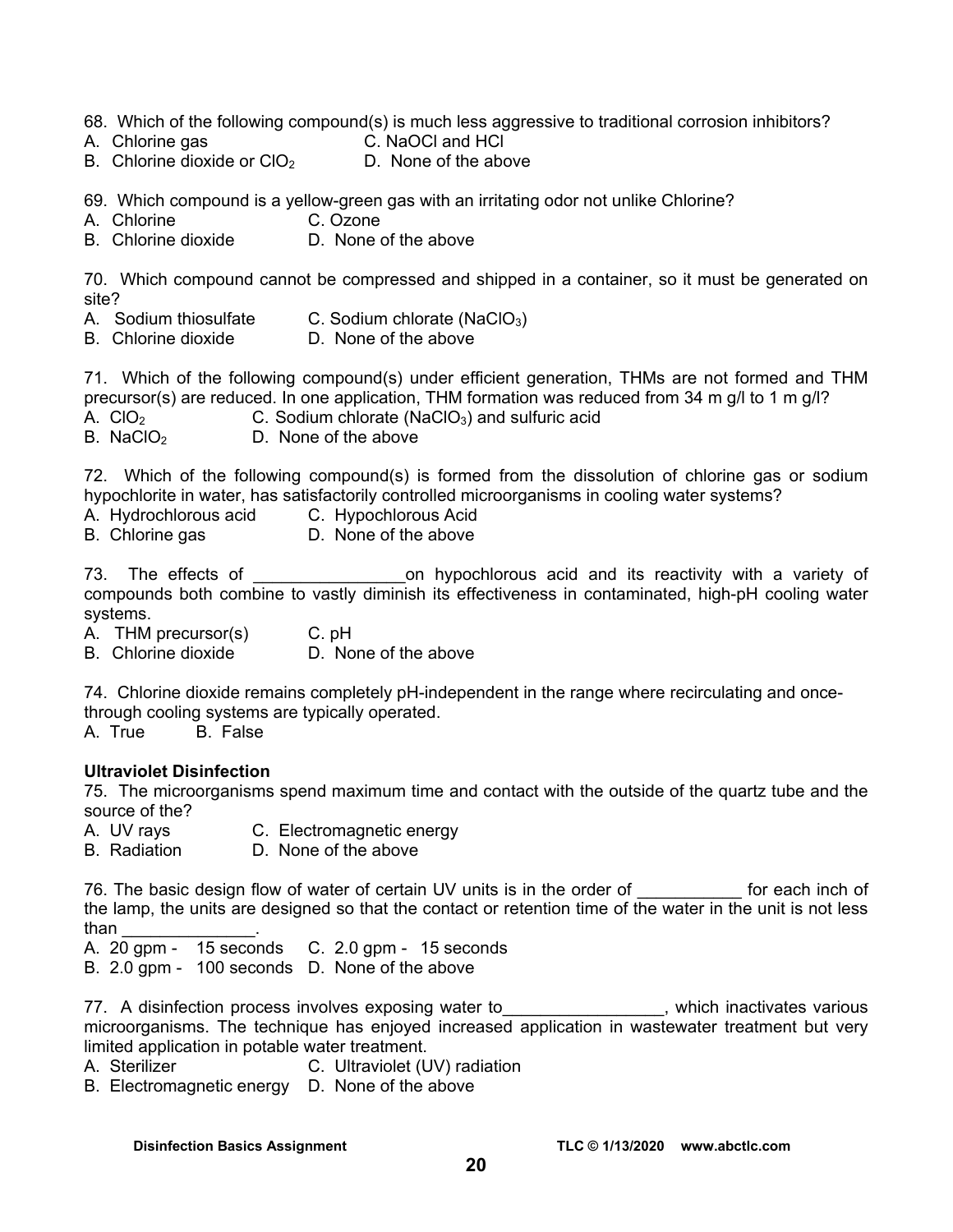78. In UV, quartz is often used in this case since practically none of the UV rays are absorbed by the quartz, **the cannot be used since it will absorb the UV rays, leaving little for** disinfection.<br>A. Carbon

- C. Ordinary glass
- C. Ozone D. None of the above

79. The **the will consist of a various number of lamps and tubes, depending upon the** quantity of water to be treated.

- A. UV sterilizer C. UV reactor
- B. Electromagnetic energy D. None of the above

80. Ensuring that the maintains good contact with the water requires control of the water level within the channel to ensure that the UV is making total contact at the designed depths.

- A. UV C. Channel
- B. Ballasts and shields D. None of the above

81. Heat is generated by the electric components of the UV system, adequate ventilation and cooling must be applied to the \_\_\_\_\_\_\_\_\_\_to reduce heat build-up, otherwise the ballasts could fail.

- A. UV arrays **C. UV reactor**
- B. Electromagnetic energy D. None of the above

82. Because of the great electrical consumption of this system, combined with the cost of routine replacement of \_\_\_\_\_\_\_\_\_\_\_\_\_\_\_\_, should be considered against other systems.

- A. UV capacitor C. Ballasts and shields
- B. UV Flux D. None of the above

83. The germicidal effect of UV is thought to be associated with its reduction by various inorganic components essential to the cell's functioning.

A. True B. False

84. The contact time for the wastewater with the UV source is the shortest of any of the disinfectant strategies, lasting no longer than 20 to 30 seconds.

A. True B. False

85. Disadvantages include the effects of turbidity in the water reducing the infiltration and therefore the effectiveness of ballasts and shields and the need to provide an effective cleaning and replacement program for the UV components.

A. True B. False

86. The effective use of ultraviolet treatment, the water to be disinfected can contain suspended solids. The water does not need to be colorless and can contain colloids, iron, manganese, taste, and odor. A. True B. False

87. Which term represents the transfer of electromagnetic energy from a mercury arc lamp to a pathogen's DNA material, thus affecting its ability to replicate itself?

A. Transfer **C. Electromagnetic energy** 

B. UV disinfection D. None of the above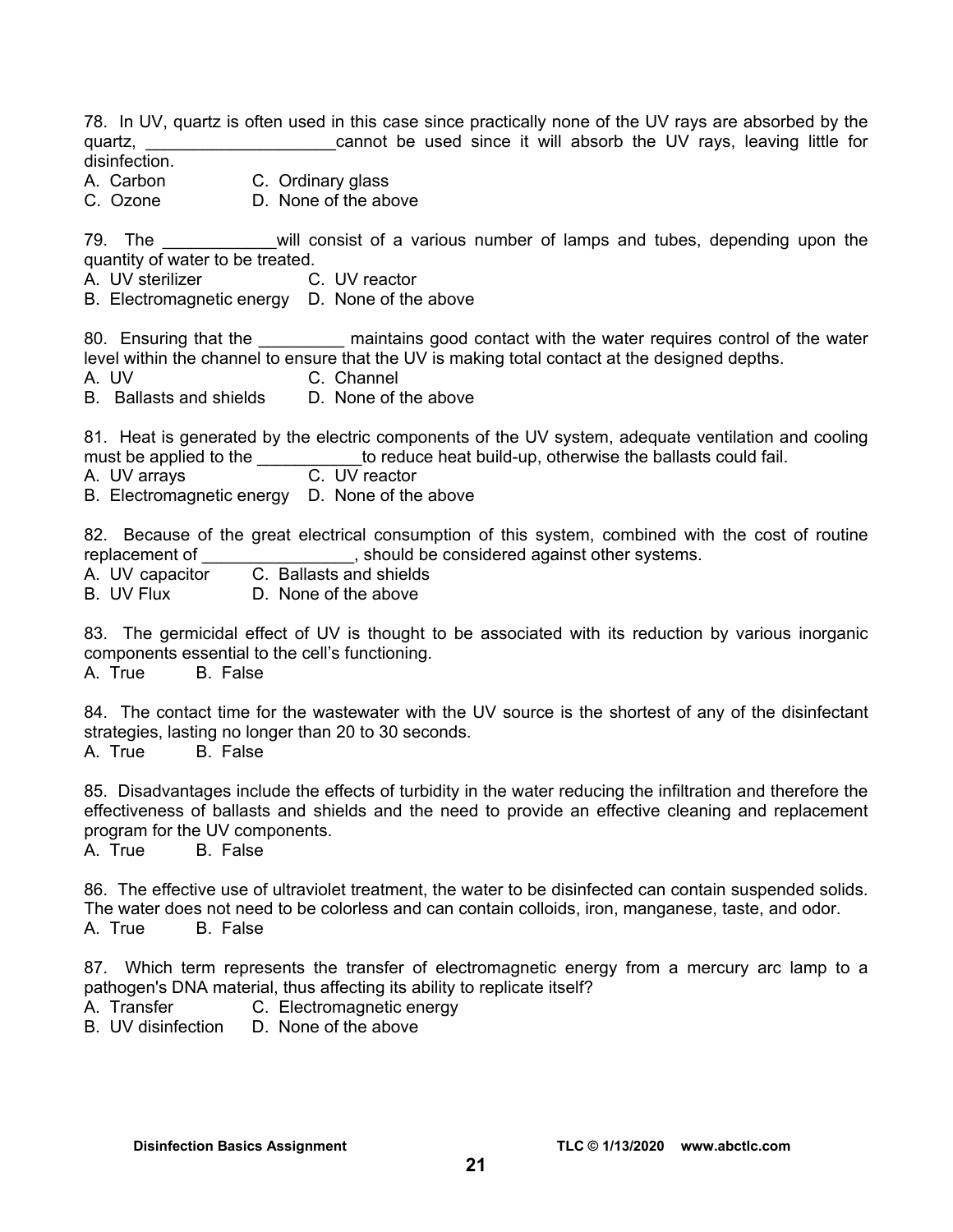88. Which term represents the intensity being emitted, the length of time that the wastewater comes in contact with the UV radiation, and the arrangement of the UV reactor?

- A. UV radiation C. CT
- B. Disinfection D. None of the above

## **Strongest Oxidizing Agent**

89. Which compound is obtained by passing a flow of air or oxygen between two electrodes that are subjected to an alternating current in the order of 10,000 to 20,000 volts?

- A. Liquid Ozone  $C. O<sub>2</sub>$
- B. Ozone D. None of the above

90. Ozone is a \_\_\_\_\_\_\_\_\_\_\_\_\_\_\_\_\_\_\_\_\_\_gas at room temperature.

- A. Reddish C. Light blue
- B. Yellowish D. None of the above

91. Ozone has a similar to that sometimes noticed during and after heavy electrical storms. In use, ozone breaks down into oxygen and nascent oxygen.

- A. Self-policing pungent odor C. Pleasant odor of rain
- $C. H<sub>2</sub>S$  odor  $D.$  None of the above

92. Ozone does not form chloramines or \_\_\_\_\_\_\_\_\_\_\_\_\_\_, and while it may destroy some THMs, it may produce others when followed by chlorination.

- A. Carcinogens C. Oxygen and nascent oxygen
- B. THMs D. None of the above

93. Ozone falls into the same category as other disinfectants in that it can produce?<br>A. Carcinogens C. Oxygen and nascent oxygen

- C. Oxygen and nascent oxygen
- B. DBPs D. None of the above

94. It is the nascent oxygen that produces the high oxidation and disinfections, and even sterilization. Each water has its own \_\_\_\_\_\_\_\_\_\_\_\_, in the order of 0.5 ppm to 5.0 ppm. Contact time, temperature, and pH of the water are factors to be determined.

A. Nascent oxygen C. Ozone demand

B. THMs D. None of the above

95. Liquid Ozone is very unstable and can readily explode. As a result, it is not shipped and must be manufactured on-site.

A. True B. False

96. Ozone is a very effective disinfectant for both Giardia and viruses

A. True B. False

97. Ozone does not produce chlorinated byproducts (such as trihalomethanes) but it may cause an increase in such byproduct formation if it is fed ahead of free chlorine; ozone may also produce its own oxygenated byproducts such as  $Cl<sub>2</sub> + NH<sub>4</sub>$ .

A. True B. False

98. Ozonation must include adequate ozone leak detection alarm systems, and an ozone off-gas destruction system.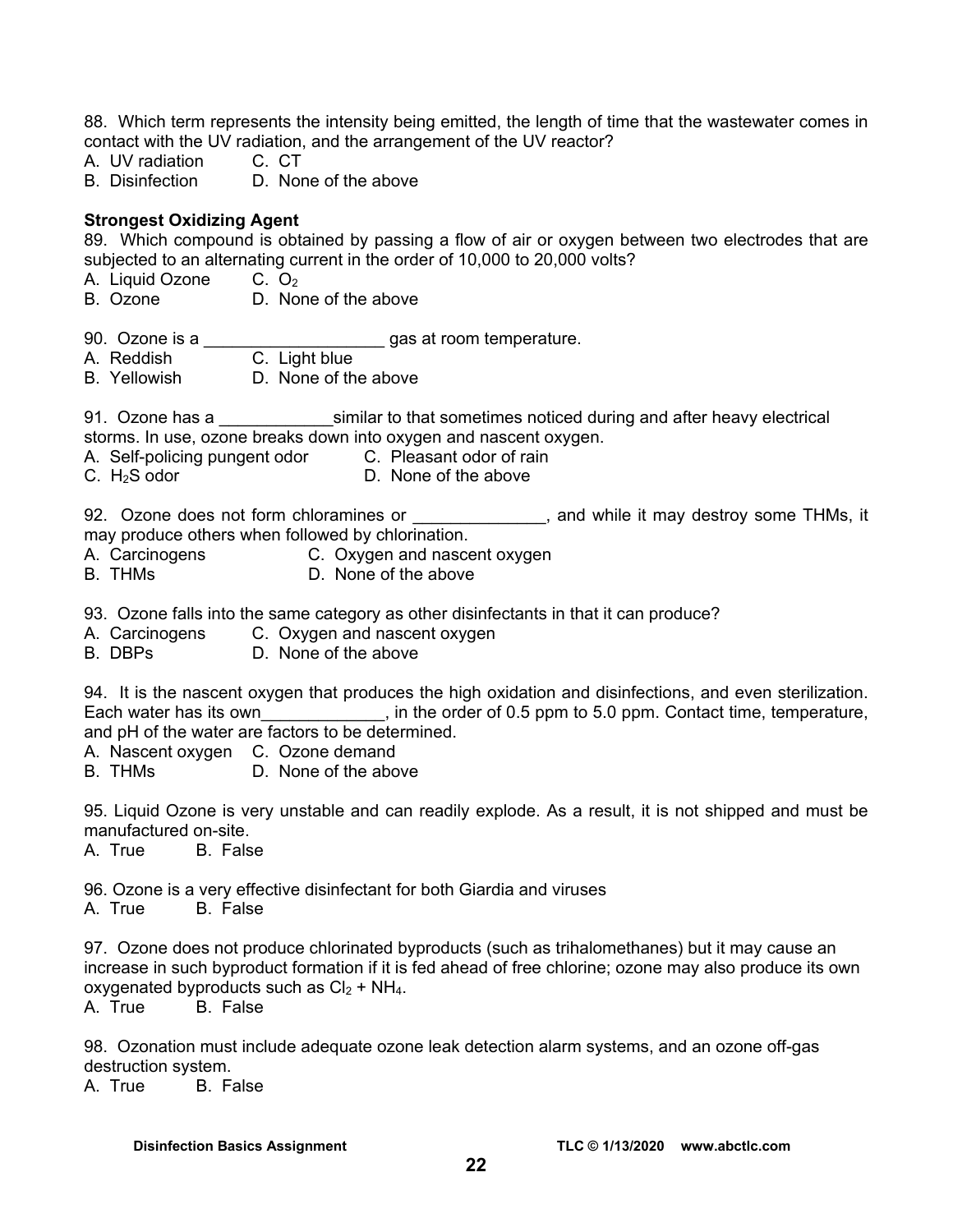99. When determining Ozone CT (contact time) values must be determined for the ozone basin alone; an accurate \_\_\_\_\_\_\_\_\_\_\_\_\_ must be obtained for the contact chamber, and residual levels.

- A. Residual C. Contact time
- B. T10 value D. None of the above

100. Ozone does not provide a system residual and should be used as a primary disinfectant only in conjunction with?

- A. Dry sodium chlorite C. Free and/or combined chlorine
- B. Chlorine dioxide D. None of the above

#### **Alternate Disinfectants Section Summary Chloramines**

101. It is recommended that Chloramine be used in conjunction with a stronger disinfectant. It is best utilized as a?

- A. Chloramine C. Stable distribution system disinfectant
- B. T10 value disinfectant D. None of the above

102. In the production of **Example 2018**, the ammonia residuals in the finished water, when fed in excess of stoichiometric amount needed, should be limited to inhibit growth of nitrifying bacteria.

- A. Dry sodium chlorite C. Ammonia residual(s)
- B. Chloramines D. None of the above

## **Chlorine Dioxide**

103. Which term provides good Giardia and virus protection but its use is limited by the restriction on the maximum residual of 0.5 mg/L CIO<sub>2</sub>/chlorite/chlorate allowed in finished water?

- A. Chlorinated byproducts C. Ammonia residual(s)
- B. Chlorine dioxide D. None of the above

104. If chlorine dioxide is being used as an oxidant, the preferred method of generation is to entrain this term or substance into a packed reaction chamber with a 25% aqueous solution of sodium chlorite  $(NaClO<sub>2</sub>)$ .

- A. Chloramine C. Chlorine dioxide
- B. Chlorine gas **D.** None of the above

105. According to the text, which chemical is explosive and can cause fires in feed equipment if leaking solutions or spills are allowed to dry out?

- A. Dry sodium chlorite C. Ammonia
- B. Chlorine dioxide D. None of the above

106. Chlorine dioxide may be used for either taste or odor control or as a?

- A. Chloramine C. Gas
- B. Pre-disinfectant D. None of the above

107. Total residual oxidants (including chlorine dioxide and chlorite, but excluding Chlorine dioxide) shall not exceed 0.50 mg/L during normal operation or 0.30 mg/L (including chlorine dioxide, chlorite and chlorate) during periods of extreme variations in the raw water supply.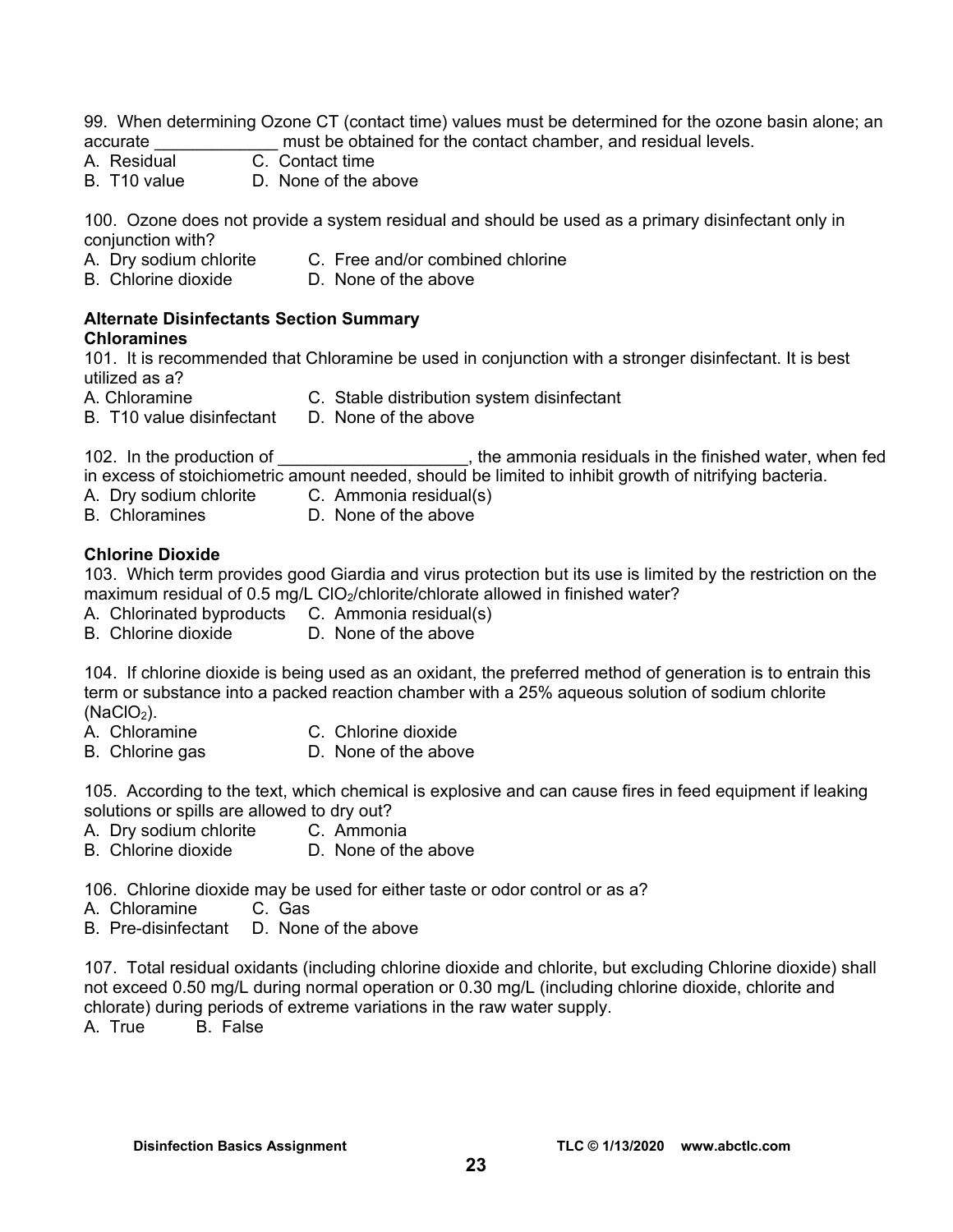## **Ozone**

108. Ozone does not provide a system residual and should be used as a primary disinfectant only in conjunction with free and/or combined chlorine.

A. True B. False

109. Ozone may also be used as **the end of taste and odor**, or may be applied as a pre-disinfectant.

- A. An oxidant C. System residual
- B. Reducer D. None of the above

110. Which term must be determined for the ozone basin alone; an accurate T10 value must be obtained for the contact chamber, residual levels measured through the chamber and an average ozone residual calculated?

- A. Ozone CT (Contact time) C. Free and/or combined chlorine
- B. Residual levels **D.** None of the above

# **Chlorine Section**

## **Chlorine Gas Appearance and Odor**

111. Chlorine is a greenish-yellow gas it will condense to an amber liquid at about F or at high pressures.

- A. 32 degrees C. 29 degrees
- B. -29.2 degrees D. None of the above

112. Lengthy exposures to chlorine gas may result in\_\_\_\_\_\_\_\_\_\_\_\_\_\_\_\_\_\_\_\_\_. Odor thresholds ranging from 0.08 to part per million (ppm) parts of air have been reported.

- A. Exposure to chlorine C. Olfactory fatigue
- B. Odor thresholds D. None of the above

## **Reactivity**

113. Cylinders of chlorine may burst when exposed to elevated temperatures. When there is Chlorine in solution, this forms?

- A. Hydrogen sulfide C. A corrosive material
- B. Oxomonosilane D. None of the above

114. What is formed when chlorine is in contact with combustible substances (such as gasoline and petroleum products, hydrocarbons, turpentine, alcohols, acetylene, hydrogen, ammonia, and sulfur), reducing agents, and finely divided metals?

- A. Fires and explosions C. Moisture, steam, and water
- B. Odor thresholds D. None of the above

115. Chlorine reacts with hydrogen sulfide and water to form which substance?<br>A. Hydrogen sulfide **C.** Chlorinates

- A. Hydrogen sulfide
- B. Hydrochloric acid D. None of the above
- 116. Chlorine is also incompatible with?
- A. Plastic C. Moisture, steam, and water
- B. Palladium D. None of the above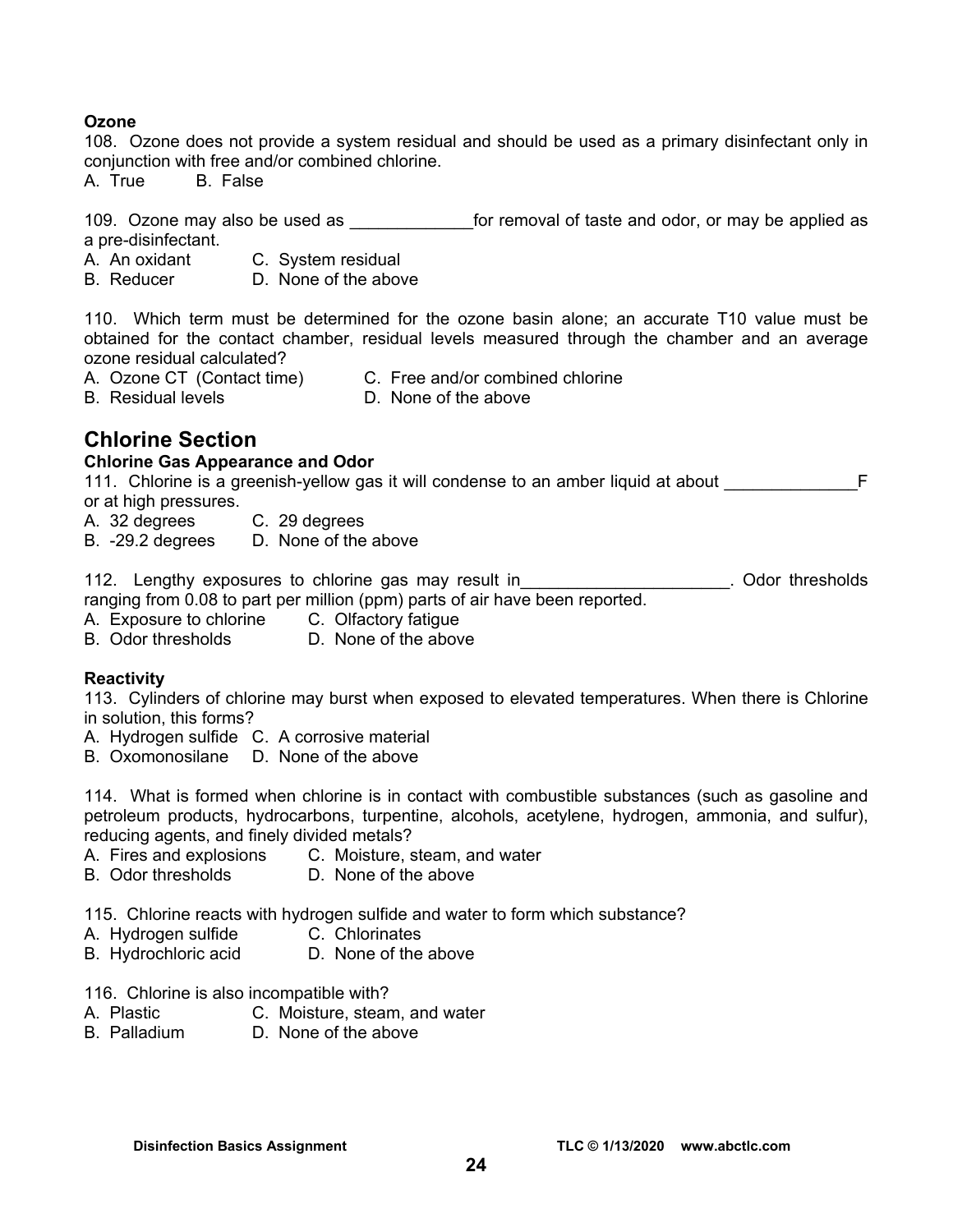117. Contact between chlorine and arsenic, bismuth, boron, calcium, activated carbon, carbon disulfide, glycerol, hydrazine, iodine, methane, oxomonosilane, potassium , propylene, and silicon should be avoided.<br>A. True B. F

**B.** False

#### **Flammability**

118. When there is a fire that involves chlorine, the firefight should be fought downwind from the minimum distance possible.

A. True B. False

119. Keep unnecessary people away; isolate the hazard area and deny entry. For a massive fire in a cargo area, use unmanned hose holders or monitor nozzles; if this is impossible, withdraw from the area and let the fire burn. Emergency personnel should stay out of low areas and Ventilate closed spaces before entering.

A. True B. False

#### **What Happens to Chlorine When it Enters the Environment?**

120. When chlorine is released to soil, chlorine will react with moisture forming free unstable oxygen radicals.

A. True B. False

121. When released to air, chlorine will react with water to form hypochlorous acid and hydrochloric acid, which are easily removed from the atmosphere by generation of free oxygen radicals.

A. True B. False

122. The hydrochloric acid will raise the pH of the water (makes it more basic).

A. True B. False

#### **Chlorine Exposure Limits**

123. Chlorine's Physical and chemical properties: A yellowish green, nonflammable and liquefied gas with an unpleasant and irritating smell.

A. True B. False

124. The current Occupational Safety and Health Administration (OSHA) permissible exposure limit (PEL) for chlorine is 10 PPM (3 milligrams per cubic meter  $(mg/m<sup>(3)</sup>)$ ) as a ceiling limit. A worker's exposure to chlorine shall at no time exceed this ceiling level.

A. True B. False

125. Chlorine can be readily compressed into a clear, amber-colored liquid, a \_\_\_\_\_\_\_\_\_\_\_\_\_\_\_\_, and a strong oxidizer.

A. Combustible gas C. Noncombustible gas<br>B. Combustible liquid D. None of the above B. Combustible liquid

126. Liquid chlorine is about times heavier than water and gaseous chlorine is about 2.5 times heavier than air.

- A. 1.5 C. 2.5
- B. 0.5 D. None of the above

127.  $Cl<sub>2</sub>$  IDLH is?

A. 10 PPM C. 1,000 PPM

B. 0.1 PPM D. None of the above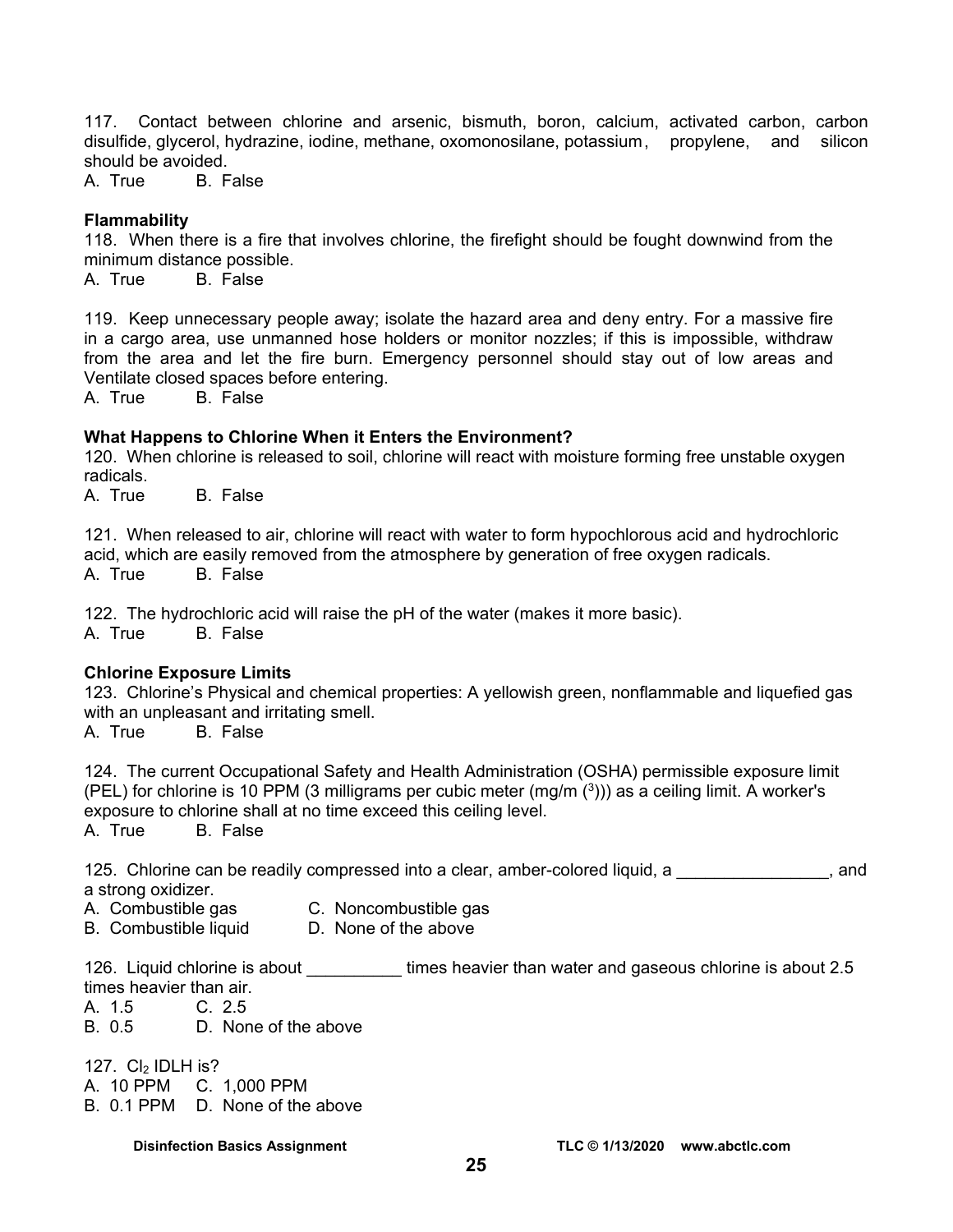128.  $Cl<sub>2</sub>$  fatal exposure limit is? A. 10 PPM C. 1,000 PPM B. 0.1 PPM D. None of the above

129. OSHA PEL is? A. 10 PPM C. 1,000 PPM B. 1 PPM D. None of the above

#### **Disinfectant Qualities**

130. Chlorine is so important in poultry processing that the US Department of Agriculture requires an almost constant chlorine rinse for much of the cutting equipment. In fact, no proven economical alternative to chlorine disinfection exists for use in Meat and poultry processing facilities.

A. True B. False

## **Properties**

131. Because it is highly reactive, chlorine is usually found in nature bound with other elements like sodium, potassium, and magnesium.

A. True B. False

132. In researching and synthesizing organic compounds some compounds that have at least one atom of the element carbon in their molecular structure. All living organisms, including humans, are composed of primarily of

A. Organic compounds C. Inorganic compounds

B. Abundant chemical elements D. None of the above

133. What is a largest reservoir of dissolved chlorine weathered from the continents and transported to the oceans by Earth's rivers?

A. Brine C. Ancient seawater

B. Seawater D. None of the above

134. Chemical elements have their own set of unique properties and chlorine is known as \_\_\_\_\_\_\_\_\_\_\_\_\_--so reactive, in fact, that it is usually found combined with other elements in the form of compounds.

A. Synthesizing organic compound C. One of the most abundant chemical elements

B. A very reactive element D. None of the above

135. Inorganic disinfectants have great usage of removing a wide variety of disease-causing germs from drinking water and wastewater as well as from hospital and food production surfaces. A. True B. False

136. Various states of chlorine includes when chlorine is isolated as a free element, chlorine is a greenish yellow gas, which is  $\qquad \qquad$  It turns to a liquid state at -34°C (-29°F), and it becomes a

yellowish crystalline solid at -103°C (-153°F).

A. 2.5 times heavier than water C. 2.5 times heavier than air

B. 2.5 times lighter than air D. None of the above

## **Chlorine Gas Introduction**

137. When chlorine is added into the water stream, chlorine hydrolyzes into?

- A. HCL C. Hypochlorous acid (HOCl), and hydrochloric acid (HCl)
- B. Bromoform D. None of the above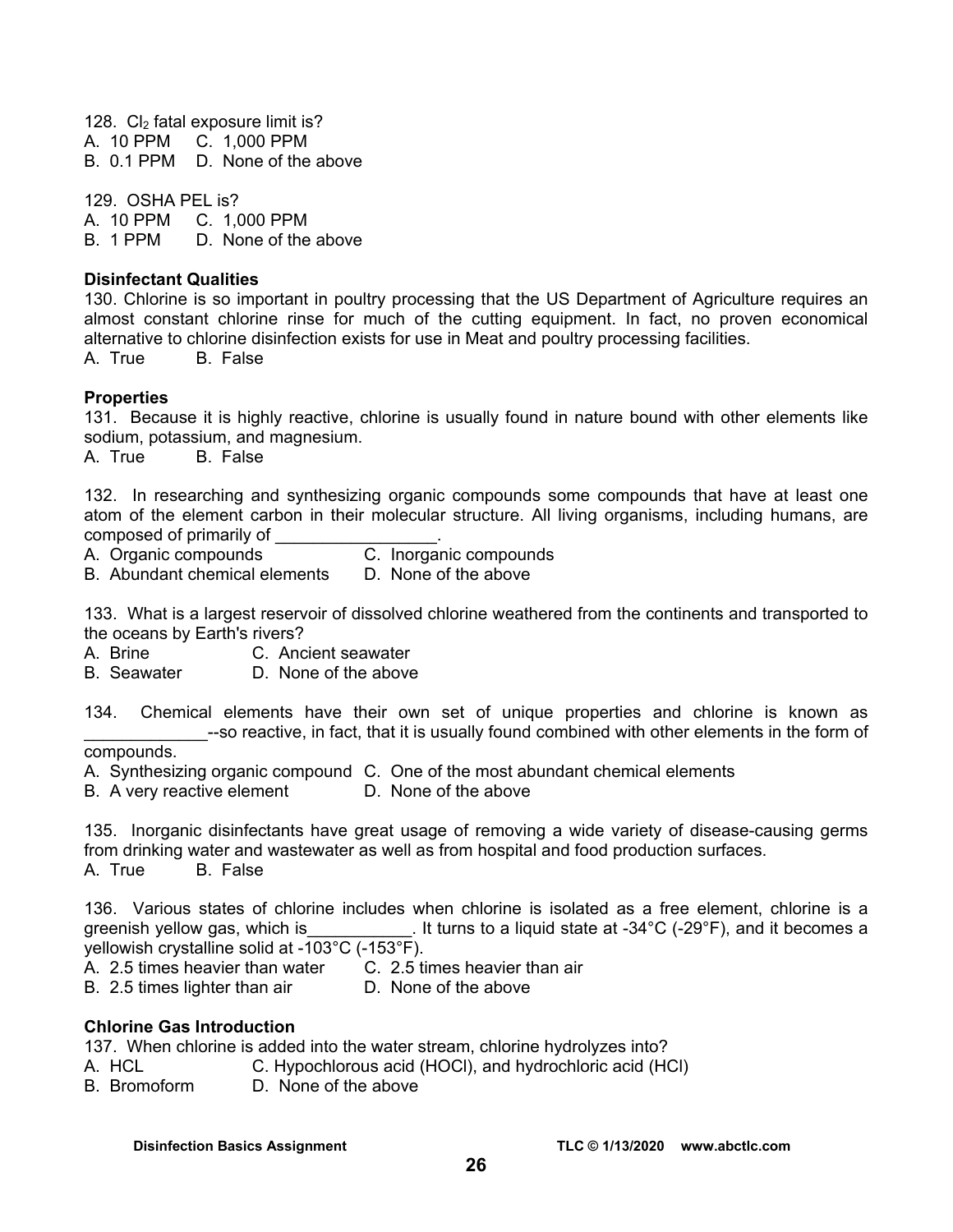138. When chlorine hydrolyzation occurs, it provides an active toxicant, \_\_\_\_\_\_\_\_\_, which is pHdependent. In alkaline cooling systems, it readily dissociates to form the hypochlorite ion (OCl-).

- A. HCl C. The hypochlorate ion (OCl-)<br>B. HOCl D. None of the above
- D. None of the above

139. In alkaline conditions, example 20 becomes the predominant species and lacks the biocidal efficacy of the non-dissociated form.

A. HCl C. OCl-

B. HOCl D. None of the above

140. Considerably more **the is present at a pH of 7.0 than at pH 8.5.** 

- A. HCl C. OCl-
- B. HOCl D. None of the above

141. Chlorine can be non-selective, making it very sensitive to contamination from either cooling water makeup or from in-plant process leaks.<br>\_\_\_\_\_\_\_\_\_\_\_\_\_\_\_\_, organic acids and organic compounds, sulfides,

iron and manganese all easily react with HOCl.

- A. Ammonia C. Chlorine gas
- B. Sodium hypochlorite D. None of the above

142. What is the term that best describes the amount of chlorine needed to react with contamination species and it must be satisfied before active HOCl is available to provide a free chlorine residual?

- A. Chlorine demand C. Total residual
- B. Hypochlorite ion (OCI-) D. None of the above

143. Which of the following removes alkalinity, pH depression and system corrosion could occur?

A. HCl C. pH of 7.0 than at pH 8.5

B. HOCl D. None of the above

144. The combination of high chlorine demand in process-contaminated systems and the dissociation process in alkaline systems creates the need for greater chlorine feed to obtain the same microbial efficacy. This results in a higher concentration of HCl in the cooling system.

A. True B. False

145. The chloride ion (Cl- ) cannot damage or penetrate the passive oxide layer, leading to localized damage of the metal surface as does Hypochlorous acid (HOCl), and hydrochloric acid (HCl). A. True B. False

146. High chlorine concentrations have also been shown to directly attack traditional organic-based corrosion inhibitors. When these inhibitors are "deactivated," the metal surface would then be susceptible to corrosion. Process Safety Management (PSM) guidelines dictated by the U.S. Occupational Safety and Health Administration (OSHA), discharge problems related to Chlorinated organic compounds such as trihalomethane (THM), dezincification of admiralty brass and delignification of cooling tower wood are other significant concerns associated with the use of chlorine.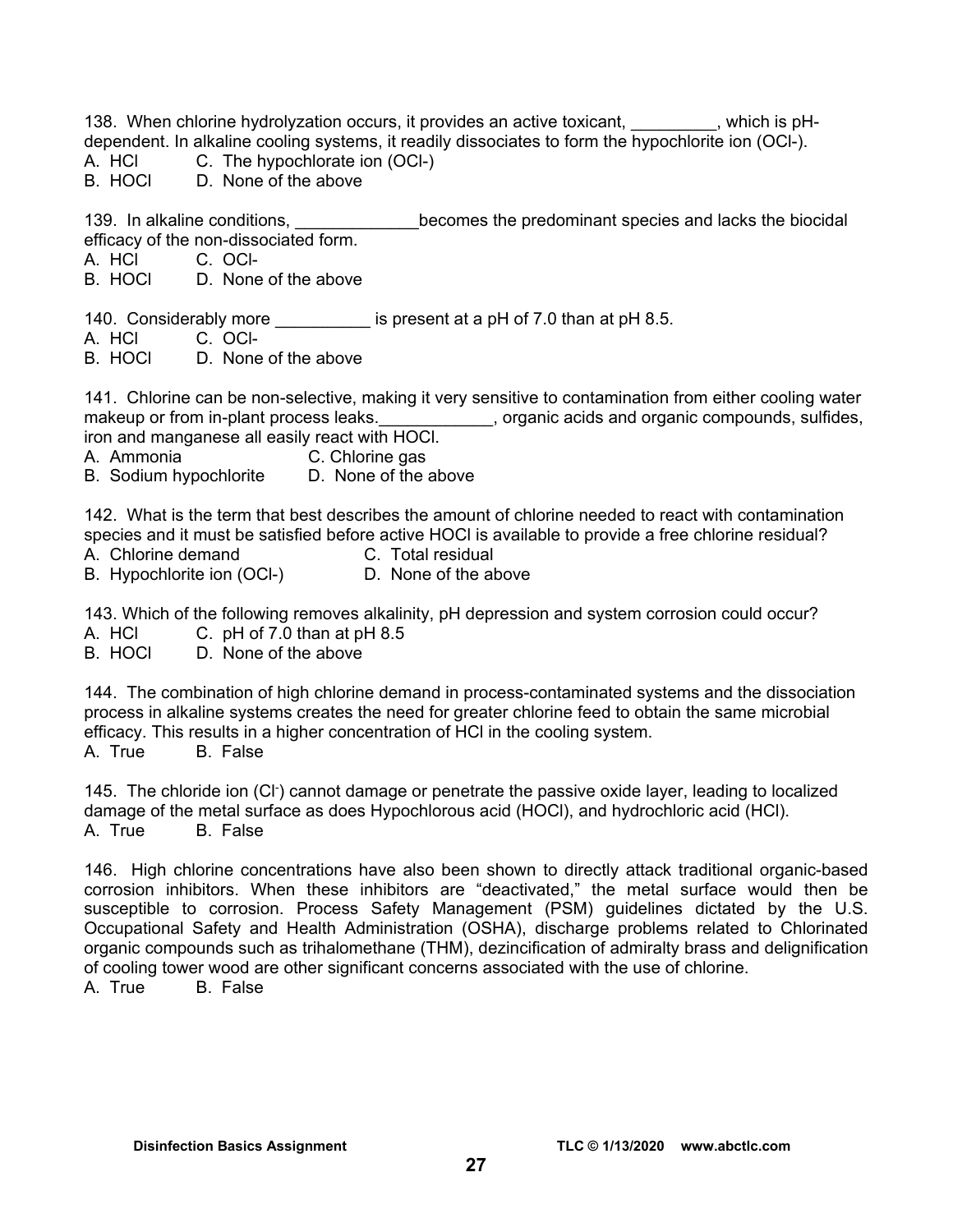#### **Chlorine Gas Pathophysiology**

147. As far as chlorine safety and respiratory protection, the intermediate on the of chlorine accounts for its effect on the upper airway and the lower respiratory tract.

A. Effects of Hydrochloric acid C. Water solubility

B. Vapor from Chlorine gas D. None of the Above

148. Respiratory exposure to **the summary be prolonged because its moderate water solubility** may not cause upper airway symptoms for several minutes.

- A. Hydrochloric acid C. Plasma exudation
- B. Chlorine gas **D. None of the Above**

149. The odor threshold for chlorine gas is approximately?

- A. 0.3-0.5 parts per million (ppm) C. 3-5 parts per million (ppm)
- B. 3 parts per million (ppm) D. None of the Above

# **Mechanism of Activity**

150. The mechanisms of cellular injury are believed to result from the oxidation of functional groups in cell components, from reactions with tissue water to form\_\_\_\_\_\_\_, and from the generation of free oxygen radicals.

- A. Generation of free oxygen radicals C. Hypochlorous and hydrochloric acid
- 
- 
- B. Chlorine acid **D.** None of the above

151. Chlorine gas should be stored in vented rooms that have panic bar equipped doors.

A. True B. False

152. Chlorine gas feeds out of the cylinder through a gas regulator. The cylinders are on a scale that operators use to measure the amount used each day. The chains are used to prevent the tanks from falling over.

A. True B. False

# **Solubility Effects**

153. Which of the following is highly soluble in water?

- A. Hydrochloric acid C. Hypochlorous base
- B.  $H_2SO_4$  D. None of the above

154. Because it is highly water soluble, Hypochlorous acid has an injury pattern similar to?

A. Hydrochloric acid C. Ozone

B.  $H_2SO_4$  D. None of the above

155. Which of the following may account for the toxicity of elemental chlorine and hydrochloric acid to the human body?

- A. Hydrochloric acid C. Hypochlorous acid
- B.  $H_2SO_4$  D. None of the above

# **Early Response to Chlorine Gas**

156. If you mix ammonia with chlorine gas, this compound reacts to form\_\_\_\_\_\_\_\_\_\_\_.

- A. Chloramine gas C. Sulfuric gas
- B. Chlorine gas D. None of the Above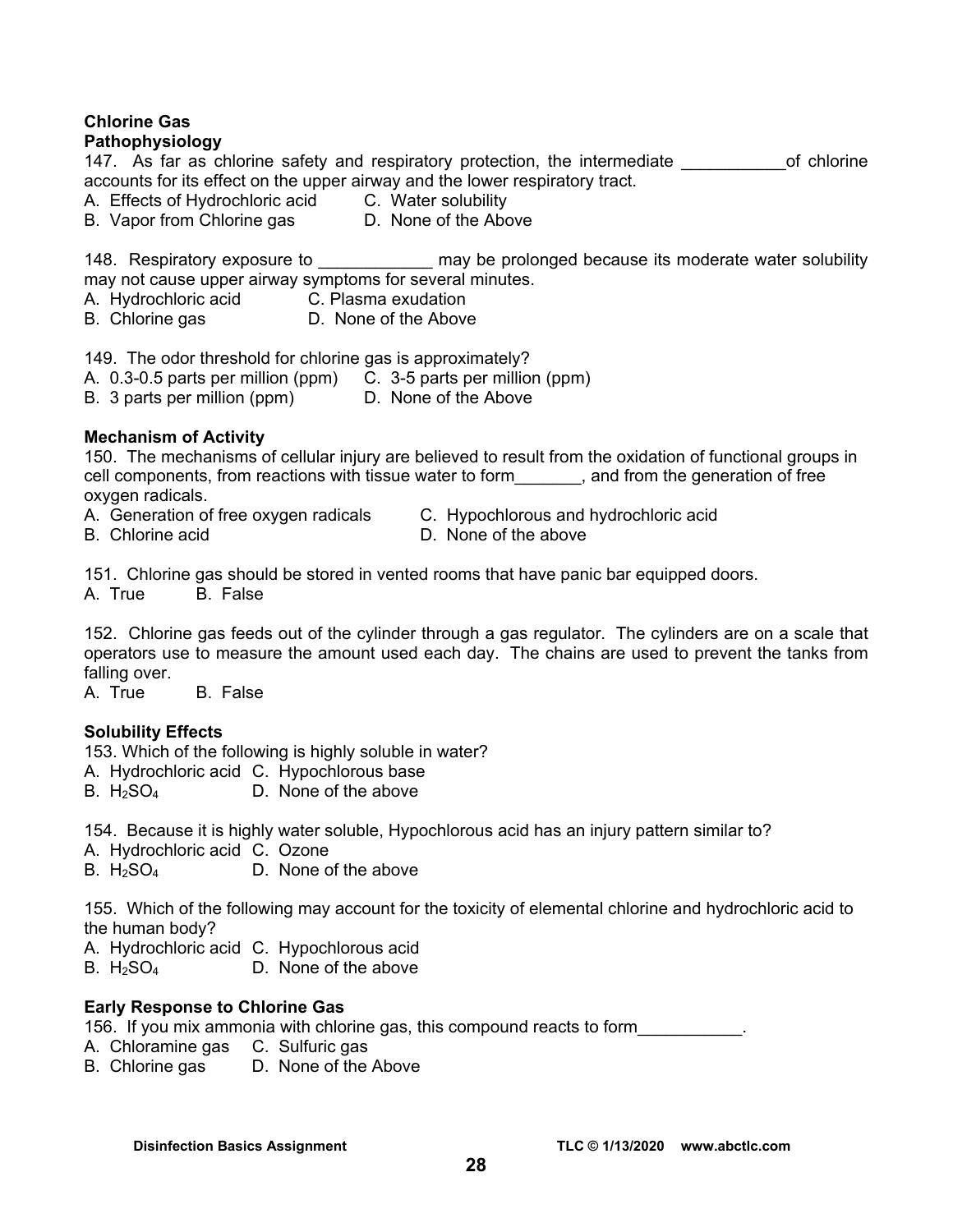157. The early response to the odor threshold for chlorine depends on the (1) concentration of chlorine gas, (2) duration of exposure, (3) water content of the tissues exposed, and (4) individual susceptibility. A. True B. False

## **Pathological Findings**

158. Chlorine is a highly reactive gas. A. True B. False

159. Chlorine gas is greenish yellow in color and very toxic. It is heavier than air and will therefore sink to the ground if released from its container. It is the toxic effect of Chlorine gas that makes it a good disinfectant, but it is toxic to more than just waterborne pathogens; it is also toxic to humans. It is a respiratory irritant and it can also irritate skin and mucus membranes.

A. True B. False

160. Chlorine gas is sold as a compressed liquid, which is amber in color. Chlorine, as a solid, is heavier (less dense) than water. If the chlorine liquid is released from its container it will quickly return back to its liquid state.

A. True B. False

161. Chlorine gas is the most expensive form of chlorine to use. The typical amount of chlorine gas required for water treatment is 1-16 mg/L of water. Different amounts of chlorine gas are used depending on the quality of water that needs to be treated. If the water quality is good, a higher concentration of chlorine gas will be required to disinfect the water if the contact time cannot be increased.

A. True B. False

## **Chlorine's Effectiveness**

162. The effectiveness of chlorination depends on the \_\_\_\_\_\_\_\_\_\_\_\_\_\_\_\_\_\_\_\_ of the water, the concentration of the chlorine solution added, the time that chlorine is in contact with the organism, and water quality.

- A. Chlorine residual C. Breakpoint
- B. Chlorine demand D. None of the above

163. Chlorine may not be accessible for disinfection because **the entity in the water (like iron**, manganese, hydrogen sulfide, and ammonia).

A. pH increases C. Required contact time

B. Part of it combines with other chemicals D. None of the above

164. The amount of chlorine required to attain disinfection and that reacts with the other chemicals is the?

- A. Chlorine residual C. Free chlorine residual
- B. Chlorine demand D. None of the above

165. Which term is used when disinfection decreases, as the concentration of the chlorine increases?

- A. Breakpoint C. Required contact time
- B. Chlorine level D. None of the above

166. Chlorination is more effective as?

- A. Water temperature increases C. Water cools down
- B. Chlorine demand increases D. None of the above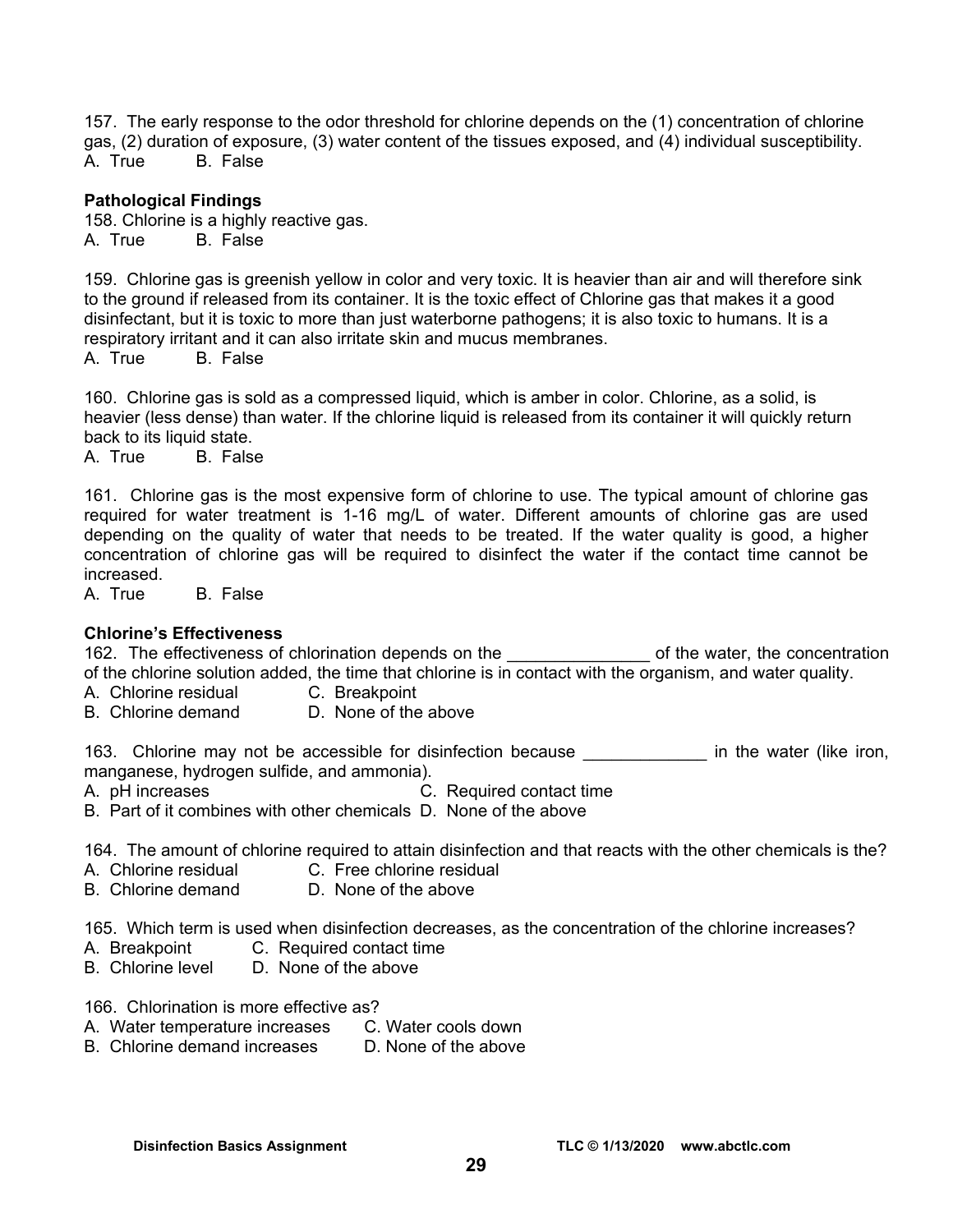167. Chlorination becomes more alkaline and is less effective as the?

- A. Water's pH increases C. Required contact time is maximized
- B. Water quality increases D. None of the above
- 168. Chlorination is less effective in?
- A. Clear water C. Day time
- B. Cloudy (turbid) water D. None of the above

169. By adding a little more chlorine to what is already sufficient, this action will generally result in that can be measured easily.<br>A. pH increases C. Required co

- C. Required contact time
- B. A free chlorine residual D. None of the above

#### **Potent Germicide**

170. Chlorine disinfectants can lower the level of many disease-causing microorganisms in drinking water to almost immeasurable levels.

A. True B. False

171. Chlorine is added to drinking water to destroy pathogenic (disease-causing) organisms. It can be applied in several forms: sodium hypochlorite solution, elemental chlorine (chlorine gas) and dry calcium hypochlorite.

A. True B. False

172. One pound of elemental chlorine delivers approximately as much \_\_\_\_\_\_\_\_\_\_\_\_ as one gallon of sodium hypochlorite (12.5% solution) or approximately 1.5 pounds of calcium hypochlorite (65% strength).

- A. Free available chlorine C. Particular applications
- B. Total chlorine D. None of the above

173. While any of these forms of chlorine can effectively disinfect drinking water, each has distinct advantages and limitations for\_\_\_\_\_\_\_\_\_\_\_\_\_\_\_\_. Almost all water systems that disinfect their water use some type of chlorine-based process, either alone or in combination with other disinfectants.

- A. Free available chlorine C. Particular applications<br>B. Total chlorine B. None of the above
- D. None of the above

## **Taste and Odor Control**

174. Chlorine disinfectants reduce many disagreeable tastes and odors. Chlorine oxidizes many naturally occurring substances such as  $\qquad \qquad$ , sulfides and odors from decaying vegetation.

- 
- A. Hydrogen sulfide C. Slime bacteria, molds and algae
- B. Foul-smelling algae secretions D. None of the above
- 

## **Biological Growth Control**

175. Chlorine disinfectants eliminate **that commonly grow in water supply reservoirs**, on the walls of water mains and in storage tanks.

- A. Hydrogen sulfide C. Slime bacteria, molds and algae
- B. Foul-smelling algae secretions D. None of the above
- (S) Means the answer can be plural or singular in nature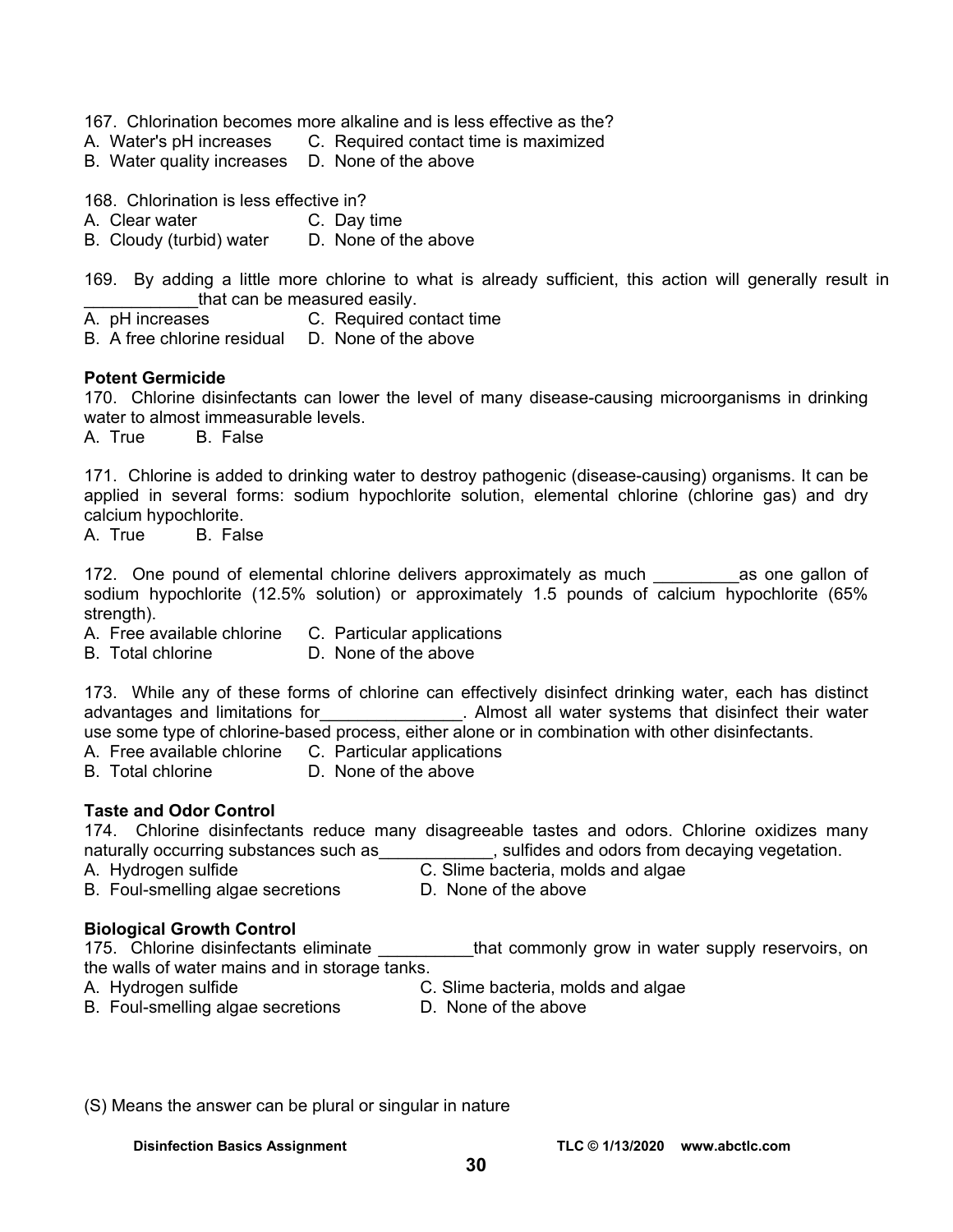#### **Chemical Control**

176. Chlorine disinfectants destroy \_\_\_\_\_\_\_\_\_\_\_ (which has a rotten egg odor) and remove ammonia and other nitrogenous compounds that have unpleasant tastes and hinder disinfection. They also help to remove iron and manganese from raw water.

- A. Hydrogen sulfide C. Slime bacteria, molds and algae
- 
- B. Algae secretions D. None of the above

#### **Water Treatment**

177. Generally speaking, water is treated to render it suitable for human use and consumption. While the primary goal is to produce a biologically (disinfected) and chemically safe product, other objectives also must be met, including: no objectionable taste or odor; entity and chemical stability.

- A. Low levels of color and turbidity C. Chemical or biological contamination
- B. Sediments D. None of the above

178. Surface water typically presents a greater treatment challenge than groundwater, which is naturally filtered as it percolates through?

A. Low levels of color and turbidity C. Chemical or biological contamination

B. Sediments D. None of the above

179. Surface water is generally safe unlike groundwater that may harbor protozoan parasites such as Cryptosporidium parvum and Giardia lamblia.

A. True B. False

180. Everyday, about 170,000 PWSs treat and convey billions of gallons of water through about 880,000 miles of distribution system piping to U.S. homes, farms and businesses. A. True B. False

#### **Water Distribution**

181. Chlorination is unique in that a pre-determined chlorine concentration may be designed to remain in treated water as a measure of protection against harmful microbes encountered after leaving the treatment facility.

A. True B. False

182. In the event of a significant intrusion of pathogens resulting, for example, from a broken water main, the level of the average "\_\_\_\_\_\_\_\_\_\_\_\_\_" will be insufficient to disinfect contaminated water. In such cases, it is the monitoring of the sudden drop in the chlorine residual that provides the critical indication to water system operators that there is a source of contamination in the system.

- A. Chlorine residual C. Breakpoint Chlorination
- B. Potential threats D. None of the above

#### **The Challenge of Disinfection Byproducts**

183. Which of the following happens when chlorine and other disinfectants react with natural organic matter in water?

- A. Microbial contamination C. Chemical compounds formed unintentionally
- B. Treatment barrier **D. None of the above**

184. While the available evidence does not prove that The Marinking water cause adverse health effects in humans, high levels of these chemicals are certainly undesirable. Cost-effective methods to reduce DBP formation are available and should be adopted where possible.

- A. Critical assets C. Vulnerability assessments
- B. DBPs D. None of the above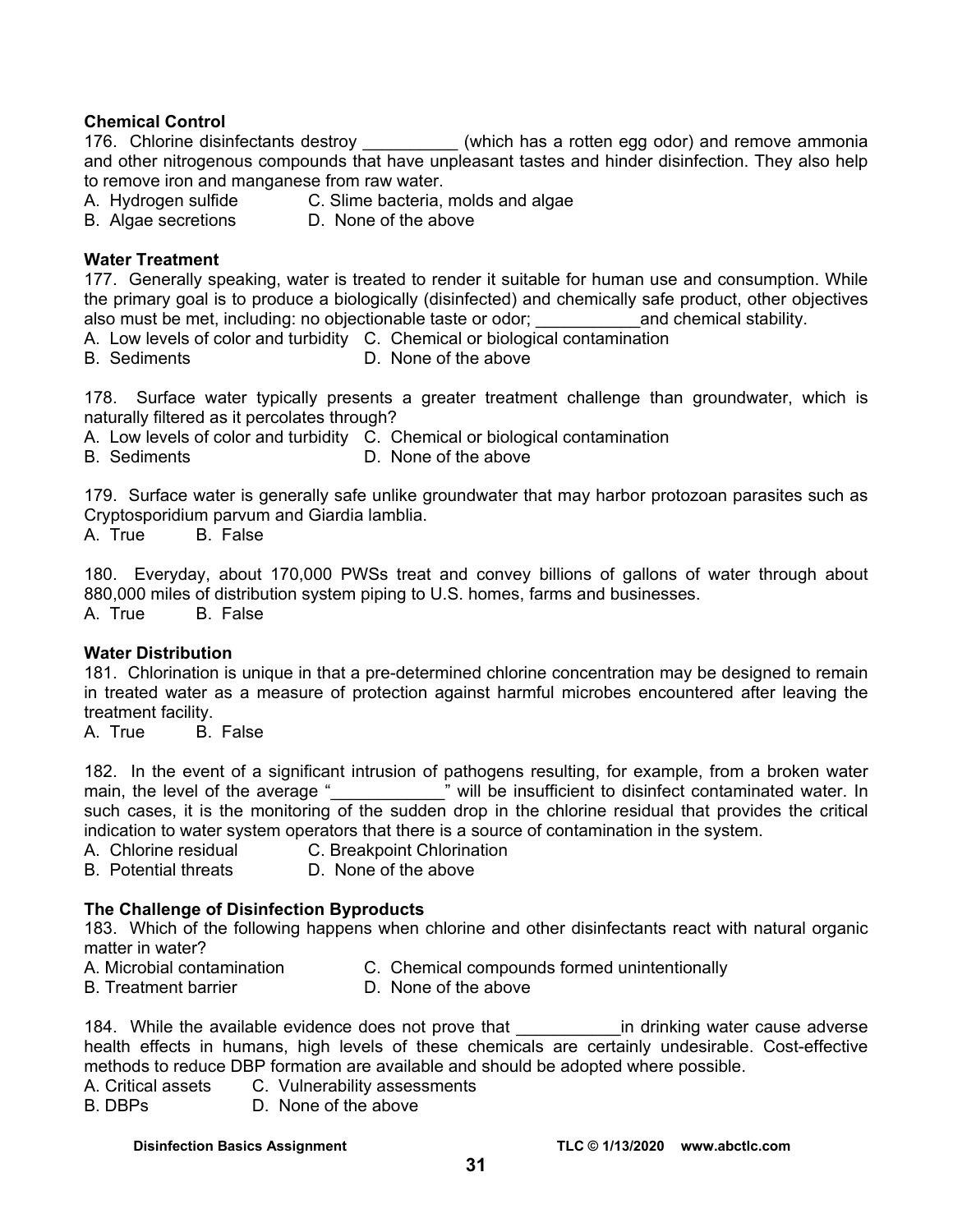#### **Chlorine and Water System Security**

185. The prospect of a terrorist attack has forced all water systems, large and small, to re-evaluate and upgrade chlorination effectiveness procedures.

A. True B. False

186. These treatment chemicals are both inert and potential barriers.

A. True B. False

187. With passage of the Public Health Security and Bioterrorism Response Act of 2002, Congress required community water systems to assess their vulnerability to a terrorist attack and other intentional acts. As part of these vulnerability assessments, systems assess?

A. Microbial contamination C. The transportation, storage and use of treatment chemicals

B. Cost-effective methods D. None of the above

188. Water systems using elemental chlorine, in particular, must determine whether existing protection systems are adequate. If not, they must consider additional measures to reduce the likelihood of an attack or to mitigate the?

A. Potential consequences C. Critical assets

B. Potential threats D. None of the above

189. Which of the following in no way guarantees safety from biological attacks?

A. Inert and potential barriers C. Conventional treatment barriers

B. Potential problems D. None of the above

#### **Chlorination Chemistry**

190. The disassociation of chlorine gas (OCl - ): HOCl H  $^+$  + OCl  $^-$  Also expressed HOCl  $\rightarrow$  H  $^+$  + OCl  $^-$ (hypochlorous acid) (hydrogen) (hypochlorite ion) A. True B. False 191. All three forms of chlorine produce sodium hypochlorite when added to water. A. True B. False 192. Hypochlorous acid is a strong acid but a weak disinfecting agent. The amount of hypochlorous acid depends on the pH and temperature of the water. A. True B. False

193. The hypochlorite ion is a much weaker disinfecting agent than Hypochlorous acid , about 100 times less effective.

A. True B. False

194. Under normal water conditions, hypochlorous acid will also chemically react and break down into the hypochlorite ion.

A. True B. False

195. pH and temperature affect the ratio of hypochlorous acid to hypochlorite ions. As the temperature is decreased, the **interest increases**.

A. CT actual **C.** Ratio of hypochlorous acid

B. Free chlorine residual D. None of the above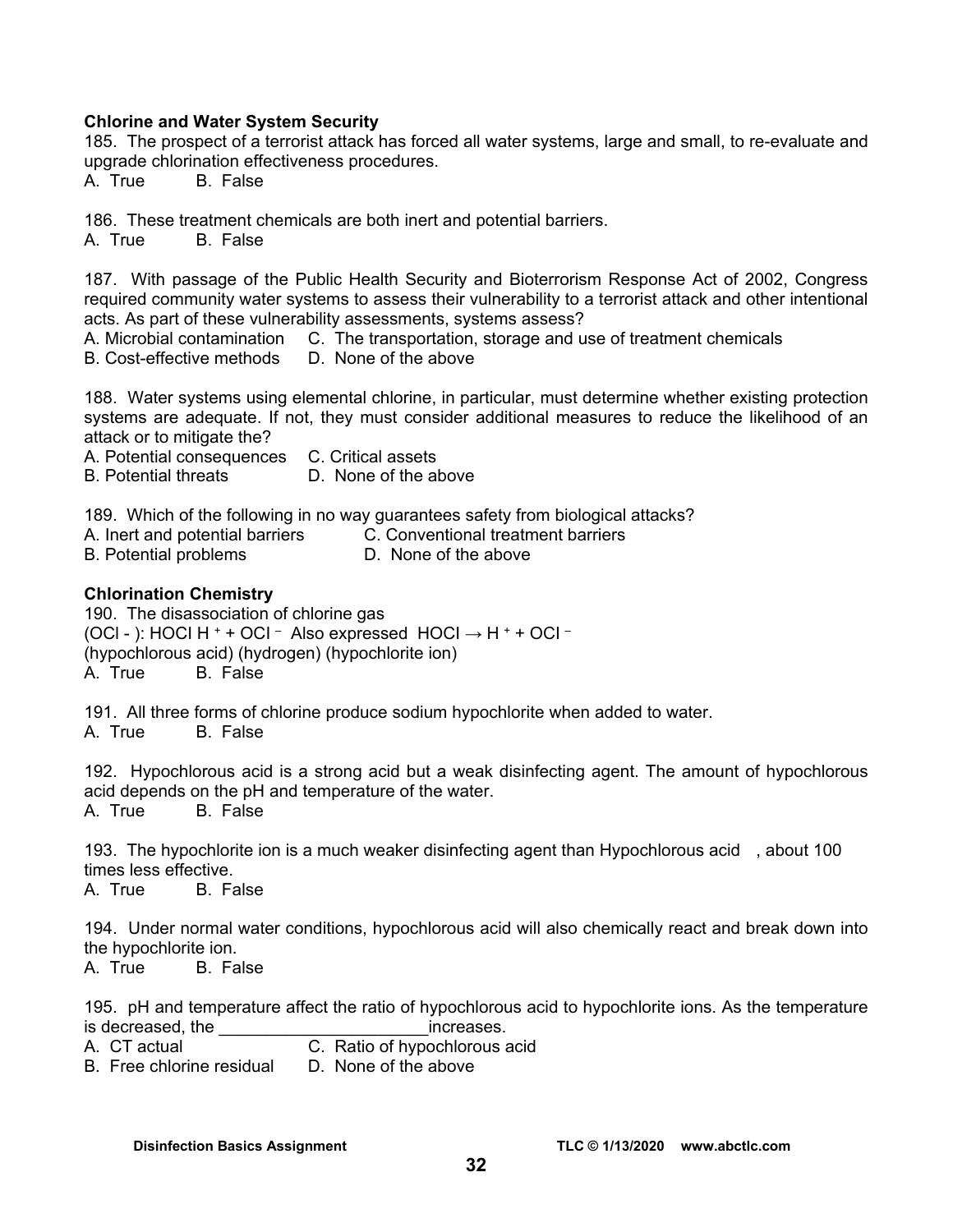| 196. Temperature plays a small part in the acid ratio. Although the ratio of _______________________<br>is<br>greater at lower temperatures, pathogenic organisms are actually harder to kill.<br>A. Hypochlorous acid C. Total chlorine<br>B. Chlorine Demand D. None of the above                                                                                              |
|----------------------------------------------------------------------------------------------------------------------------------------------------------------------------------------------------------------------------------------------------------------------------------------------------------------------------------------------------------------------------------|
| 197. If all other things were equal, __________ and a lower pH are more conducive to chlorine<br>disinfection.<br>A. Lower alkali C. Lower water temperature<br>B. Higher water temperatures D. None of the above                                                                                                                                                                |
| <b>Types of Residual</b><br>198. Total chlorine residual = free $+$<br>A. Chlorine demand C. Combined chlorine residual<br>B. Free chlorine D. None of the above                                                                                                                                                                                                                 |
| 199. In water, there are always other substances (interfering agents) such as iron, manganese,<br>turbidity, etc., which will combine chemically with the chlorine, this is called the?<br>A. Chlorine demand C. Combined chlorine residual<br>B. Free chlorine D. None of the above                                                                                             |
| 200. According to the text, once chlorine molecules are combined with these interfering agents, they<br>are not capable of disinfection. ________________ is much more effective as a disinfecting agent.<br>A. Chlorine demand C. Combined chlorine residual<br>B. Free chlorine D. None of the above                                                                           |
| 201. Either a total or a $\frac{\ }{C}$ can be read when a chlorine residual test is taken,<br>A. Chlorine demand C. Combined chlorine residual<br>B. Free chlorine residual D. None of the above                                                                                                                                                                                |
| 202. Which of the following is a much stronger disinfecting agent, therefore, most water regulating<br>agencies will require that your daily chlorine residual readings be of free chlorine residual?<br>A. Chlorine demand C. Combined chlorine residual<br>B. Free chlorine residual D. None of the above                                                                      |
| 203. Which of the following terms is where the chlorine demand has been satisfied, and any additional<br>chlorine will be considered free chlorine?<br>A. Chlorine residual<br>C. Break-point chlorination<br>B. "CT" disinfection concept<br>D. None of the above                                                                                                               |
| <b>Residual Concentration/Contact Time (CT) Requirements</b><br>Since monitoring for very low levels of pathogens in treated water is analytically very difficult,<br>204.<br>utilizing the __________________ is recommended to demonstrate satisfactory treatment.<br>A. Chlorine residual<br>C. Break-point chlorination<br>B. "CT" disinfection concept D. None of the above |
| 205. Which of the following term = Concentration (mg/L) x Time (minutes)<br>C.TC<br>A. CT                                                                                                                                                                                                                                                                                        |

B. #C D. None of the above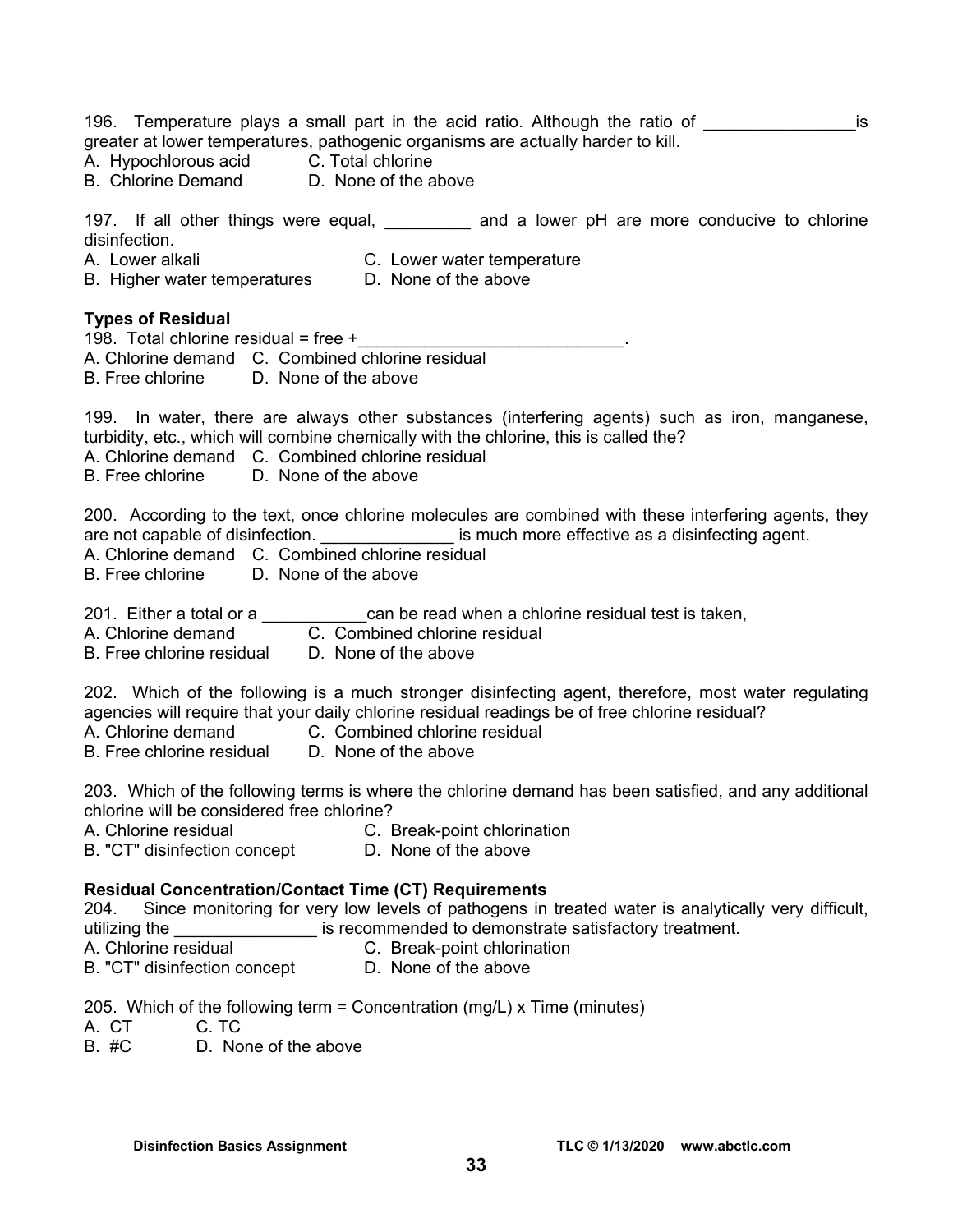206. The effective reduction in pathogens can be calculated by reference to standard tables of required?

A. CT's C. TC<br>B. #C D. No

D. None of the above

207. The CT concept as developed by the United States Environmental Protection Agency (uses the combination of disinfectant residual concentration (mg/L) and the effective disinfection contact time (in minutes) to measure effective pathogen reduction.

A. True B. False

## **Calculation and Reporting of CT Data**

208. Reduction Ratio should be reported, along with the appropriate pH, temperature, and?

- A. Reduction Ratio C. Disinfectant residual
- B. CT actual D. None of the above

209. Which of the following terms must be greater than 1.0 to be acceptable?

- A. Reduction Ratio C. Disinfectant residual
- B. CT actual D. None of the above

210. You can also calculate and record actual log reductions. Reduction Ratio = CT actual divide by?

- A. Reduction Ratio C. "CT" disinfection concept
- B. CT required D. None of the above

211. This shall be calculated daily, using either the maximum hourly flow and the disinfectant residual at the same time, or by using the lowest CT value if it is calculated more frequently.

A. Free chlorine C. "CT" disinfection concept<br>B. Disinfection CT values D. None of the above B. Disinfection CT values

## **Chlorine Review**

212. What term describes the minimum amount of Chlorine needed to react in a water purification system; used as a monitoring measurement by system operators.

- A. Chlorine demand C. Combined chlorine residual
- B. Free chlorine residual  $\Box$  None of the above

213. Operator may add \_\_\_\_\_\_\_\_\_\_\_\_\_\_\_\_\_ to chlorinated public water supplies to provide inorganic chloramines.

- A. Bromine C. Ammonia
- B. Organic amines D. None of the above

214. What term describes the concentration of residual chlorine in water present as dissolved gas

- $(Cl_2)$ , hypochlorous acid (HOCI), and/or hypochlorite ion  $(OCl<sub>-</sub>)$ ?<br>A. Chlorine demand C. Combined chlorine residual C. Combined chlorine residual
- B. Free chlorine D. None of the above
- 215. What term describes the concentration of chlorine in the water after the chlorine demand has been satisfied, the concentration is normally expressed in terms of total chlorine residual, which
- includes both the free and combined or?
- A. Chlorine demand C. Chlorine residual
- B. Free chlorine D. None of the above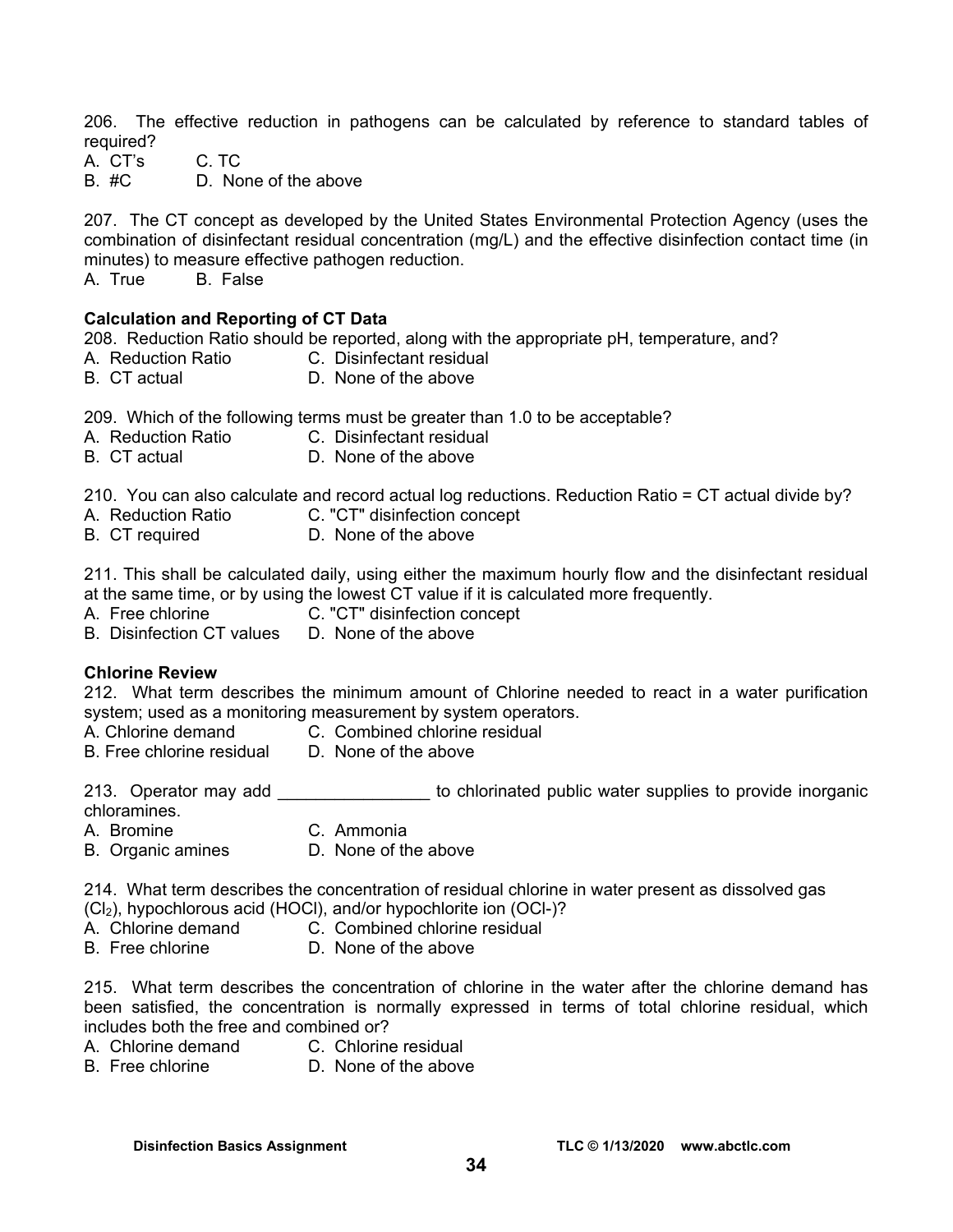216. \_\_\_\_\_\_\_\_\_\_\_\_\_\_\_\_\_\_is defined as the residual chlorine existing in water in chemical combination with ammonia or organic amines which can be found in natural or polluted waters.

- 
- 
- A. Chlorine Residual **C. Combined Chlorine**<br>B. Chlorine Demand **C. Combined Chlorine** D. None of the above

217. What term describes the residual chlorine existing in water in chemical combination with ammonia or organic amines that can be found in natural or polluted waters?

- A. Chlorine Demand C. Residual chlorine
- B. Combined Chlorine Residual D. None of the above

218. Which of the following terms of at least 1.0 mg/L should be maintained in the clear well or distribution reservoir immediately downstream from the point of post-chlorination and .2 mg/L in the distribution system to guard against backflow?

- A. Chlorine Demand C. Free chlorine residual
- B. Chlorine total D. None of the above

219. What term describes the total of free residual and combined residual chlorine in a water purification system; and used as a monitoring measurement by system operators?

- A. Chlorine Demand C. Total combined chlorine
- B. Total Chlorine Residual D. None of the above

220. What term describes the total chlorine is essentially equal to free chlorine since the concentration of ammonia or organic nitrogen compounds will be very low? When chloramines are present in the municipal water supply, then total chlorine will be higher than free chlorine.

A. Chlorine Demand C. Total chlorine

B. Combined chlorine D. None of the above

221. When changing the  $Cl<sub>2</sub>$  cylinder, clean with wire brush if necessary. If the valve face is smooth, clean proceed with hooking up the cylinder. Check the inlet face of the **notation** and clean if necessary.

- A. Fusible plug C. Chlorinator
- B. Chlorine cylinder D. None of the above

222. What is the best term that describes chlorine addition of chlorine at the plant headworks or prior to other water treatment or groundwater production processes and mainly used for disinfection and control of tastes, odors, and aquatic growth?

- A. Post-chlorination C. Pre-chlorination
- B. Chlorine Demand D. None of the above

223. What term best describes the sum of free and combined chlorine?

- A. Disinfection C. Total Chlorine
- B. Free chlorine D. None of the above

224. When chlorinating most potable water supplies, total chlorine is essentially equal to since the concentration of ammonia or organic nitrogen compounds (needed to form combined chlorine) will be very low.

- A. The amount of chlorine C. Free chlorine
- B. Chlorine Demand D. None of the above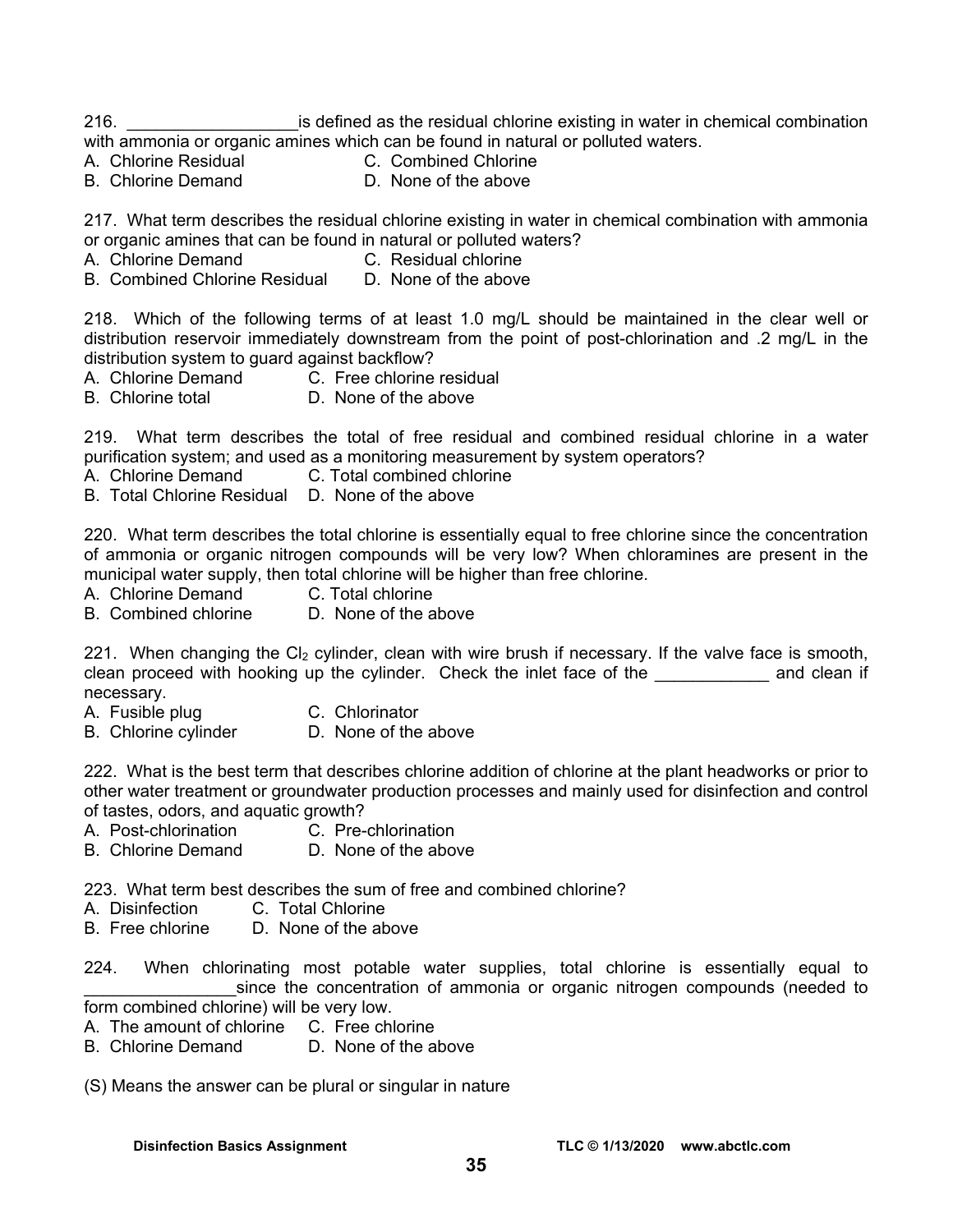225. What term best describes the residual chlorine existing in water in chemical combination with ammonia or organic amines that can be found in natural or polluted waters?

- A. Combined chlorine C. Breakpoint chlorination<br>
B. Free chlorine D. None of the above
- 
- D. None of the above

226. Ammonia is sometimes deliberately added to chlorinated public water supplies to provide?

- A. Inorganic chloramines C. Increase pH value
- B. Chlorine Demand D. None of the above

227. What term best describes the concentration of residual chlorine in water present as dissolved gas (Cl2), hypochlorous acid (HOCl), and/or hypochlorite ion (OCl-)?

- 
- A. Disinfection C. Total chlorine residual
- B. Free chlorine D. None of the above

228. What term best describes the minimum amount of chlorine needed to react in a water purification system; used as a monitoring measurement by system operators?

- A. Chlorination C. Total chlorine
- B. Chlorine Demand D. None of the above

229. What term best describes the concentration of chlorine in the water after the chlorine demand has been satisfied?

- A. Chlorine Residual C. Breakpoint chlorination
- B. Free chlorine D. None of the above

230. **Example 230. 230. Example 230** which includes both the free and combined or chemically bound chlorine residuals.

- A. Disinfection C. Total chlorine residual
- B. Free chlorine D. None of the above

231. What term best describes the addition of chlorine after a process or adding chlorine downstream to meet a Demand in the system?

- A. Post-chlorination C. Pre-chlorination
- B. Chlorine Demand D. None of the above

232. Solid chlorine is about 10 times heavier than water and gaseous chlorine is about 200 times heavier than air.

A. True B. False

233. Atomic number of chlorine is 24. A. True B. False

234. Cl is the elemental symbol and Cl2 is the chemical formula.

A. True B. False

#### **Sodium Hypochlorite Exposure Exposure**

235. People are exposed to sodium hypochlorite by inhalation of aerosols. This causes coughing and a sore throat. After swallowing sodium hypochlorite, the effects are stomachache, a burning sensation, coughing, diarrhea, a sore throat and vomiting. Sodium hypochlorite on skin or eyes causes redness and pain.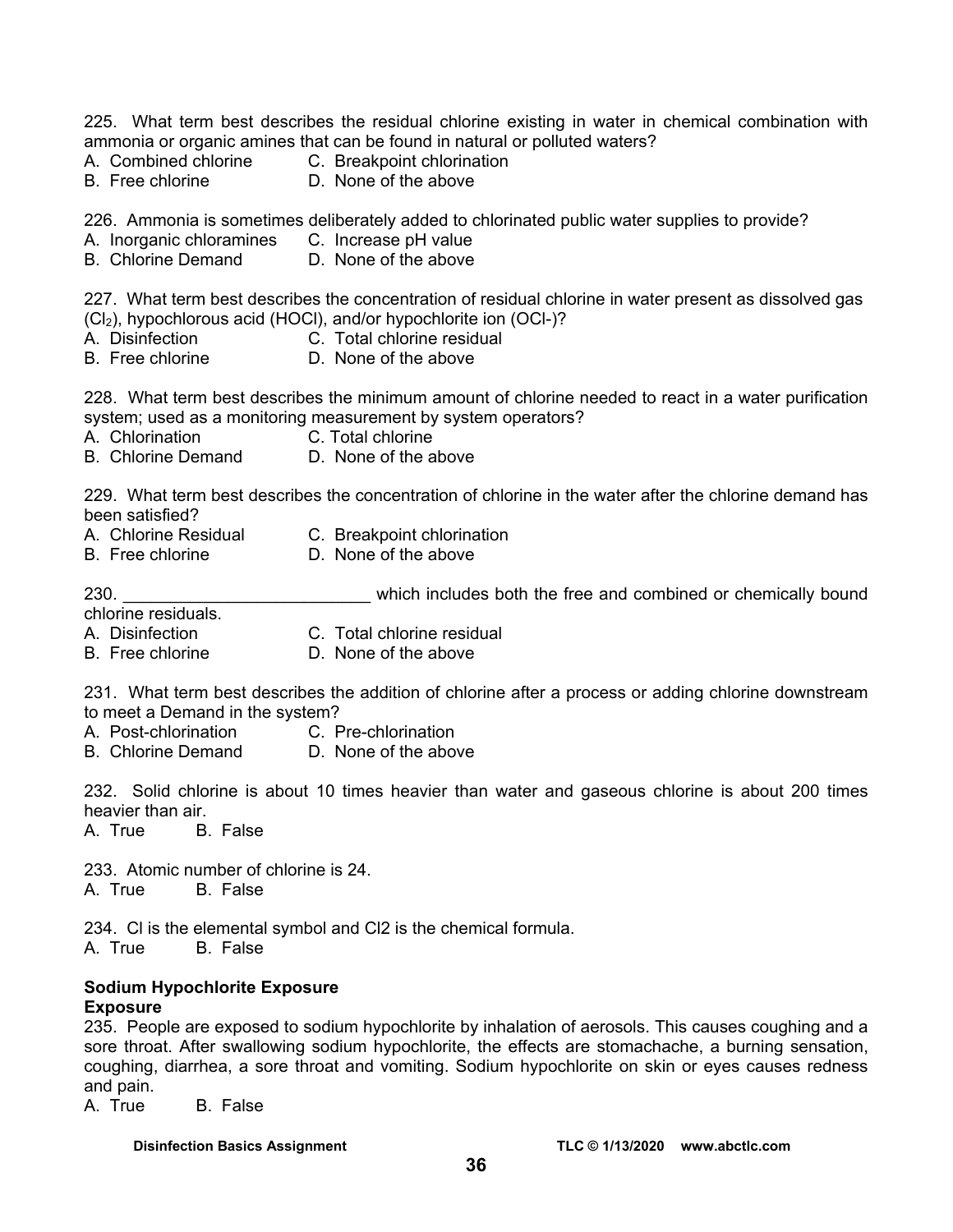236. After prolonged exposure, the skin can become sensitive. Sodium hypochlorite is poisonous for water organisms. It is mutagenic and very toxic when it comes in contact with Ammonium salts. A. True B. False

# **Routes of Exposure**

**Inhalation** 

237. Chlorine is lighter than air and may cause asphyxiation in poorly ventilated, enclosed, or highlying areas.

A. True B. False

238. Which of the following can liberate toxic gases such as chlorine?

- A. Hypochlorite solutions C. Ammonia
- B. Higher levels of  $O<sub>2</sub>$  D. None of the above

# **Ingestion**

239. Metabolic acidosis is rare, but has been reported following the ingestion of?

- A. Hypochlorous Acid (HOCl) C. Sodium and calcium
- B. Household bleach D. None of the above

# **Sources/Uses**

240. Which compounds are manufactured by the chlorination of sodium hydroxide or lime?

- A. Sodium hypochlorite C. Hypochlorite solutions, powder, or concentrated vapor
- B. Sodium and calcium hypochlorite D. None of the above
- 241. Which compounds are used primarily as oxidizing and bleaching agents or disinfectants. They are components of commercial bleaches, cleaning solutions, and disinfectants for drinking water and waste water purification systems and swimming pools.
- 
- A. Sodium hydroxide or lime C. Sodium and calcium hypochlorite B. Hydrochlorite solutions D. None of the above
- 

# **Calcium Hypochlorite Section**

242.Which of the following substances comes in two forms: powder and tablets?

- 
- A. Calcium hypochlorite C. Sodium hypochlorite<br>
B. Hypochlorous Acid (HOCI) D. None of the above B. Hypochlorous Acid (HOCI)

243. Sodium hypochlorite is generally available as a white powder, pellets, or flat plates; sodium hypochlorite is usually a greenish yellow, aqueous solution, although not flammable, they may react explosively.

A. True B. False

244. Calcium hypochlorite decomposes in water to release chlorine and oxygen; sodium hypochlorite solutions can react with acids or ammonia to release chlorine or chloramine.

A. True B. False

# **Description**

245.Solid chlorine stands alone as the safest form of chlorine disinfection.

A. True B. False

246. Solid chlorine requires only minimal safety equipment for handling, users can breathe easy knowing our tablets are safe for both people and the environment.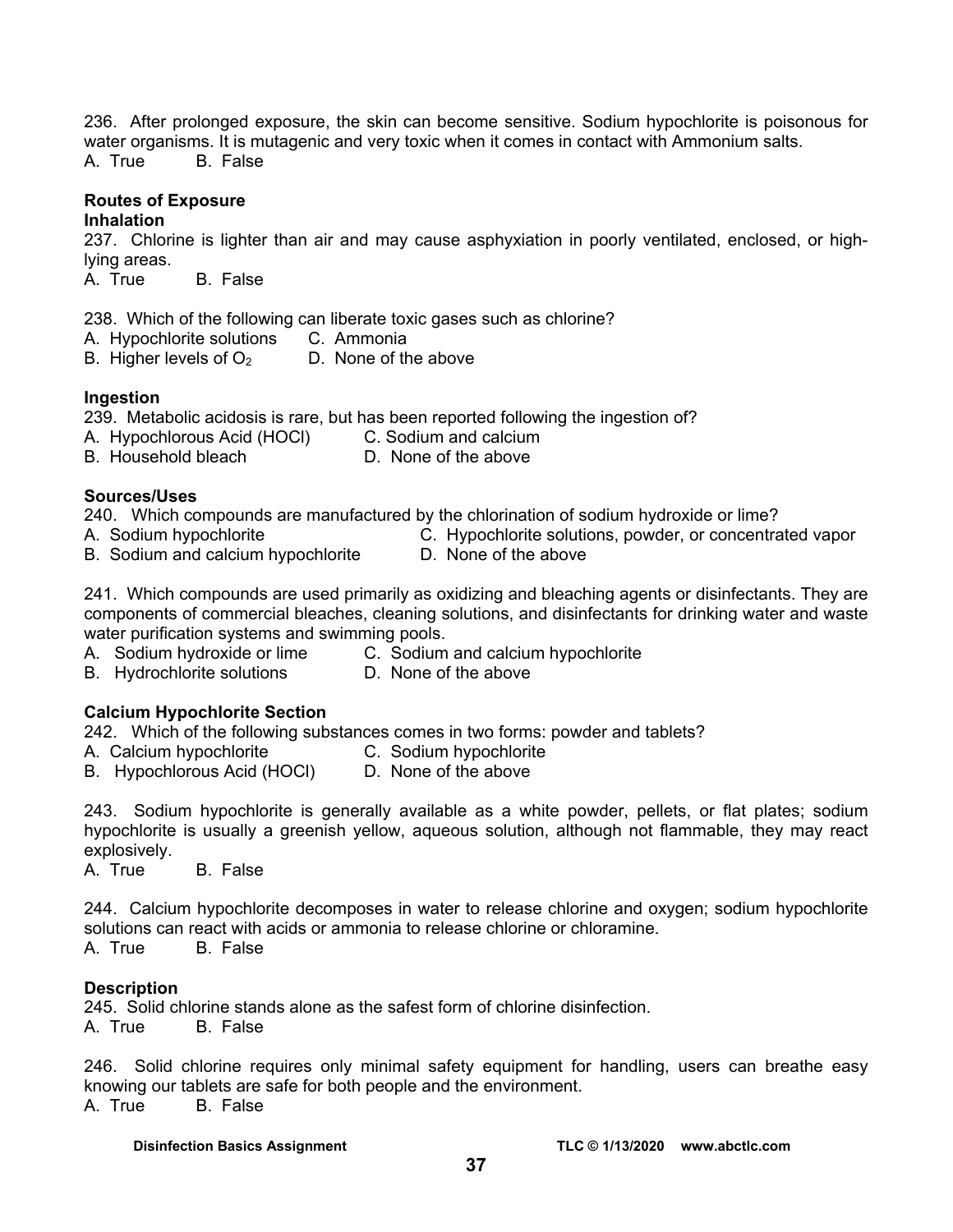247. Because of solid chlorine, the elimination of costly scrubbers, containment, or hazard response capability, guarantees lower initial costs and reduced operating expense.

A. True B. False

248. Sodium hypochlorite is generally available as a white powder, pellets, or flat plates. It decomposes readily in water or when heated, releasing oxygen and chlorine. It has a strong chlorine odor, but odor may not provide an adequate warning of hazardous concentrations. A. True B. False

249. Calcium hypochlorite is flammable, and acts as an oxidizer with combustible material and does not react explosively with ammonia, amines, or organic sulfides.

A. True B. False

## **Effectiveness**

250. Liquid chlorine can affect eyes, skin and mucous membranes; it is easily splashed and rots clothing.

A. True B. False

251. Hypochlorous Acid (HOCl) is much less corrosive than liquid chlorine, which is highly corrosive to most metals.

A. True B. False

252. Liquid Sodium hypochlorite and chlorine tablets produce Hypochlorous acid (HOCl) and?

- A. Calcium hypochlorite C. Hypochlorite ion (OCl-) in solution
- B. Oxygen D. None of the above

253. The ratio of Hypochlorous Acid to the state of the ratio increases with acidity.

- A. Calcium hypochlorite C. Hypochlorite ion
- B. Hypochlorous Acid (HOCI) D. None of the above

## **Accuracy**

254. Which compound's strengths vary so widely and are mostly unknown (the container usually says "less than 5%") that it is impossible to make up accurate in-use solutions without access to laboratory equipment?

- A. Liquid chlorine C. Calcium hypochlorite
- B. Solid chlorine D. None of the above

## **Comparison**

255. Which substance is comparable to sodium dichloroisocyanurate (NaDCC) is their neutralization by organic matter.

- A. Hypochlorous Acid C. Sodium hypochlorite (NaOCl)
- B. Chloramine D. None of the above

256. If there is a high concentration of organic material present, NaDCC will be very much more effective than?

- 
- A. Calcium hypochlorite C. NaOCL<br>B. Oxygen and chlorine D. None of the above B. Oxygen and chlorine

257. Hypochlorite powder, solutions, and vapors are irritating and corrosive to the eyes, skin, and respiratory tract.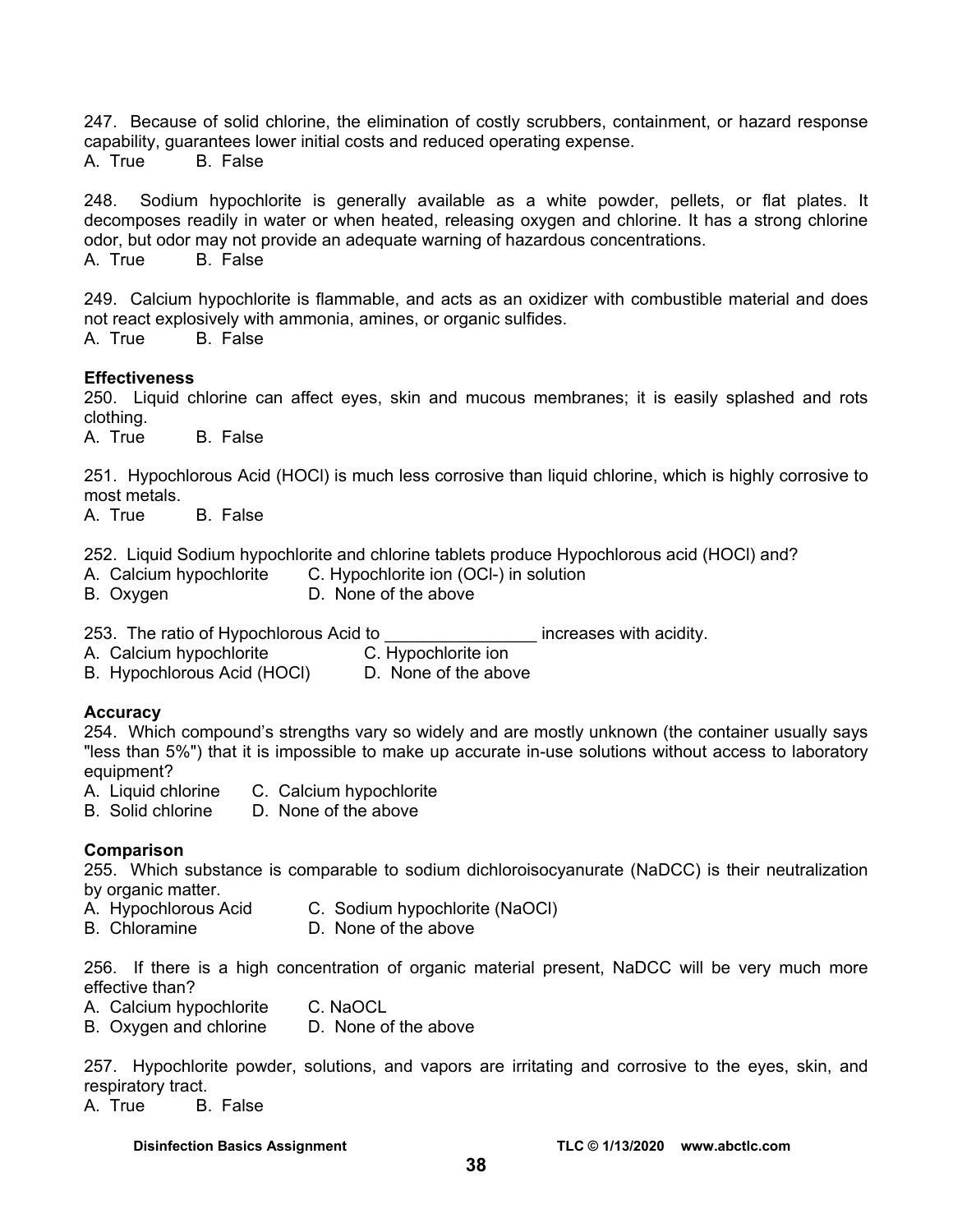258. Ingestion and skin contact with hypochlorite powder, solutions, and vapors produces injury to any exposed tissues.

A. True B. False

259. Exposure to gases released from hypochlorite powder, solutions, and vapors may cause burning of the eyes, nose, and throat; cough as well as constriction and edema of the airway and lungs can occur.

A. True B. False

#### **Sodium Hypochlorite Solutions**

260. Sodium hypochlorite solutions liberate the Toxic gases chlorine or chloramine if mixed with acid or ammonia (this can occur when bleach is mixed with another cleaning product). Thus, exposure to hypochlorite may involve exposure to these gases.

A. True B. False

## **Potential Sequelae**

261.Exposure to toxic gases generated from hypochlorite solutions can lead to reactive airways dysfunction syndrome (RADS), a chemical irritant-induced type of asthma.

A. True B. False

262. Chronic complications following ingestion of hypochlorite include esophageal obstruction, pyloric stenosis, squamous cell carcinoma of the esophagus, and vocal cord paralysis with consequent airway obstruction.

A. True B. False

# **Chlorine-Based Disinfectants Chloramines**

# **Chloramine Disadvantages**

263. Which residual in tap water can pass through membranes in dialysis machines and directly induce oxidant damage to red blood cells?

- A. Chloramine C. Ammonia and chlorine compounds
- B. Dichloramine D. None of the above

#### **Chloramine Section**

| 264.                                               | : $NH3$ + HOCI -> $NH2Cl$ + H <sub>2</sub> O                                                               |
|----------------------------------------------------|------------------------------------------------------------------------------------------------------------|
| A. Free chlorine                                   | C. Monochloramine                                                                                          |
| <b>B.</b> Dichloramine                             | D. None of the above                                                                                       |
| 265.<br>A. Trichloramine<br><b>B.</b> Dichloramine | : NHCl2 + 3HOCl -> NHCl <sub>3</sub> + $3H2O$<br>C. Ammonia and chlorine compounds<br>D. None of the above |
|                                                    |                                                                                                            |

266. Free chlorine reacts with the chloramine to produce hydrogen ion, water, and which will come out of solution. In the case of the monochloramine, the

- following reaction occurs:  $2NH_2Cl + HOCl \geq N_2 + 6HCl + H_2O$ <br>A. Nitrogen gas C. Ammonia A. Nitrogen gas
- B. Hydrogen D. None of the above

| 267. | : NH <sub>2</sub> Cl + 2HOCl -> NHCl2 + 2H <sub>2</sub> O |
|------|-----------------------------------------------------------|
|      |                                                           |

- A. Trichloramine C. Ammonia and chlorine compounds
- B. Dichloramine D. None of the above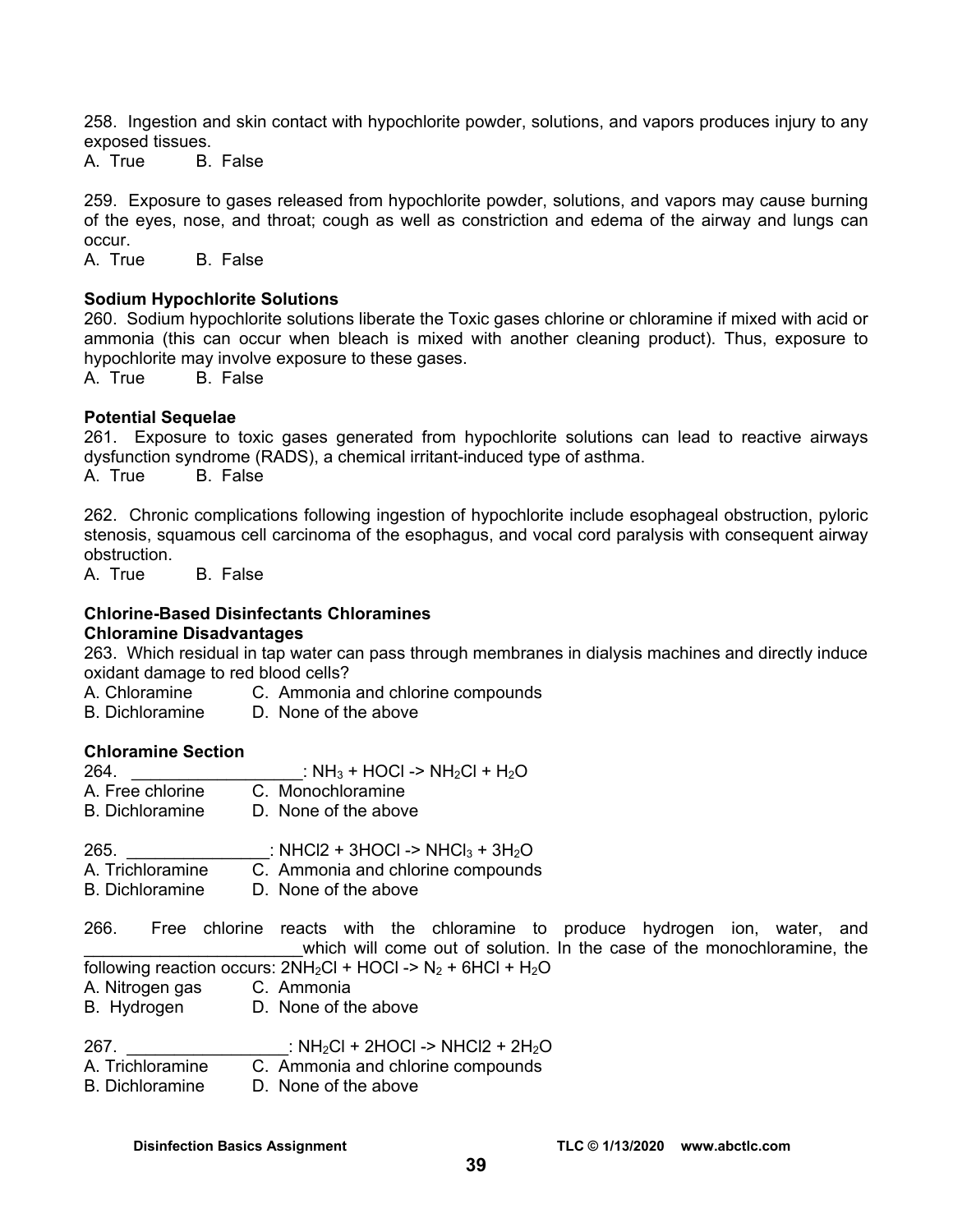268. Which of the following terms are formed in the pH range of 4.5 to 8.5, however, monochloramine is most common when the pH is above 8?

- A. Trichloramine C. Monochloramine and dichloramine
- 

B. Dichloramine D. None of the above

## **Post Chlorination**

269. Post chlorination is normally done in water treatment, but can be replaced with chlorine dioxide or chloramines. In this stage, chlorine is fed to the drinking water stream that is then sent to the chlorine contact basin to allow the chlorine a long enough detention time to kill all viruses, bacteria, and protozoa that were not removed and rendered inactive in the prior stages of treatment.

A. True B. False

270. Drinking water requires a large addition of chlorine because there must be a residual amount of chlorine in the water that will carry through the system until it reaches the tap of the user. After Post chlorination, the water is retained in a clear well prior to distribution.

A. True B. False

# **Understanding Water Disinfection**

## **Wastewater Disinfection**

271. There are several chemicals and processes that will\_\_\_\_\_\_\_\_\_\_\_\_, but none are universally applicable as with chlorine.

- A. Limit the effects of organic material C. Disinfect wastewater
- B. Limit the travel of pathogens D. None of the above
- -

## **Water Disinfection**

272. Disinfection is usually the final stage in the water treatment process in order to limit the effects of organic material, suspended solids and\_\_\_\_\_\_\_\_\_\_\_\_\_\_\_\_\_\_\_\_\_\_\_\_.

- A. Organic material C. Residual level of disinfection
- 
- B. Other contaminants D. None of the above

# **Chlorate Ion**

273. Which of the following terms is predicted by VSEPR, about chlorate anions?

- A. Acid/base balance C. Trigonal pyramidal structures<br>B. Stable perchlorates D. None of the above
- B. Stable perchlorates

274. **Example 274. Example 274.** The same once widely used in pyrotechnics, though their use has fallen due to their instability.

- A. Chlorates C. Chlorides
- B. Perchlorates D. None of the above

275. Chlorates are powerful reducers and should be kept away from organics or easily oxidized materials.

A. True B. False

## **Chloride Ion**

276. The chloride ion is formed when elemental chlorine, gains an electron to form an anion (negatively-charged ion) Cl-.

B. False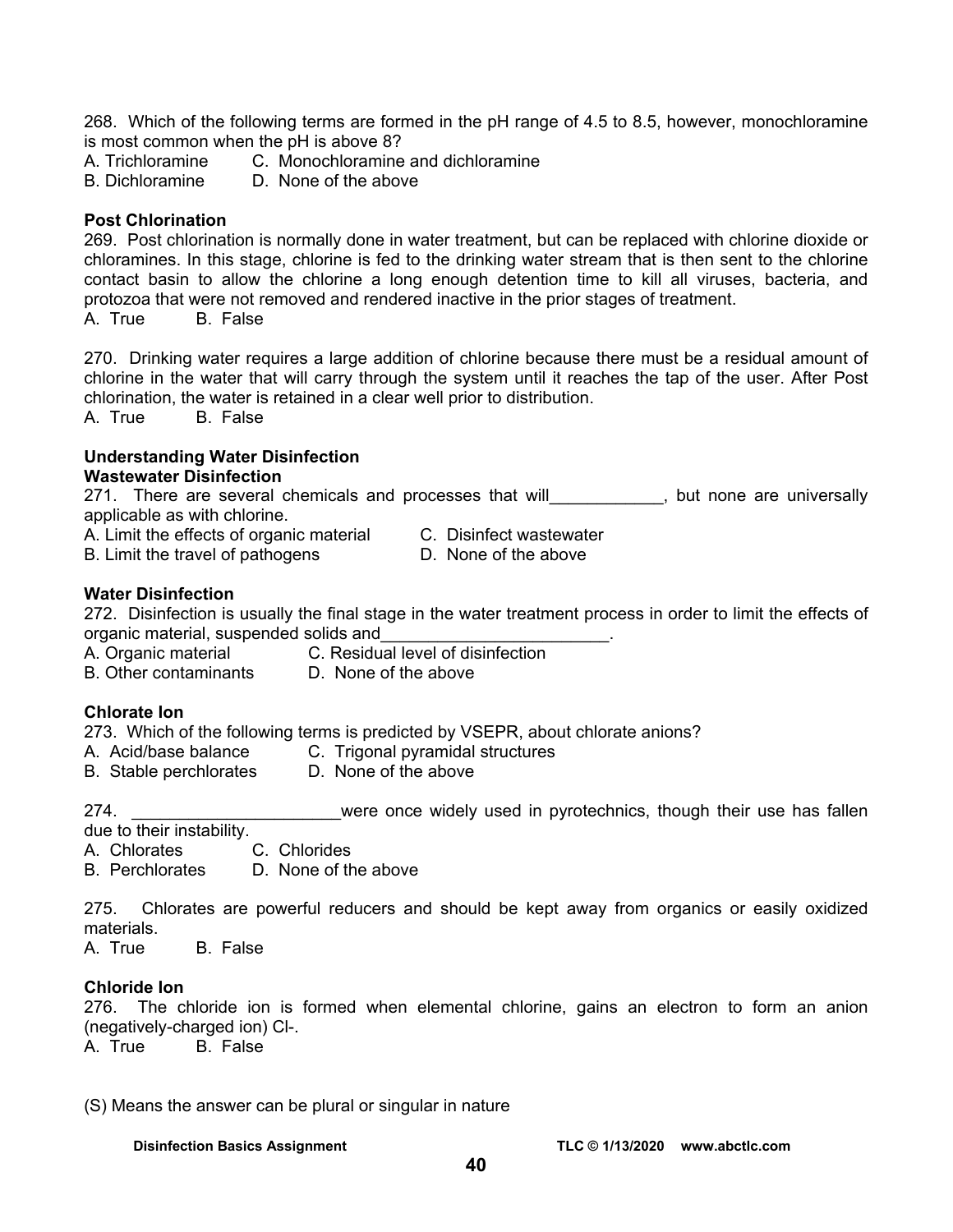277. The salts of \_\_\_\_\_\_\_\_\_\_\_\_\_\_\_\_\_\_\_\_\_\_ contain chloride ions and can also be called chlorides.

A. Hydrochloric acid C. Hypochlorous acid

B.  $H_2SO_4$  D. None of the above

278. \_\_\_\_\_\_\_\_\_\_\_\_\_\_\_\_\_\_\_, more commonly called chloromethane, (CH<sub>3</sub>Cl) is an organic covalently bonded compound, which does not contain a chloride ion.

A. Chlorate C. Methyl chloride

B. Sodium chloride D. None of the above

279. Which of the following compounds is an example of table salt, which is sodium chloride with the chemical formula?

A. Ca $Cl<sub>2</sub>$  C. ClO<sub>2</sub>-.

B. NaCl D. None of the above

280. \_\_\_\_\_\_\_\_\_\_\_\_\_\_\_\_\_\_\_\_\_\_\_\_\_\_\_ is also the prosthetic group present in the amylase enzyme. Another example is calcium chloride with the chemical formula CaCl<sub>2</sub>.

A. Ca $Cl<sub>2</sub>$  C. ClO<sub>4</sub>

B. A chloride ion D. None of the above

281. Which of the following compounds is used for maintaining unpaved roads and for sanite fortifying roadbases for new construction?

- A. CaCl<sub>2</sub> C. CIO2-
- $B.$  ClO<sub>4</sub> D. None of the above

282. Chlorine dioxide is a closely monitored constituent of the mud system

A. True B. False

283. Which of the following terms is also a useful and reliable chemical indicator of river / groundwater fecal contamination, as chloride is a non-reactive solute and ubiquitous to sewage & potable water?

A. Chlorate C. Chlorine dioxide

B. Chloride D. None of the above

## **Chlorite Ion**

284. The chlorite ion is?

A.  $ClO<sub>2</sub>-$  C.  $ClO<sub>3</sub>-$ ,

 $B.$  ClO<sub>4</sub> D. None of the above

285. Chlorine can assume an additional oxidation state of +4 is seen in the neutral compound extending that is which has a similar structure to chlorite  $ClO_{2}$ - and the cation chloryl.

A. Chlorine dioxide  $CIO<sub>2</sub>$  C. Chlorite ion of ClO2-B. Chloride D. None of the above

# **Chlorine Dioxide**

286. Chlorine dioxide is a chemical compound with which formula?

A. CaCl<sub>2</sub> C. ClO<sub>2</sub>

B. CIO D. None of the above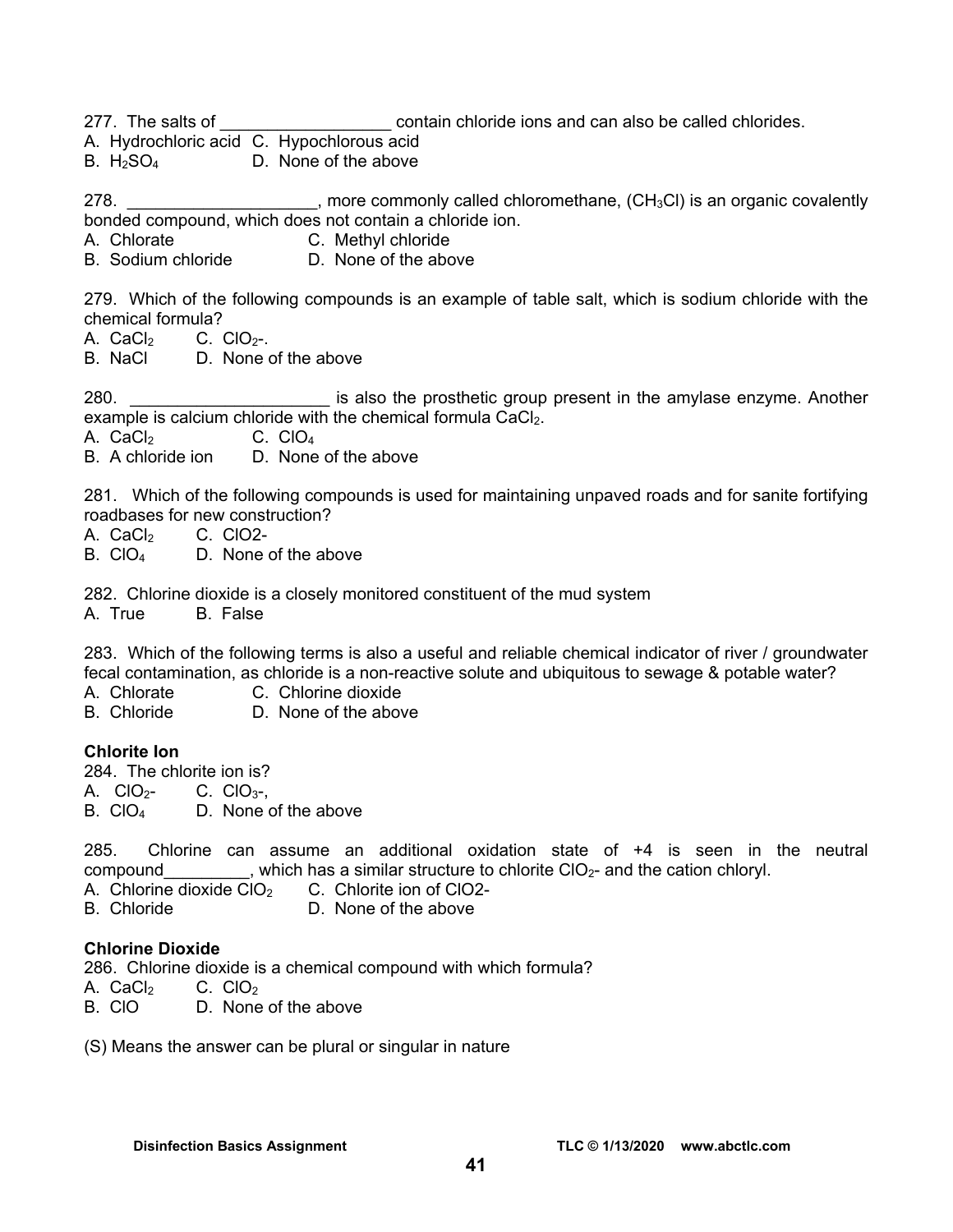## **Haloacetic Acids**

287. What type of substances are haloacetic acids in which a halogen atom takes the place of a hydrogen atom in acetic acid?

- A. Calcemic acids C. Carboxylic acids
- C. Hypochlorite acids D. None of the above

288. The inductive effect caused by the the second often result in the higher acidity of these compounds by stabilizing the negative charge of the conjugate base.

- A. Carboxylic acids **C. Electronegative halogens** 
	-
- B. Disinfection by-products D. None of the above

#### **Contaminants in Drinking Water**

289. Which of the following terms expresses an exposure to such substances in drinking water has been associated with a number of health outcomes by epidemiological studies, although the putative agent in such studies has not been identified?

- A. Carboxylic acids C. Electronegative halogens
- B. Disinfection by-products D. None of the above

## **Hypochlorites**

290. Hypochlorites are calcium or sodium salts of hypochlorous acid and are supplied either dry or in liquid form (as, for instance, in commercial bleach). The same residuals are obtained as with gas chlorine, but the effect on the \_\_\_\_\_\_\_\_\_\_\_\_of the treated water is different.

- A. Temperature C. Negative charge
- B. pH D. None of the above

291. Hypochlorite compounds contain an excess of \_\_\_\_\_\_\_\_\_\_ and tend to raise the pH of the water.

- A. Acid C. Hypochlorite compounds
- B. Alkali D. None of the above

292. **Example 2014** is the only liquid hypochlorite disinfectant in current use. There are several grades and proprietary forms available.

- A. High-test calcium hypochlorite(s) C. Sodium hypochlorite
- B. Calcium hypochlorite tablets D. None of the above
- 

#### **Emergency Procedures**

293. Emergency procedures in the case of a large uncontrolled chlorine leak: Notify local emergency response team, warn and evacuate people in adjacent areas, be sure that no one enters the leak area without adequate self-contained breathing equipment.

A. True B. False

294. Safety precautions when using chlorine gas: In addition to protective clothing and goggles, chlorine gas should be used only in a well-ventilated area so that any leaking gas cannot concentrate. A. True B. False

295. Several symptoms of chlorine exposure: Burning of eyes, nose, and mouth, coughing, sneezing, choking, nausea and vomiting; headaches and dizziness; fatal pulmonary edema, pneumonia, and skin blisters.

A. True B. False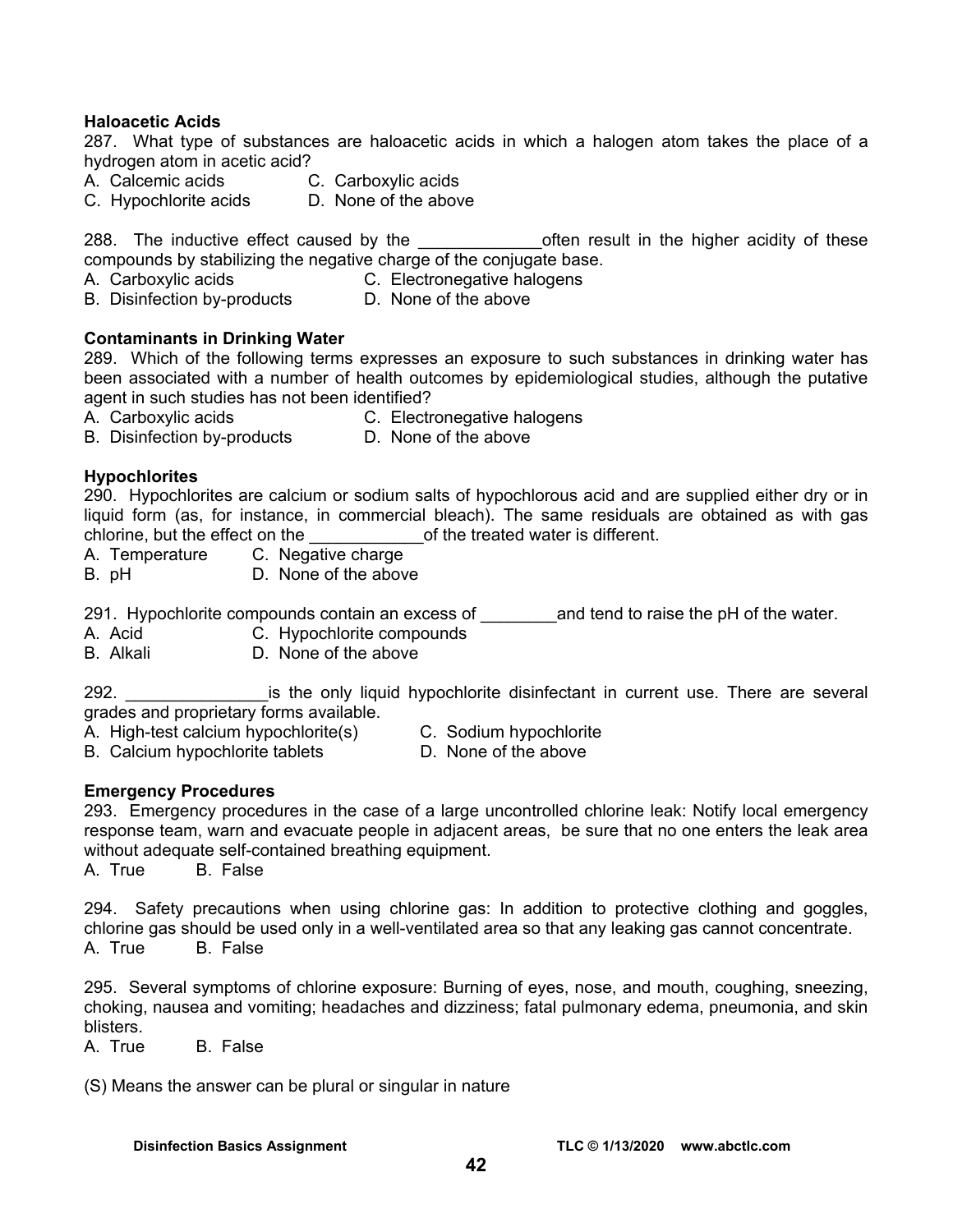296. When using chlorine gas: In addition to protective clothing and goggles, chlorine gas should be used only in a well-ventilated area so that any leaking gas cannot

- A. Concentrate C. Combust<br>B. Conflagrate D. None of the
- D. None of the above

297. HOCl and OCl-: The OCL- is the hypochlorite ion and both of these species are known as free available chlorine, they are the two main chemical species formed by chlorine in water and they are known collectively as **Example 2** and the

- 
- A. Hypochlorous acid, Cl<sub>2</sub> C. Combined Available Chlorine, Total
- B. Hypochlorous acid, Hypochlorite ion D. None of the above

298. Which of the following terms when added to water, rapidly hydrolyzes, the chemical equations best describe this reaction is  $Cl_2 + H_2O \rightarrow H^+ + Cl^- + HOCl$ ?

- A. Chlorine gas C. Combined Available Chlorine
- B. Monochloramine D. None of the above

299. Which of the following is the most germicidal of the chlorine compounds with the possible exception of chlorine dioxide?

- A. Hydrochlorous acid C. Combined Available Chlorine
- B. Hypochlorous acid D. None of the above

300. Monochloramine, Dichloramine, and trichloramine are known as  $Cl_2 + NH_4$ .

- A. Hydrochlorous acid C. Combined Available Chlorine
- B. Hypochlorous acid D. None of the above
- 

## **Summary**

# **Disinfection Byproducts**

301. Which term represents when disinfectants used in water treatment plants react with bromide and/or natural organic matter present in the source water?

- A. Disinfection byproducts **C. Occurring organic and inorganic matter in water**
- B. Naturally occurring bromide D. None of the above

302. Which term represents which regulations have been established have been identified in drinking water, including trihalomethanes, haloacetic acids, bromate, and chlorite?

- A. Chlorine dioxide C. Disinfection byproducts
- B. HAA5 D. None of the above

## **Trihalomethanes (THM)**

303. Bromide represents a group of four chemicals that are formed along with other disinfection byproducts when chlorine used to control microbial contaminants in drinking water react with naturally occurring organic and inorganic matter in water.

A. True B. False

304. Which term represents are chloroform, bromodichloromethane, dibromochloromethane, and bromoform?

- A. Chloroform C. Trihalomethanes
- D. None of the above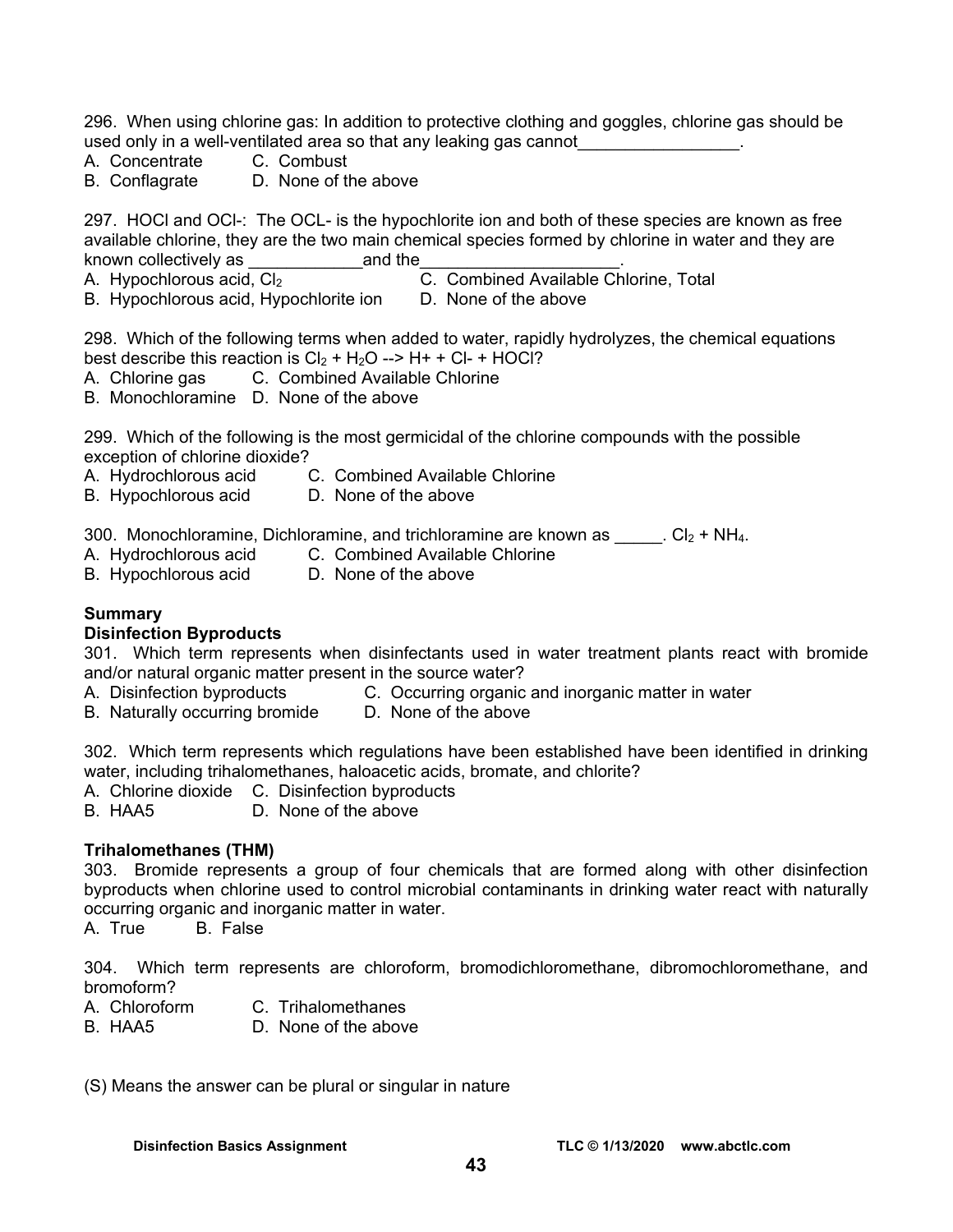## **Haloacetic Acids (HAA5)**

305. Which term represents substances in drinking water react with naturally occurring organic and inorganic matter in water?<br>A. Disinfection byproducts

- B. Microbial contaminants
- C. Occurring organic and inorganic matter in water<br>D. None of the above

306. Which term represents monochloroacetic acid, dichloroacetic acid, trichloroacetic acid, monobromoacetic acid, and dibromoacetic acid?

- A. Chlorine dioxide C. Chlorite
- B. HAA5 D. None of the above

307. Bromate is a chemical that is formed when **the interval is used to disinfect drinking** water reacts with naturally occurring bromide found in source water.

A. Chlorine dioxide C. Chlorite

B. Ozone D. None of the above

308. Which term represents a byproduct formed when chlorine dioxide is used to disinfect water?

A. Chlorine dioxide C. Chlorite<br>B. HAA5 D. None of

D. None of the above

#### **Chloroform**

309. Chloroform is typically the most prevalent example and the measured in chlorinated water, is probably the most thoroughly studied disinfection byproduct.

- A. HAA5 C. Folic Acid<br>B. THM D. None of th
- D. None of the above

#### **Sodium Chlorate**

310. Sodium Chlorate can also be synthesized by passing \_\_\_\_\_into a hot sodium hydroxide solution. It is then purified by crystallization.

- A. Chlorate C. Chlorine gas
- B. Oxygen D. None of the above

#### **Chloramines**

311. What are chemical compounds formed by combining a specific ratio of chlorine and ammonia in water?

- A. Disinfection byproducts C. Trihalomethanes, haloacetic acids, bromate, and chlorite
- B. Chloramines D. None of the above

312. Which term provides a durable residual, and are often used as a secondary disinfectant for long distribution lines and where free chlorine demand is high?

- A. Disinfection byproducts C. Trihalomethanes, haloacetic acids, bromate, and chlorite
- B. Chloramines D. None of the above

313. Bromate represents a compound that may be used instead of chlorine in order to reduce chlorinated byproduct formation and to remove some taste and odor problems.

A. True B. False

#### **Chlorine Dioxide**

314. Chlorine dioxide (ClO<sub>2</sub>) represents a compound that may be generated on-site at water treatment facilities.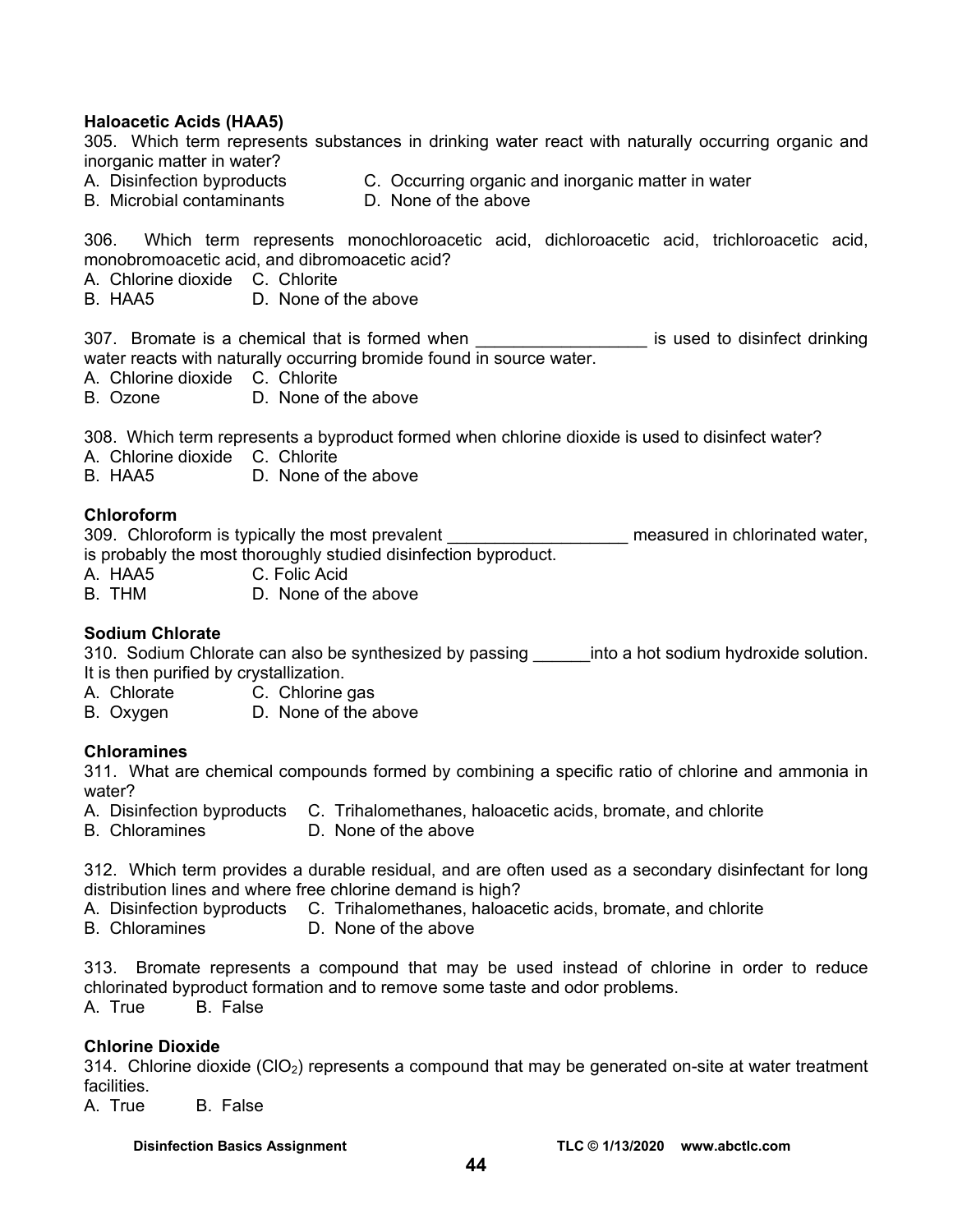315. In most generators, sodium chlorite and elemental chlorine are mixed in solution, which almost instantaneously forms chlorine dioxide.

A. True B. False

316. Chlorine dioxide characteristics are quite different from \_\_\_\_\_\_\_\_\_\_\_\_\_\_\_. In solution, it is a dissolved gas, which makes it largely unaffected by pH but volatile and relatively easily stripped from solution.

- 
- A. Chlorine C. Carbon dioxide
- B. Sodium hypochlorite D. None of the above

317. \_\_\_\_\_\_\_\_\_\_\_\_\_\_\_\_\_\_\_\_\_\_is also a strong disinfectant and a selective oxidant. While chlorine dioxide does produce a residual, it is only rarely used for this purpose.

- A. Chlorine dioxide C. Carbon dioxide
- B. Sodium hypochlorite D. None of the above

## **Factors in Chlorine Disinfection: Concentration and Contact Time**

318. Which of the following terms is multiplied by minimum contact time (minutes)], offer water operators guidance in computing an effective combination of chlorine concentration and chlorine contact time required to achieve disinfection of water at a given temperature?

- A. CXT concept C. CXT formula
- B. CXT values D. None of the above

319. Which term demonstrates that if an operator chooses to decrease the chlorine concentration, the required contact time must be lengthened?

- A. CXT formula C. Pound per day
- B. CXT values D. None of the above

320. When free available chlorine residuals are desired, the characteristics of the water will determine how this will be accomplished. This may have to be considered:

If the water contains no ammonia or solution of any application of chlorine will yield a free residual once it has reacted with any bacteria, virus and other microorganisms present in the water.

- A. Other nitrogen compounds C. Iron, manganese, organic matter
- B. Chloramines **D.** None of the above

321. If the water contains\_\_\_\_\_\_\_\_\_\_\_\_\_, it results in the formation of a combined residual, which must be destroyed by applying an excess of chlorine.

A. Ammonia C. Iron, manganese, organic matter

B. Chloramines D. None of the above

322. Breakpoint chlorination is the name of the process of adding chlorine to water until the chlorine demand has been satisfied.<br>A. True B. False

A. True

# **Waterborne Pathogens Section**

## **Protozoan Caused Diseases**

323. Which of the following bugs is larger than bacteria and viruses but still microscopic; they invade and inhabit the gastrointestinal tract?

- A. Hepatitis A C. Protozoan pathogens
- B. F. coli D. None of the above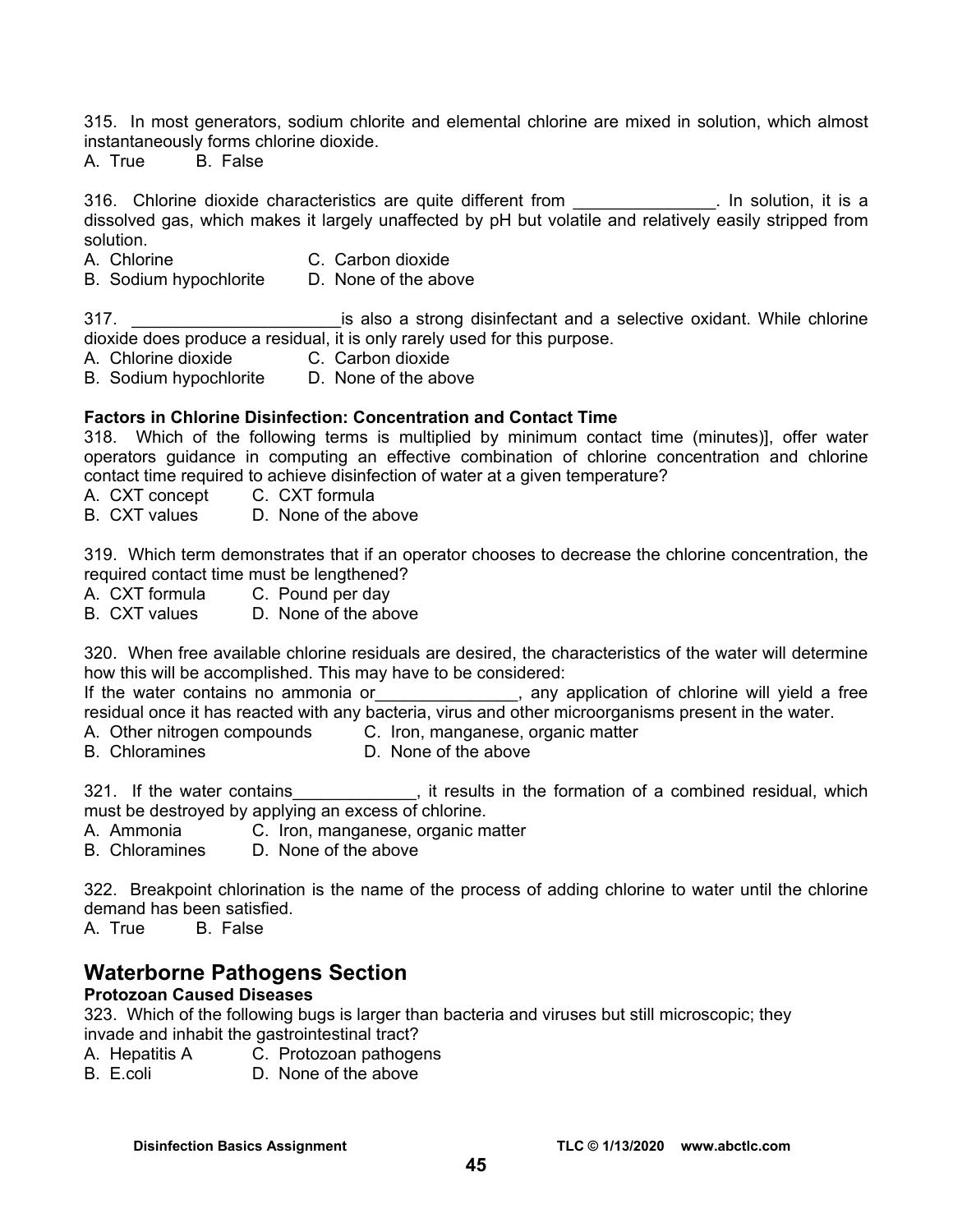324. Some of the parasites enter the environment in a dormant form, with a protective cell wall, called a?

A. Lamblia C. Cyst

B. Shell D. None of the above

#### **Giardia lamblia**

325. Which of the following bugs has been responsible for more community-wide outbreaks of disease in the U.S. than any other, and drug treatment are not 100% effective?

A. Giardia lamblia C. Giardiasis

B. Cryptosporidiosis D. None of the above

326. All of these diseases, with the exception of the state one symptom in common: diarrhea. They also have the same mode of transmission, fecal-oral, whether through person-to-person or animal-to-person contact.

A. HIV infection C. Hepatitis A

B. Giardiasis D. None of the above

## **Primary Waterborne Diseases Section**

327. Humans are the reservoir for the Salmonella typhi pathogen, which causes diarrheal illness, and also known as?

- A. Campylobacter **C.** Typhoid fever
- B. Shigella dysenteriae D. None of the above

328. Shigella species, in the United States two-thirds of the shigellosis in the U.S. is caused by Shigella dysenteriae and the remaining one-third is caused by Shigella Campylobacter.

A. True B. False

329. Campylobacter, the basics. It's a bacterium. It causes diarrheal illness.

A. True B. False

330. Campylobacter is primarily associated with poultry, animals, and humans.

A. True B. False

331. Vibrio cholerae, the basics. It's a virus. It causes diarrheal illness, also known as cholera. It is typically associated with aquatic environments, shell stocks, and human. Vibrio cholerae has also been associated with ship ballast water.

A. True B. False

332. Legionnaire's disease, which causes a severe pneumonia, and the second,

which is a non-pneumonia illness; it's typically an influenza-like illness, and it's less severe.

- A. Pontiac fever C. Typhoid fever<br>B. Yellow fever D. None of the ab
- D. None of the above

333. Legionella, prevention. Legionella in water systems. Hot water in tanks should be maintained between degrees Centigrade.

- A. 81 to 100 C. 71 and 77
- B. 110 to 210 D. None of the above

334. Which of the following is typically associated with soil and water?

A. Hepatitis A virus C. Pseudomonas

B. Legionella D. None of the above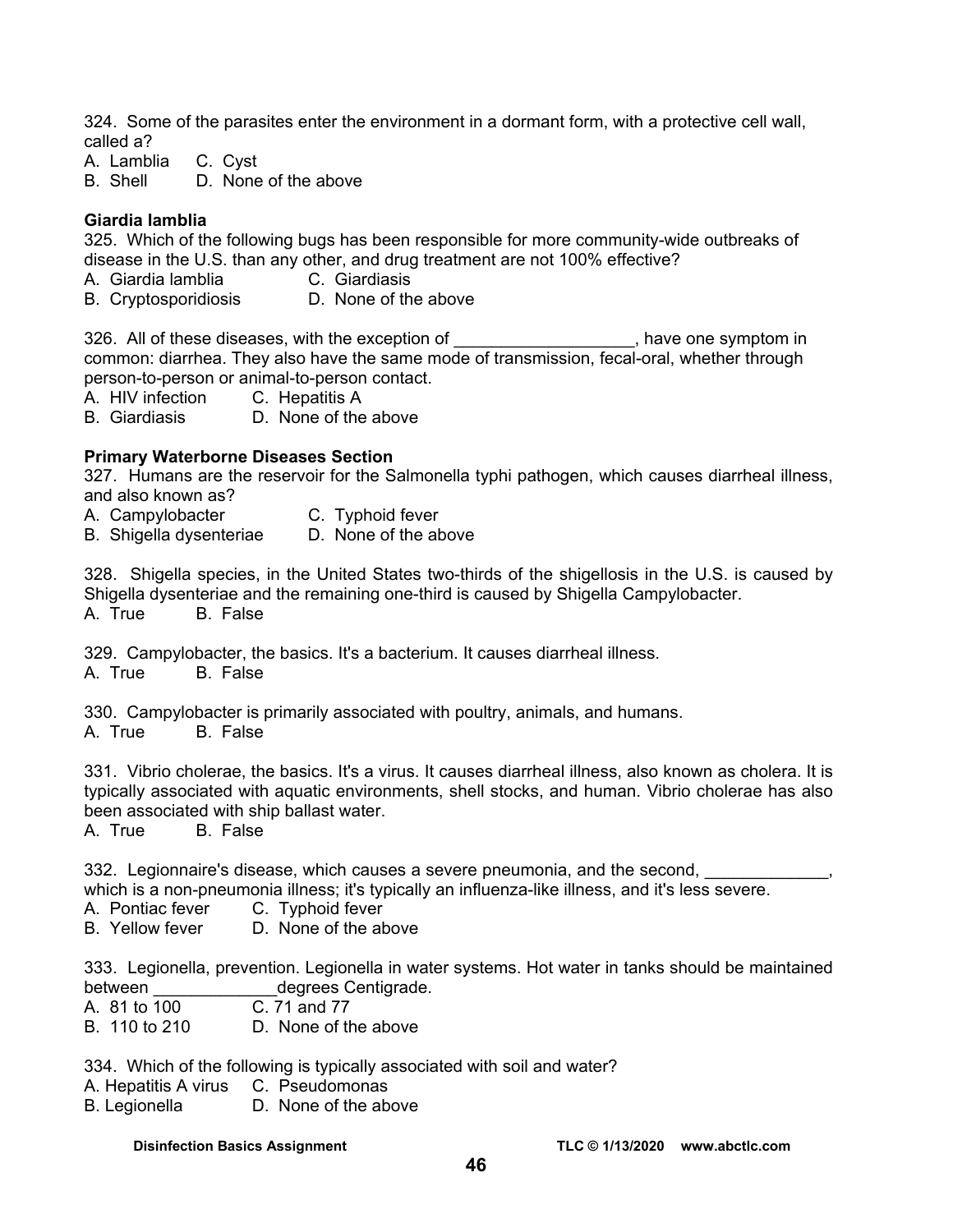335. Hepatitis A virus is resistant to combined chlorines, so it is important to have an adequate free chlorine residual. Fecal matter can shield Hepatitis A virus from chlorine. A. True B. False

336. Cryptosporidium is typically associated with animals and humans, and it can be acquired through consuming fecally contaminated food, contact with fecally contaminated soil and water. A. True B. False

337. Cryptosporidium, prevention. Prevention strategies for this pathogen include source protection. A CT value of 50 is required when dealing with fecally accidents. CT equals a concentration, in parts per million, while time equals a contact time in minutes. A. True B. False

338. Schistosomatidae prevention strategies for this pathogen include Placing boric acid on berms or interrupting the life cycle of the parasite by treating birds with a lead.

A. True B. False

339. Giardia prevention strategies for this pathogen include \_\_\_\_\_\_\_\_\_\_\_\_; filtration, coagulation, and halogenation of drinking water.

- A. Internal protection C. Containment protection
	-
- B. Source protection D. None of the above

340. Schistosomatidae, the basics. It is a parasite. It is acquired through dermal contact, cercarial dermatitis. It is commonly known as?

- 
- A. Swimmer's itch C. Hemorrhagic colitis
- B. Beaver fever D. None of the above

341. Humans are the reservoir for the Norovirus. Prevention strategies for this pathogen include?

- A. Internal protection C. Containment protection
	-
- B. Source protection D. None of the above

## **Waterborne Bacterial Diseases**

342. Campylobacteriosis outbreaks have most often been associated with food, especially chicken and un-pasteurized milk, as well as un-chlorinated water. These organisms are also an important cause of "travelers' diarrhea." Medical treatment generally is not prescribed for campylobacteriosis because recovery is usually rapid.

A. True B. False

343. Cholera, Legionellosis, salmonellosis, shigellosis, yersiniosis, are other bacterial diseases that can be transmitted through water. All bacteria in water are readily killed or inactivated with chlorine or other disinfectants.

A. True B. False

344. Campylobacteriosis is the most common diarrheal illness caused by bacteria. Other symptoms include abdominal pain, malaise, fever, nausea and vomiting; and begin three to five days after exposure. The illness is frequently over within two to five days and usually lasts no more than 10 days.

A. True B. False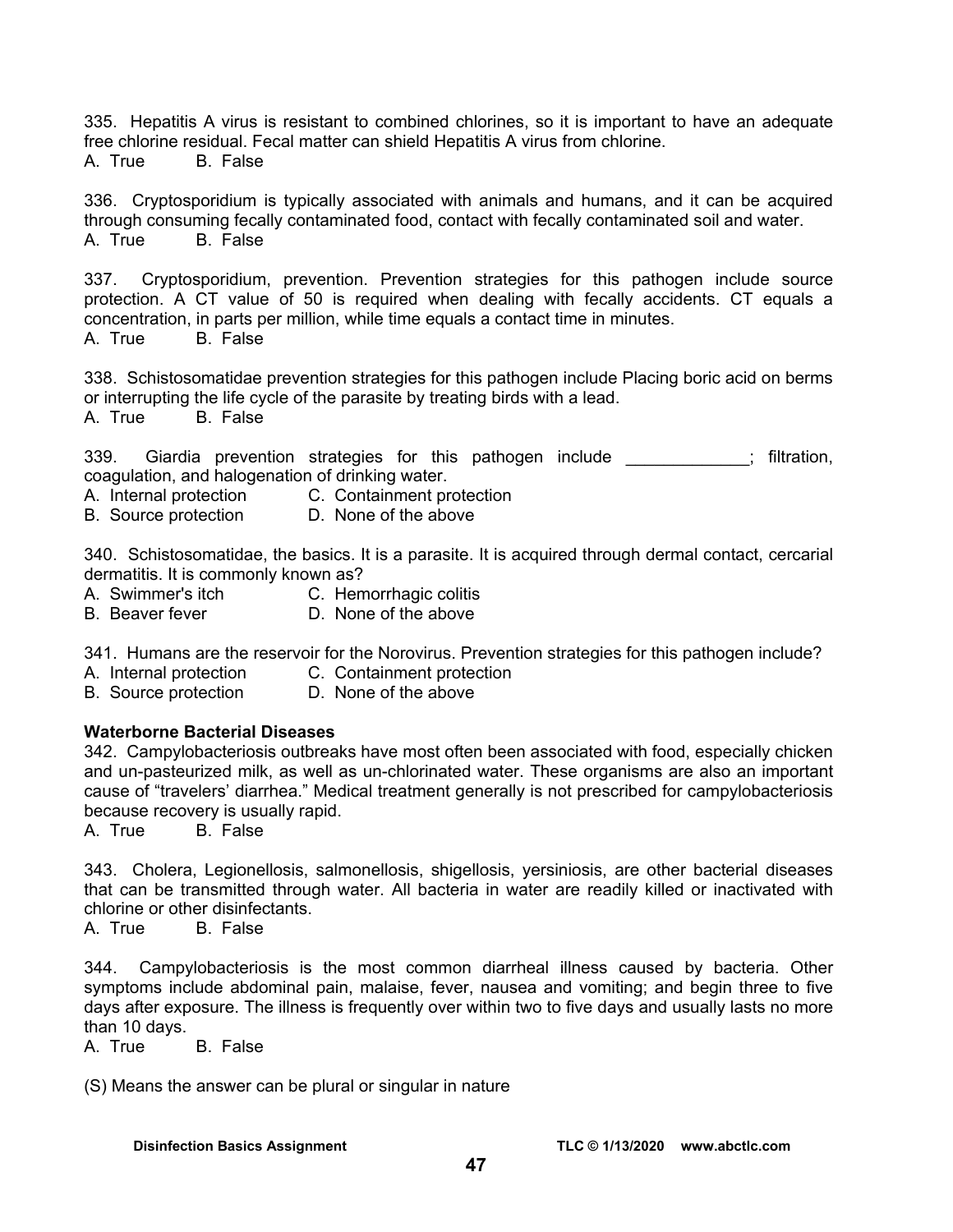## **Dangerous Waterborne Microbes**

345. Which of the following is a parasite that enters lakes and rivers through sewage and animal waste. It causes cryptosporidiosis, a mild gastrointestinal disease. The disease can be severe or fatal for people with severely weakened immune systems.

A. Coliform Bacteria C. Giardia lamblia

B. Cryptosporidium D. None of the above

346. Which of the following are microscopic organisms that live in the intestines of warm-blooded animals? They also live in the waste material, or feces, excreted from the intestinal tract. When fecal coliform bacteria are present in high numbers in a water sample, it means that the water has received fecal matter from one source or another.

- A. Fecal coliform bacteria C. Shigella dysenteriae
- B. Cryptosporidium D. None of the above

347. Which of the following are common in the environment and are generally not harmful? However, the presence of these bacteria in drinking water are usually a result of a problem with the treatment system or the pipes which distribute water, and indicates that the water may be contaminated with germs that can cause disease.

- A. Coliform Bacteria C. Giardia lamblia
- B. Cryptosporidium D. None of the above

348. Which of the following are bacteria whose presence indicates that the water may be contaminated with human or animal wastes? Microbes in these wastes can cause short-term effects, such as diarrhea, cramps, nausea, headaches, or other symptoms.

A. Fecal Coliform and E. coli C. Shigella dysenteriae

B. Cryptosporidium D. None of the above

#### **Bacteriological Monitoring Introduction**

349. Which of the following are usually harmless, occur in high densities in their natural environment and are easily cultured in relatively simple bacteriological media?

- A. Indicator bacteria C. Viruses
- B. Amoebas D. None of the above

350. Indicators in common use today for routine monitoring of drinking water include total coliforms, fecal coliforms, and?

- A. Cryptosporidium C. Escherichia coli (E. coli)
- B. Protozoa D. None of the above
- 351. According to the text, the routine microbiological analysis of your water is for?
- A. Contamination C. Coliform bacteria
- B. Colloids D. None of the above

#### **Bacteria Sampling**

352. Water samples for  $\blacksquare$  must always be collected in a sterile container.

- A. Amoebas C. Viruses
- B. Bacteria tests D. None of the above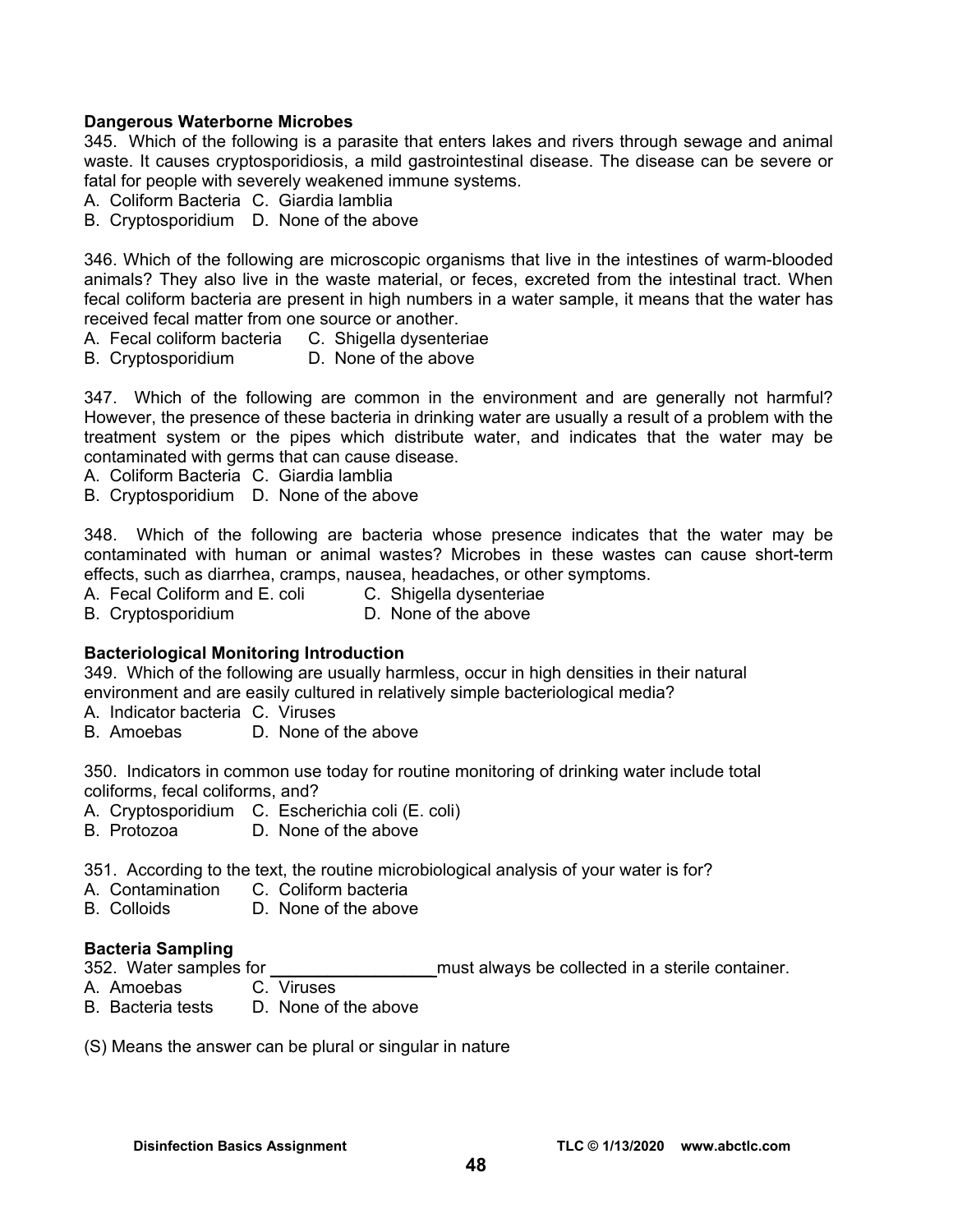## **Methods**

353. The MMO-MUG test, a product marketed as \_\_\_\_\_\_\_\_\_\_\_\_, is the most common. The sample results will be reported by the laboratories as simply coliforms present or absent.

A. Colilert **C. Total coliform analysis** 

B. Coliform D. None of the above

#### **Microbial Regulations**

354. One of the key regulations developed and implemented by the United States Environmental Protection Agency (USEPA) to counter pathogens in drinking water is the Surface Water Treatment Rule.

A. True B. False

355. Among Surface Water Treatment Rule provisions, the rule requires that a public water system, using surface water (or ground water under the direct influence of surface water) as its source, have sufficient treatment to reduce the source water concentration of protozoa and coliform bacteria by at least 99.9% and 99.99%, respectively.

A. True B. False

356. The Surface Water Treatment Rule suggests treatment criteria to assure that these performance recommendations are met; they may include turbidity limits, disinfectant residual and disinfectant contact time conditions.

A. True B. False

#### **Basic Types of Water Samples**

357. It is important to properly identify the type of sample you are collecting. A. True B. False

#### **The three (3) types of samples are:**

358. A PWS on state-approved annual monitoring has a Level 1 Assessment trigger in 2 consecutive years.

- A. Trigger: Level 1 Assessment C. All of the above
- B. Trigger: Level 2 Assessment D. None of the above

359. A PWS collecting fewer than 40 samples per month has 2 or more TC+ routine/ repeat samples in the same month.

- A. Trigger: Level 1 Assessment C. All of the above
- B. Trigger: Level 2 Assessment D. None of the above

360. Samples collected following a coliform present routine sample. The number of repeat samples to be collected is based on the number of examples you normally collect.

- A. Repeat C. Routine
- B. Special D. None of the above

361. A PWS fails to take every required repeat sample after any single TC+ sample

- A. Trigger: Level 1 Assessment C. All of the above
- B. Trigger: Level 2 Assessment D. None of the above

- 362. A PWS incurs an E. coli MCL violation.<br>A. Trigger: Level 1 Assessment C. All of the above A. Trigger: Level 1 Assessment
- B. Trigger: Level 2 Assessment D. None of the above

**Disinfection Basics Assignment TLC © 1/13/2020 [www.abctlc.com](http://www.abctlc.com)**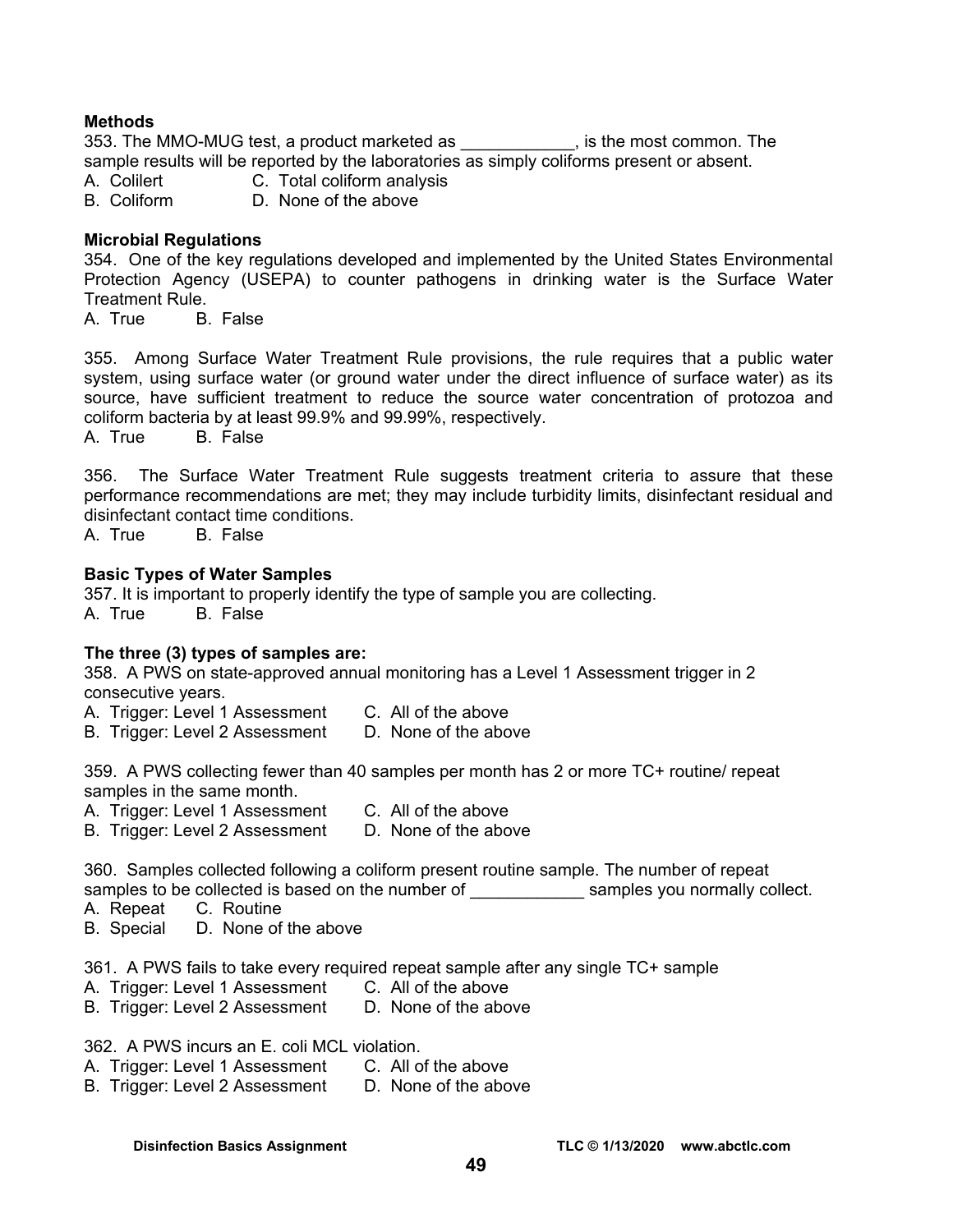363. A PWS collecting at least 40 samples per month has greater than 5.0 percent of the routine/repeat samples in the same month that are TC+.

- A. Trigger: Level 1 Assessment C. All of the above
- B. Trigger: Level 2 Assessment D. None of the above

364. A PWS has a second Level 1 Assessment within a rolling 12-month period.

- A. Trigger: Level 1 Assessment C. All of the above
- B. Trigger: Level 2 Assessment D. None of the above

365. Noncommunity and nontransient noncommunity public water systems will sample at the same frequency as a like sized community public water system if:

1. It has more than 1,000 daily population and has ground water as a source, or

2. It serves 25 or more daily population and utilizes surface water as a source or ground water under the direct influence of surface water as its source.

A. True B. False

366. Noncommunity and nontransient, noncommunity water systems with less than 10,000 daily population and groundwater as a source will sample on an annual basis.

A. True B. False

#### **Positive or Coliform Present Results**

367. If you are notified of a positive coliform test result you need to contact either the Drinking Water Program or your local county health department within 72 hours, or by the next business day after the MCL compliance violation

A. True B. False

## **Heterotrophic Plate Count HPC**

368. Heterotrophic Plate Count (HPC) --- formerly known as the Bac-T plate, is a procedure for estimating the number of live heterotrophic bacteria and measuring changes during water treatment and distribution in water or in swimming pools.

A. True B. False

#### **Total Coliforms**

369. This MCL is based on the presence of total coliforms, and compliance is on a daily or weekly basis, depending on your water system type and state rule.

A. True B. False

370. For systems which collect fewer than the samples per month, no more than one sample per month may be positive. In other words, the second positive result (repeat or routine) in a month or quarter results in a MCL violation.

- A. 40 C. 200
- B. 100 D. None of the above

#### **The following are acute violations:**

- 371. Which determines a violation of nitrate?
- A. Presence C. MCLG
- B. MCL D. None of the above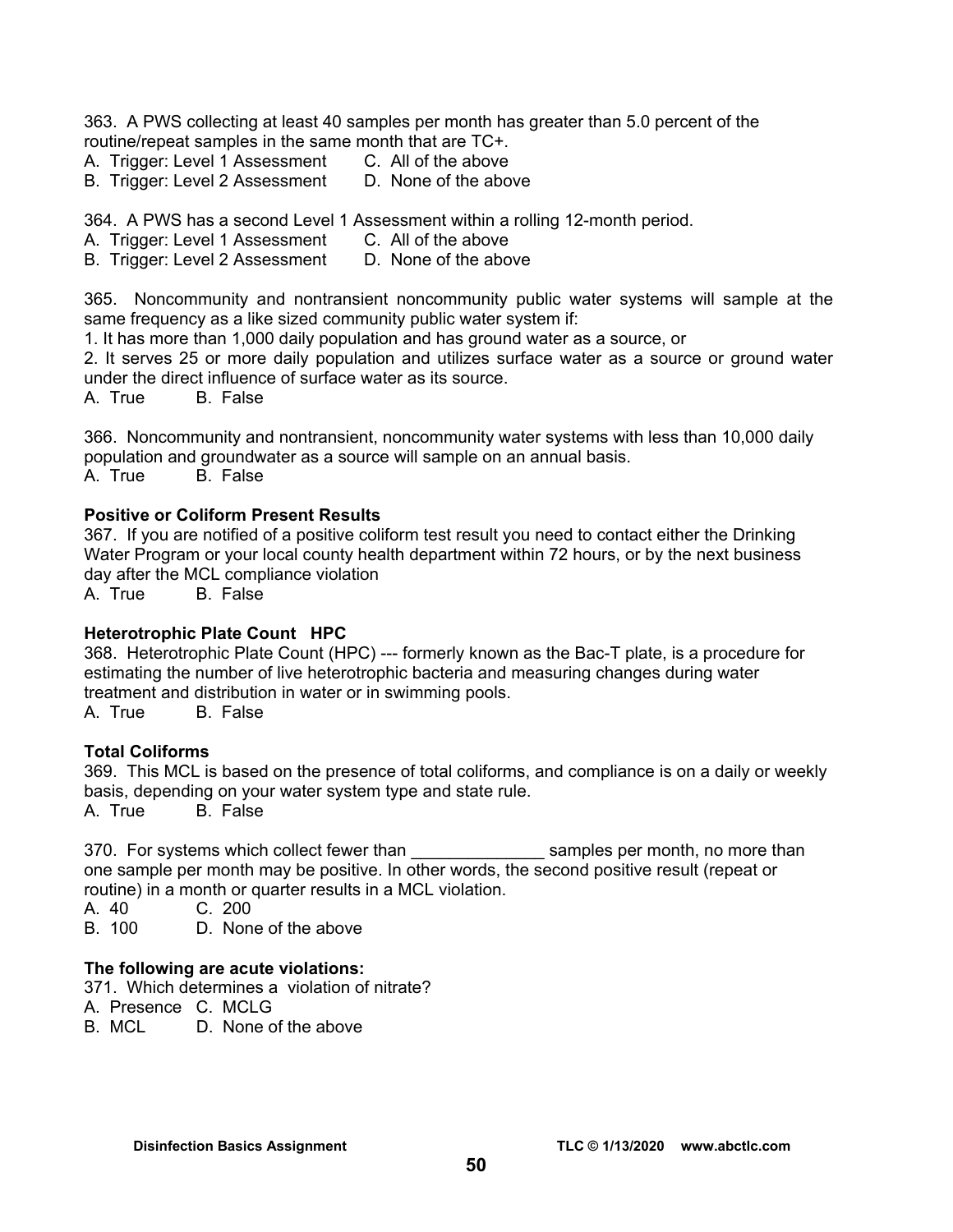#### **Revised Total Coliform Rule (RTCR) Summary**

372. EPA published the Revised Total Coliform Rule (RTCR) in the Federal Register (FR) on February 13, 2013 (78 FR 10269). It is the revision to the 1989 Total Coliform Rule (TCR). A. True B. False

373. The RTCR requires public water systems that are vulnerable to microbial contamination to identify and fix problems.

A. True B. False

374. The RTCR requires public water systems (PWSs) to meet a legal limit for E. coli, as demonstrated by required monitoring.

A. True B. False

375. The RTCR suggests the frequency and timing of required microbial testing based on, public water type and source water type.

A. True B. False

376. The water provider shall collect repeat samples (at least 3) for each TC+ positive routine sample.

A. True B. False

377. The RTCR upholds the purpose of the 1989 TCR to protect public health by ensuring the duplicity of the drinking water distribution system and monitoring for the absence of microbial contamination.

A. True B. False

378. The RTCR establishes criteria for systems to qualify for and stay on for special increased monitoring, which could reduce water system problems for better system operation. A. True B. False

379. The water provider shall develop and follow a sample-siting plan that designates the PWS's collection schedule. This includes location of\_\_\_\_\_\_\_\_\_\_\_.

A. Routine and repeat water samples C. Microbial contamination

B. Reduced monitoring D. Repeat water samples

380. The water provider shall collect example the state on a regular basis (monthly, quarterly, annually). Have samples tested for the presence of total coliforms by a state certified laboratory.

A. Routine water samples C. Microbial contamination

B. Reduced monitoring D. Repeat water samples

381. PN is required for violations incurred. Within required timeframes, the PWS must use the required health effects language and notify the public if they did not comply with certain requirements of the RTCR. The type of depends on the severity of the violation.

A. CCR(s) C. MCL violation

B. PN D. TC+ routine or repeat sample

382. For PWSs on quarterly or annual routine sampling, collect additional routine samples (at least 3) in the month after a

A. CCR(s) C. Total coliform positive samples

B. PN D. TC+ routine or repeat sample

**Disinfection Basics Assignment TLC © 1/13/2020 [www.abctlc.com](http://www.abctlc.com)**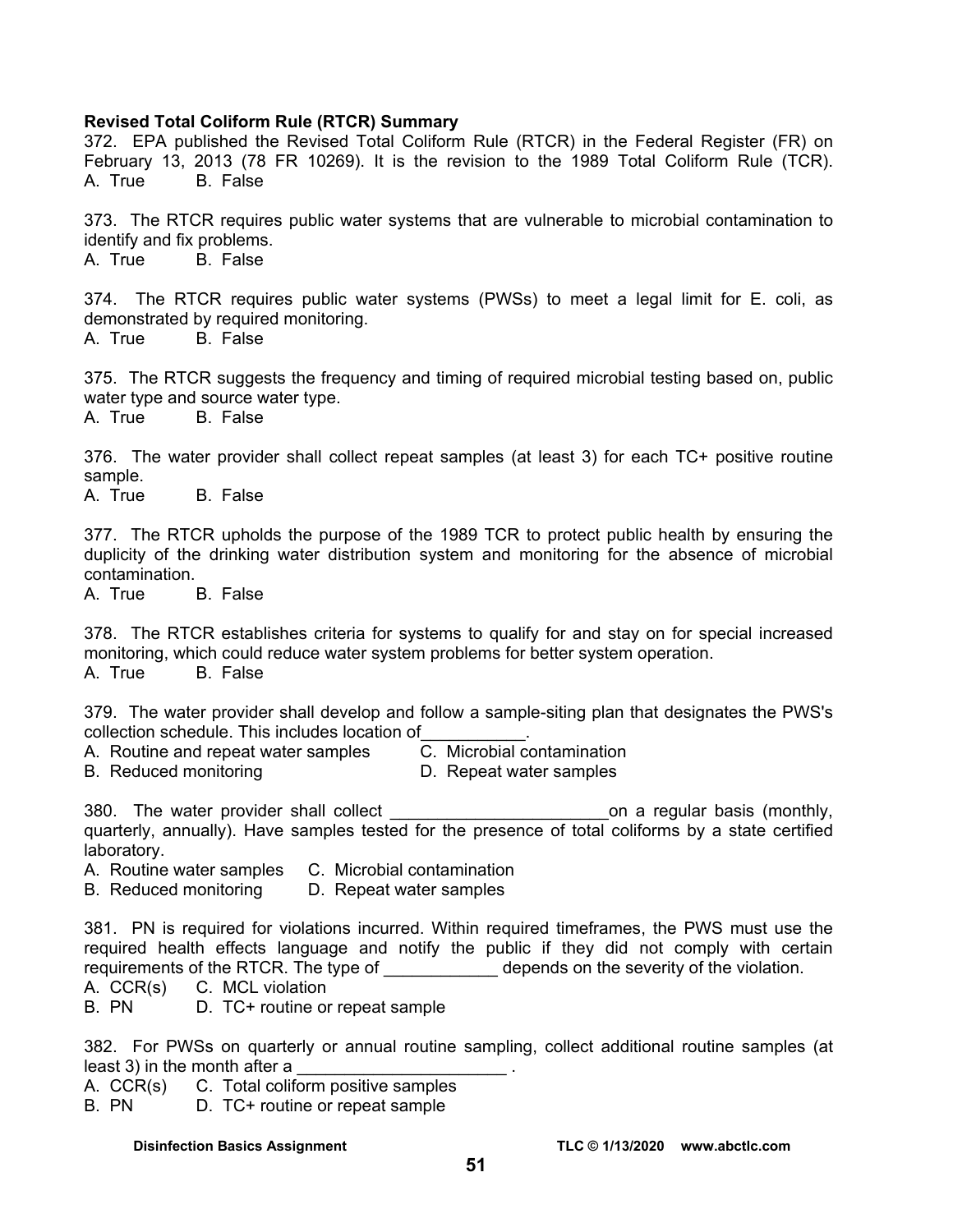383. PWSs incur violations if they do not comply with the requirements of the RTCR. The violation types are essentially the same as under the TCR with few changes. The biggest change is no acute or monthly MCL violation for **EXACC 10** only.

- A. CCR(s) C. Total coliform positive samples
- B. PN D. TC+ routine or repeat sample

| 384. Community water systems (CWSs) must use specific language in their CCRs when they<br>must conduct an assessment or if they incur<br>A. CCR(s) C. An E. coli MCL violation<br>B. PN<br>D. TC+ routine or repeat sample |                                          |
|----------------------------------------------------------------------------------------------------------------------------------------------------------------------------------------------------------------------------|------------------------------------------|
| 385. The water provider shall analyze all<br>for E. coli.<br>A. Routine or repeat water samples C. Microbial contamination<br>B. Reduced monitoring<br>D. Repeat water samples                                             | that are total coliform positive $(TC+)$ |
| <b>Disinfection Key</b><br>386. The RTCR requires 99.99% or 4 log inactivation of<br>A. Enteric viruses C. Giardia lamblia cysts                                                                                           |                                          |

B. Crypto D. None of the above

387. The RTCR requires 99% or 2 log inactivation of

- A. Enteric viruses C. Giardia lamblia cysts
- B. Crypto D. None of the above

388. The RTCR requires 99.9% or 3 log inactivation of

- A. Enteric viruses C. Giardia lamblia cysts
- B. Crypto D. None of the above

389. The RTCR requires the chlorine residual leaving the plant must be = or \_\_\_\_\_\_\_\_\_\_ mg/L and measurable throughout the system.

 $A > 0.2$  C. 0.2

B. 2.0 D. None of the above

## **Summary**

## **Detailed Disinfection Supplement Section**

## **Factors in Chlorine Disinfection: Concentration and Contact Time**

390. CXT values [ final free chlorine concentration (mg/L) multiplied by minimum contact time (minutes)], offer water operators guidance in computing an effective combination of chlorine concentration and chlorine contact time required to achieve disinfection of water at a given temperature.

A. True B. False

391. The CXT formula demonstrates that if an operator chooses to decrease the chlorine concentration, the required contact time must be lengthened.

A. True B. False

392. As higher strength chlorine solutions are used, contact times may be reduced.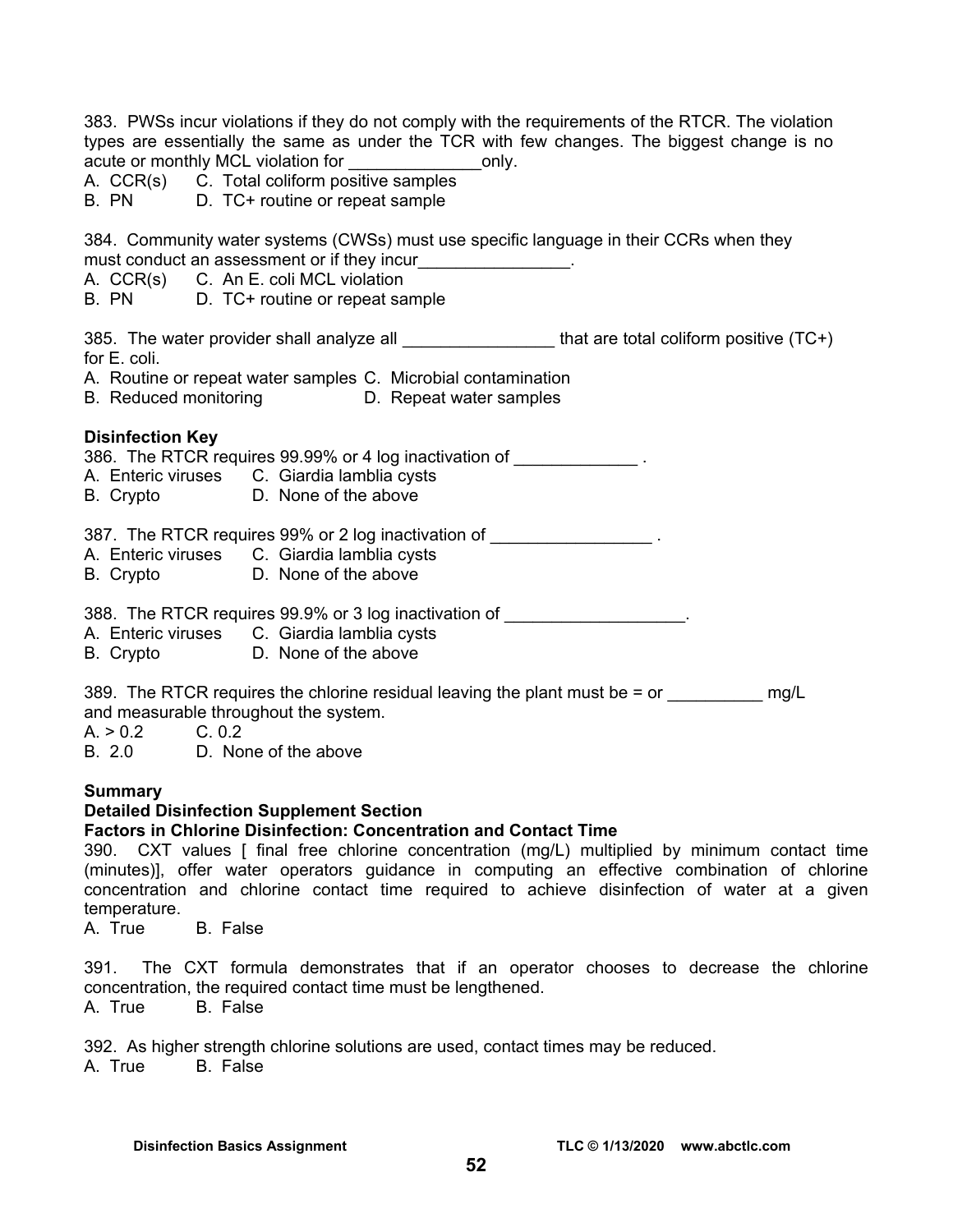#### **Understanding Cryptosporidiosis**

393. Cryptosporidium is an emerging parasitic protozoan pathogen because its transmission has increased dramatically over the past two decades.

A. True B. False

#### **Understanding Giardia lamblia**

394. Which of the following was discovered about 20-40 years ago, is another emerging waterborne pathogen?

- A. Cryptosporidium C. Corona 5
- B. Giardia lamblia **B.** D. None of the above

# **Disinfection Rule Section**

#### **Safe Drinking Water Act (SDWA) Review**

395. The states are expected to administer and enforce these regulations for public water systems (systems that either have 25 or more service connections or regularly serve an average of 50 or more people daily for at least 60 days each year).<br>A. True B. False

B. False

396. Public water systems must provide water treatment, ensure proper drinking water quality through monitoring, and provide public notification of contamination problems.

A. True B. False

#### **Relating to prevention of waterborne disease, the SDWA required EPA to**:

397. Set numerical standards, referred to as Maximum Contaminant Levels (MCLs — the highest allowable contaminant concentrations in drinking water) or treatment technique requirements for contaminants in public water supplies;

A. True B. False

398. Issue regulations requiring monitoring of all regulated and certain unregulated contaminants, depending on the number of people served by the system, the source of the water supply, and the contaminants likely to be found;

A. True B. False

399. Set criteria under which systems are obligated to filter water from surface water sources; it must also develop procedures for states to determine which systems have to filter. A. True B. False

400. Through the Surface Water Treatment Rule (SWTR), EPA has set treatment requirements to control microbiological contaminants in public water systems using surface water sources (and groundwater sources under the direct influence of surface water).

A. True B. False

#### **Chlorine DDBP**

401. These term means that chlorine is present as CI, HOCI, and OCI<sup> $^-$ </sup> is called  $\hspace{1cm}$ , and that which is bound but still effective is \_\_\_\_\_\_\_\_\_\_\_\_\_\_\_.

A. Free available chlorine and Total

- B. Free and Residual
- C. Free available chlorine and Combined Chlorine
- D. None of the above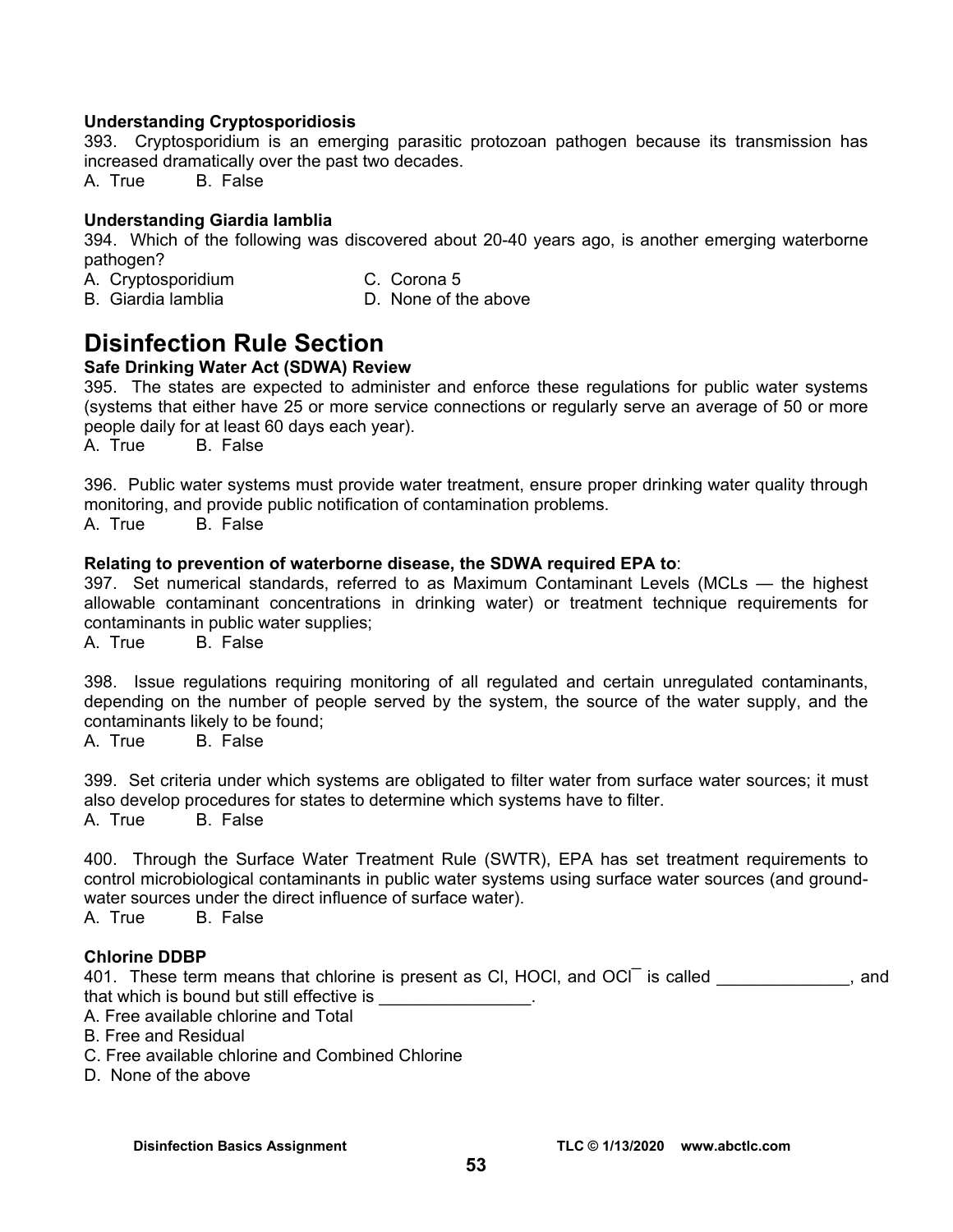402. Chloramines are formed by reactions with?

- A. Acid and  $Cl<sub>2</sub>$  C. Folic Acid and Cl2
- B. Ammonia and  $Cl<sub>2</sub>$  D. None of the above

#### **Microbial Regulations**

403. Which rule specifies treatment criteria to assure that these performance requirements are met; they include turbidity limits, disinfectant residual, and disinfectant contact time conditions?

- A. Long Term 1 Enhanced Surface Water Treatment Rule
- B. Interim Enhanced Surface Water Treatment Rule
- C. Surface Water Treatment Rule
- D. None of the above

404. Which rule was established to maintain control of pathogens while systems lower disinfection byproduct levels to comply with the Stage 1 Disinfectants/Disinfection Byproducts Rule and to control Cryptosporidium?

- A. Long Term 1 Enhanced Surface Water Treatment Rule
- B. Interim Enhanced Surface Water Treatment Rule
- C. Surface Water Treatment Rule
- D. None of the above

405. The EPA established a MCL of 0.0010 for all public water systems and a 99% removal requirement for Cryptosporidium in filtered public water systems that serve at least 100,000 people. The new rule will tighten turbidity standards by December 2001.

A. True B. False

#### **EPA's Drinking Water Regulations for Disinfectants**

406. Chlorine is the most widely used water disinfectant due to its effectiveness and cost.

A. True B. False

407. Using chlorine as a drinking water disinfectant has prevented millions of water borne diseases, such as typhoid, cholera, dysentery, and diarrhea. Most states require community water systems to use chlorination.

A. True B. False

408. All disinfectants form DBPs in one of two reactions: Chorine and chlorine-based compounds (halogens) react with organics in water causing the \_\_\_\_\_\_\_\_\_\_\_\_\_\_\_to substitute other atoms resulting in halogenated by-products.

A. Chlorine atom C. Carbon atom

B. Hydrogen atom D. None of the above

409. Oxidation reactions are where chlorine example to the compounds present in water.

- A. Reduces C. Oxidizes
- B. Forms D. None of the above

- 
- 410. \_\_\_\_\_\_\_\_\_\_\_\_\_\_\_\_\_\_\_\_\_\_are also formed when multiple disinfectants are used. A. Secondary by-products C. Chorine and chlorine-based compounds (halogens)
- B. Primary by-products D. None of the above
-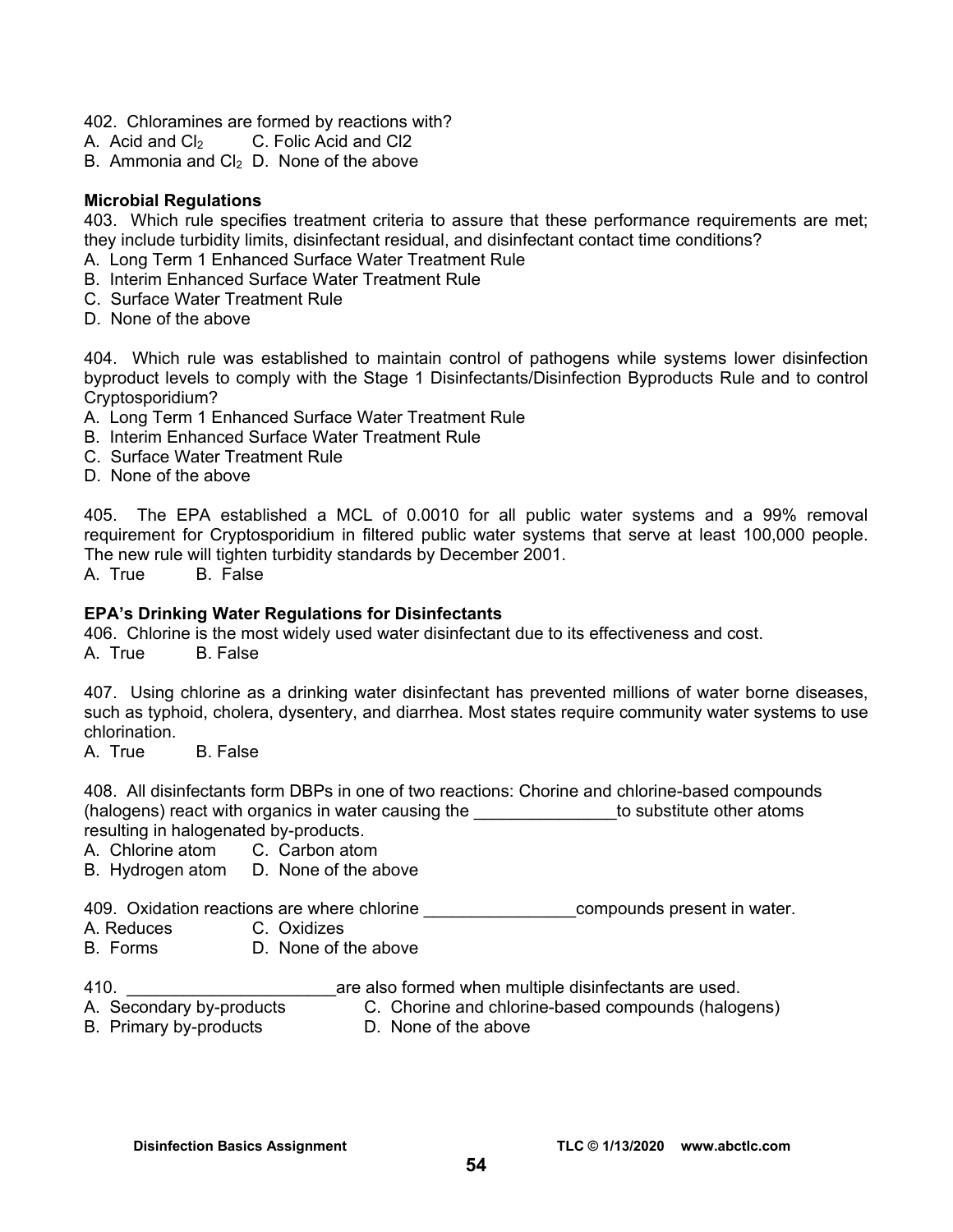411. Which of the following rules requires systems using public water supplies from either surface water or groundwater under the direct influence of surface water to disinfect?

A. TTHM and HAA5 Rule C. Surface Water Treatment Rule (SWTR)<br>B. DBP MCLs Rule D. None of the above

D. None of the above

412. The maximum contaminant level for the SWTR disinfection set by EPA. At this time, an MCL is set for only set for only set for only and proposed for additional disinfection byproducts.

- A. TTHM and HAA5 Rule C. A community water system (CWS)
- B. Total Trihalomethanes D. None of the above

413. Which of the following rules apply to all community and non-community water systems using a disinfectant such as chlorine, chloramines, ozone and chlorine dioxide?

- 
- A. TTHM and HAA5 Rule **C. A community water system (CWS)**
- B. Disinfectants and Disinfection Byproducts (DBP) D. None of the above

414. The Long Term 2 Enhanced Surface Water Treatment Rule (LT2) rule applies to all water systems using **Exercise 20** under the influence of a surface water, as well as groundwater/surface water blends.

A. Surface water, groundwater **C. DBP MCLsRule** 

B. Disinfection byproducts (DBPs) Rule D. None of the above

415. Which of the following rules began in 2006 with the characterization of raw water Cryptosporidium and E. coli levels?

- A. DBPs requirements C. Stage 1 Disinfectant and Disinfection Byproduct Rule
- B. The LT2 requirements D. None of the above
- 

416. Which of the following rules applies to all public water systems using groundwater?

- 
- A. Groundwater Rule (GWR) C. Long Term 2 Enhanced Surface Rule (LT2)
- B. SDWA in 1996 D. None of the above

417. Which of the following rules require EPA to develop rules to balance the risks between microbial pathogens and disinfection byproducts?

- 
- A. Amendments to the SDWA in 1996 C. Stage 1 Disinfectant and Disinfection Byproduct Rule<br>B. SDWA in 1996 C. None of the above
	- D. None of the above

## **Public Health Concerns**

418. Which of the following rules along with the Disinfection Byproducts Rule applies to all community and nontransient non-community water systems that treat their water with a chemical disinfectant? A. Groundwater Rule (GWR) C. Long Term 2 Enhanced Surface Water Treatment Rule

- 
- B. The Stage 1 Disinfectants D. None of the above

419. Which of the following rules and Disinfection Byproduct Rule updates and supersedes the 1979 regulations for total trihalomethanes?

- A. DBPs C. The Stage 1 Disinfectant
- B. The LT2 requirements D. None of the above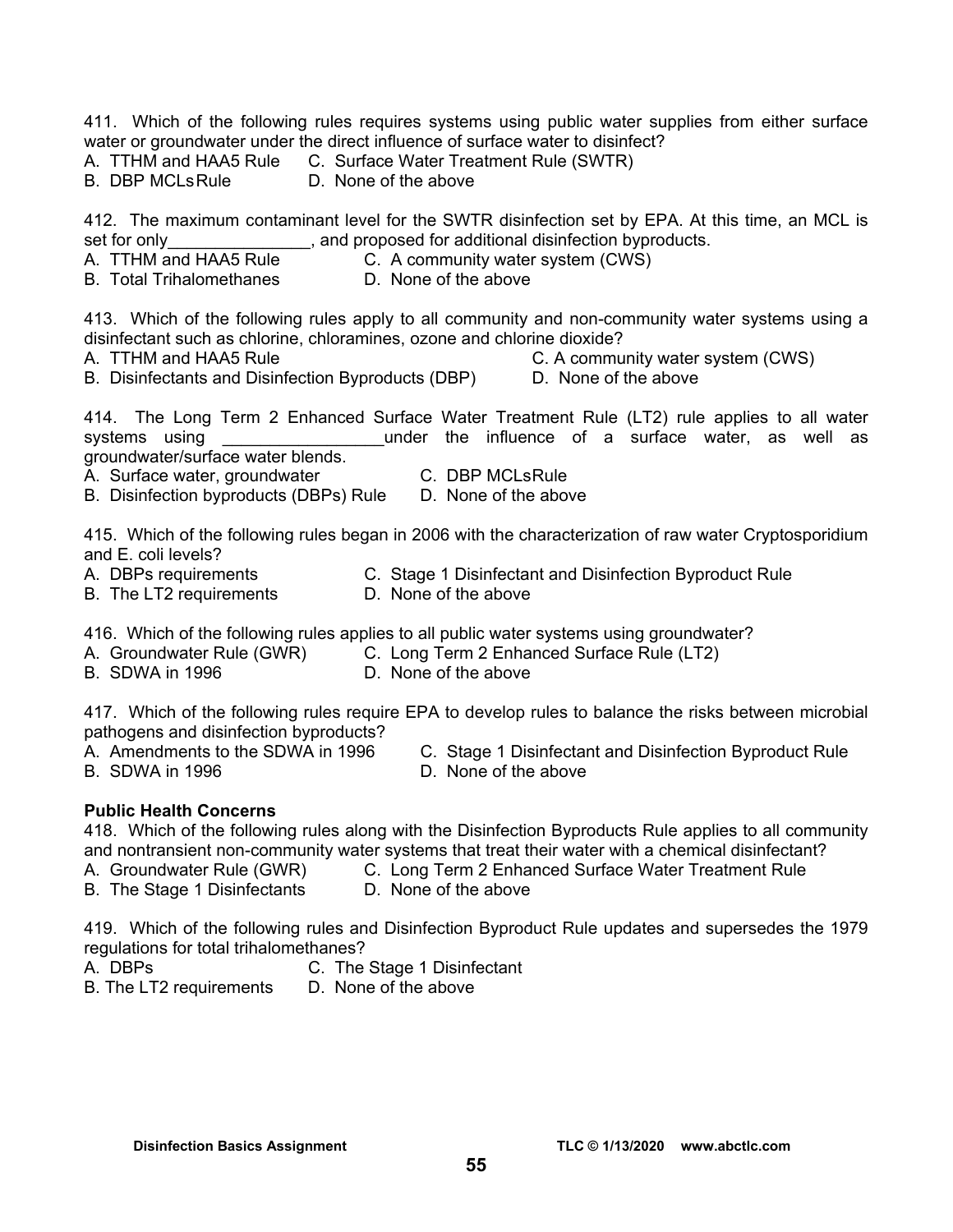#### **Stage 2 DBP Rule Federal Register Notices**

420. Which of the following rules is one part of the Microbial and Disinfection Byproducts Rules, which are a set of interrelated regulations that address risks from microbial pathogens and disinfectants/disinfection byproducts?

- A. Groundwater Rule (GWR) C. Long Term 2 Enhanced Surface Water Treatment Rule (LT2)
- B. The Stage 2 DBP rule D. None of the above

421. Which of the following rules focuses on public health protection by limiting exposure to DBPs, specifically total trihalomethanes and five haloacetic acids, which can form in water through disinfectants used to control microbial pathogens?

- A. Stage 1 DBPR C. Long Term 2 Enhanced Surface Water Treatment Rule
- B. The Stage 2 DBP rule D. None of the above

422. Which of the following rules has been highly effective in protecting public health and has also evolved to respond to new and emerging threats to safe drinking water?

- A. Stage 2 DBPR C. Surface Water Treatment Rule
- B. Safe Drinking Water Act (SDWA) D. None of the above

423. Which of the following terms is one of the major public health advances in the 20th century?

- A. Major public health advances C. Amendments to the SDWA in 1996
- B. Disinfection of drinking water D. None of the above

424. There are specific microbial pathogens, such as \_\_\_\_\_\_\_\_\_\_\_\_\_\_\_\_\_, which can cause illness, and are highly resistant to traditional disinfection practices.

A. Enteric virus(es) C. C. perfringens

B. Cryptosporidium D. None of the above

425. The Stage 1 Disinfectants and Disinfection Byproducts Rule and The Stage 1 Disinfectants and Disinfection Byproducts Rule and December 1998.

- A. The Stage 2 DBPR C. Interim Enhanced Surface Water Treatment Rule
- B. SDWA D. None of the above

426. Which of the following rules will reduce potential cancer and reproductive and developmental health risks from disinfection byproducts?

A. DBP exposure C. Traditional disinfection practices

B. Stage 2 Disinfection Byproducts Rule D. None of the above

427. Stage 2 Disinfection Byproducts Rule strengthens public health protection for customers by tightening \_\_\_\_\_\_\_\_\_\_\_\_\_\_\_\_\_\_\_\_for two groups of DBPs, trihalomethanes and haloacetic acids.

A. Primary or residual disinfectant C. Compliance monitoring requirements

B. Major public health advances D. None of the above

#### **Are THMs and HAAs the only disinfection byproducts?**

428. The presence of the seperative of the occurrence of many other chlorination DBPs; thus, a reduction in the TTHM and HAA5 generally indicates a reduction of DBPs from chlorination.

A. Chlorine and chloramine C. TTHM and HAA5

B. Classes of DBPs D. None of the above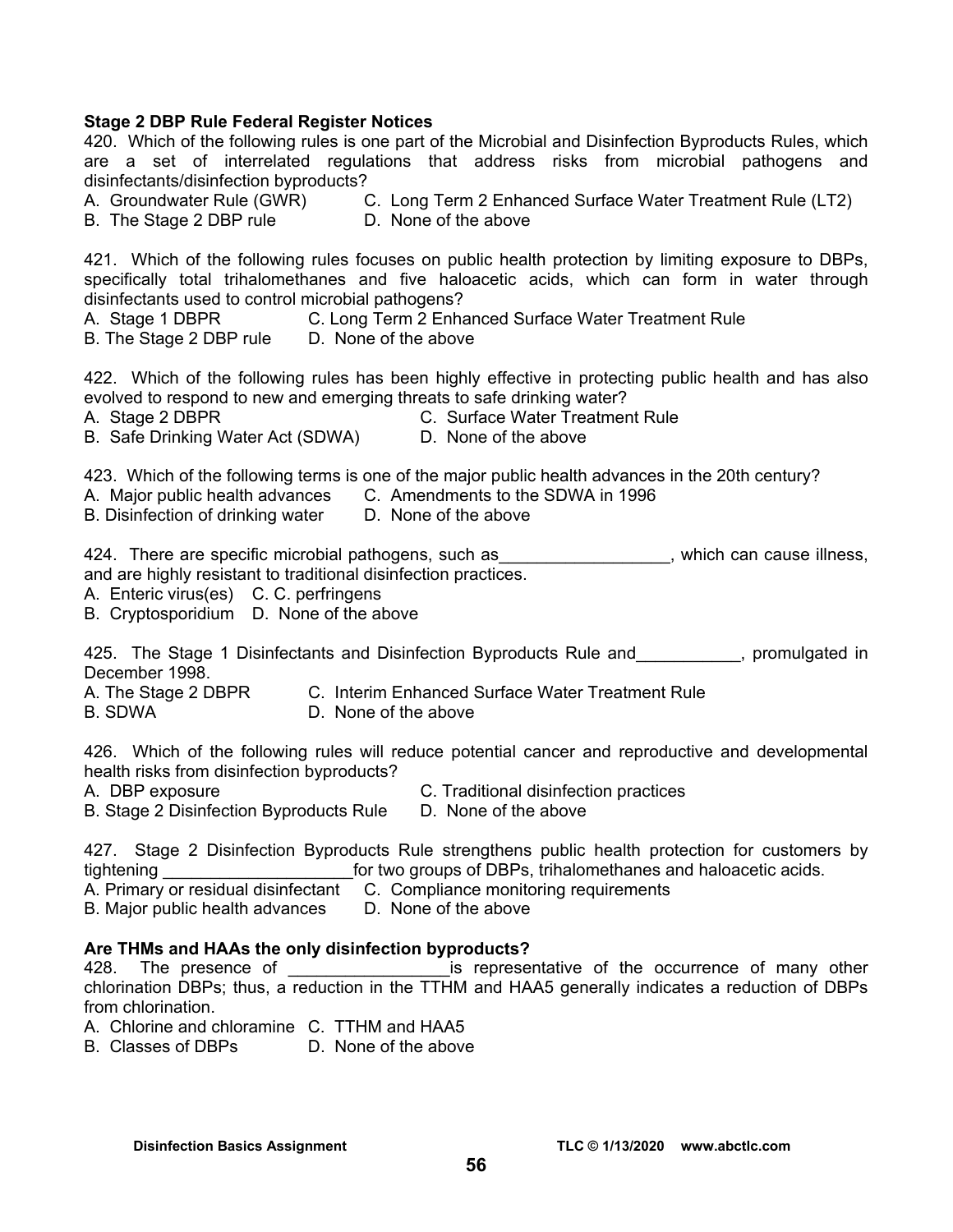## **Chlorine By-Products**

429. The most common chlorination by-products found in U.S. drinking water supplies are? A. Chlorate and Chlorite C. Ammonia and THMS<br>B. Trihalomethanes (THMs) D. None of the above B. Trihalomethanes (THMs)

#### **The Principal Trihalomethanes are:**

430. Chloroform, bromodichloromethane, chlorodibromomethane, and bromoform. Other less common chlorination by-products include the haloacetic acids and haloacetonitriles. The amount of THMs formed in drinking water can be influenced by a number of factors, including the season and the source of the water.

A. True B. False

431. THM concentrations are generally higher in winter than in summer, because concentrations of natural organic matter are greater and more chlorine is required to disinfect at colder temperatures. A. True B. False

432. THM levels are also low when wells or large lakes are used as the drinking water source, because organic matter concentrations are generally low in these sources. The opposite — high organic matter concentrations and high THM levels — is true when rivers or other surface waters are used as the source of the drinking water.

A. True B. False

#### **Health Effects**

433. The available studies on health effects do not provide conclusive proof of a relationship between exposure to THMs and cancer or reproductive effects, but indicate the need for further research to confirm their results and to assess the potential health effects of chlorination by-products other than THMs.

A. True B. False

#### **Risks and Benefits of Chlorine**

434. It is extremely important that water treatment plants ensure that methods used to control chlorination by-products do not compromise the effectiveness of water disinfection.<br>A. True B. False

B. False

435. Many cities utilize the use ozone to disinfect their source water and to reduce formation of this parameter?

- A. Chlorate and Chlorite **C.** Chloramines
- B. Trihalomethanes (THMs) D. None of the above

436. \_\_\_\_\_\_\_\_\_\_\_\_ is a highly effective disinfectant, it breaks down quickly, so that small amounts of \_\_\_\_\_\_\_\_\_\_\_\_\_\_\_ or other disinfectants must be added to the water to ensure continued disinfection

as the water is piped to the consumer's tap.

- A. Ozone, Chlorine C. Chlorine Dioxide, Chlorine
- B. Chlorite, Chlorine D. None of the above

437. Modifying water treatment facilities to use \_\_\_\_\_\_\_\_\_\_\_ can be expensive, and treatment can create other undesirable by-products that may be harmful to health if they are not controlled (e.g., bromate).

- A. Ozone, Chlorine C. Ozone, Ozone
- B. Chlorite, Chlorine D. None of the above

**Disinfection Basics Assignment TLC © 1/13/2020 [www.abctlc.com](http://www.abctlc.com)**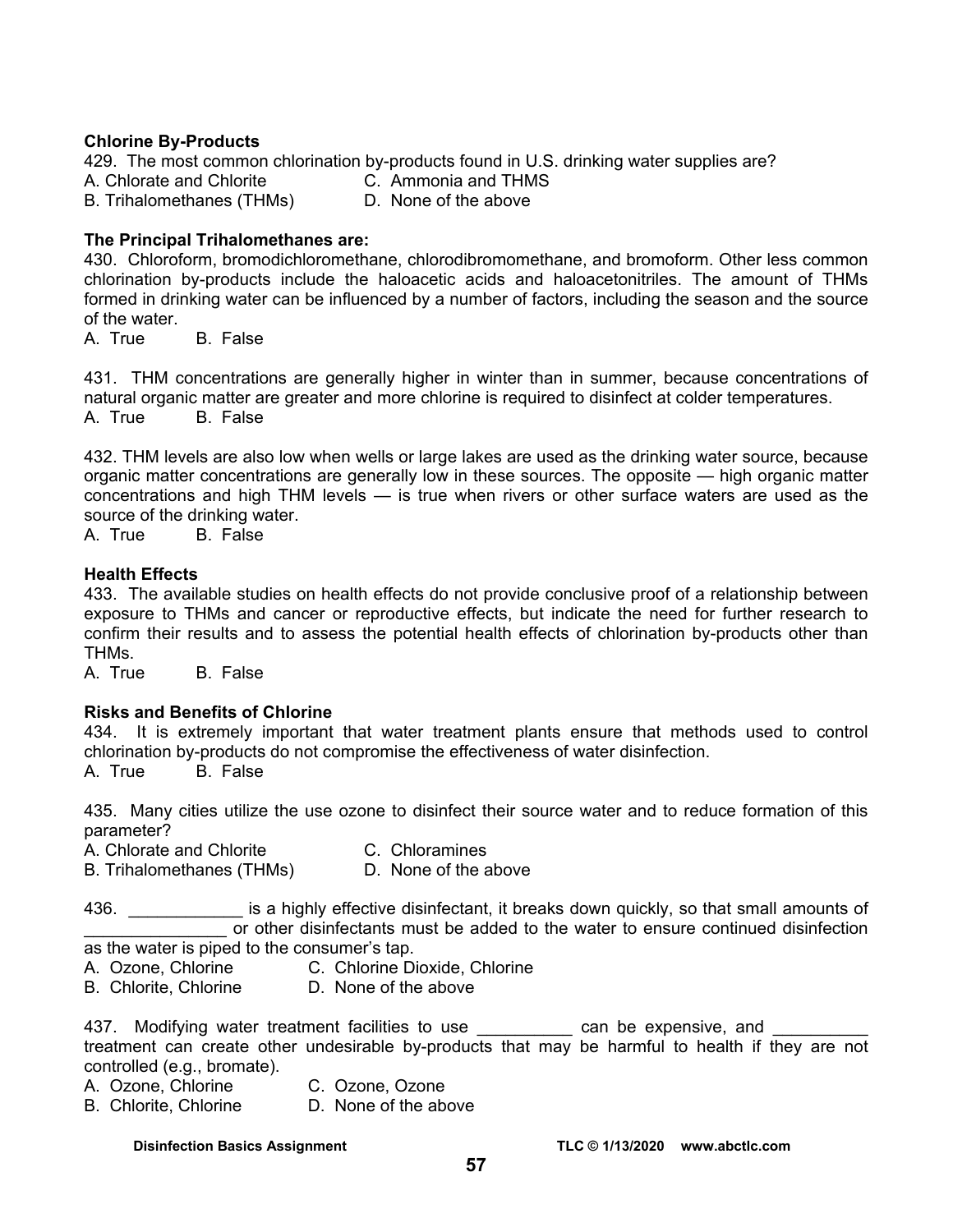438. Which term is a weaker disinfectant than chlorine, especially against viruses and protozoa; however, they are very persistent and, as such, can be useful for preventing re-growth of microbial pathogens in drinking water distribution systems?<br>A. UV C. Chloramines

- A. UV C. Chloramines<br>B. Chlorite D. None of the a
- D. None of the above

439. Chlorine dioxide can be an effective disinfectant, but it forms?

- A. Chlorate and Chlorite C. Chloramines
- B. THMS D. None of the above

# **Water Chemistry Section**

## **pH Testing Section**

440. When an atom loses and thus has more protons than electrons, the atom is a positively-charged ion or cation.

- A. A proton C. An electron
- B. Charge D. None of the above
- 441. Pure water has a pH very close to?
- A. 7 C. 7.7
- B. 7.5 D. None of the above

442. **Example 20 are determined using a concentration cell with** transference, by measuring the potential difference between a hydrogen electrode and a standard electrode such as the silver chloride electrode.

- A. Primary pH standard values C. pH measurement(s)
- B. Alkalinity D. None of the above

443. Mathematically, pH is the negative logarithm of the activity of the (solvated) hydronium ion, more often expressed as the measure of the?

- A. Electron concentration C. Hydronium ion concentration
- B. Alkalinity concentration D. None of the above

444. Which of the following terms for aqueous solutions can be done with a glass electrode and a pH meter, or using indicators?

- A. Primary sampling C. Determining values
- B. Measurement of pH D. None of the above

445. The pH scale is logarithmic and therefore pH is?

- A. An universal indicator C. An excess of alkaline earth metal concentrations
- B. A dimensionless quantityD. None of the above

446. Measuring alkalinity is important in determining a stream's ability to neutralize acidic pollution from rainfall or wastewater. It is one of the best measures of the sensitivity of the stream to acid inputs. There can be long-term changes in the **with the set of rivers and streams in** response to human disturbances.

- A. Acid C. pH measurement(s)
- B. Alkalinity D. None of the above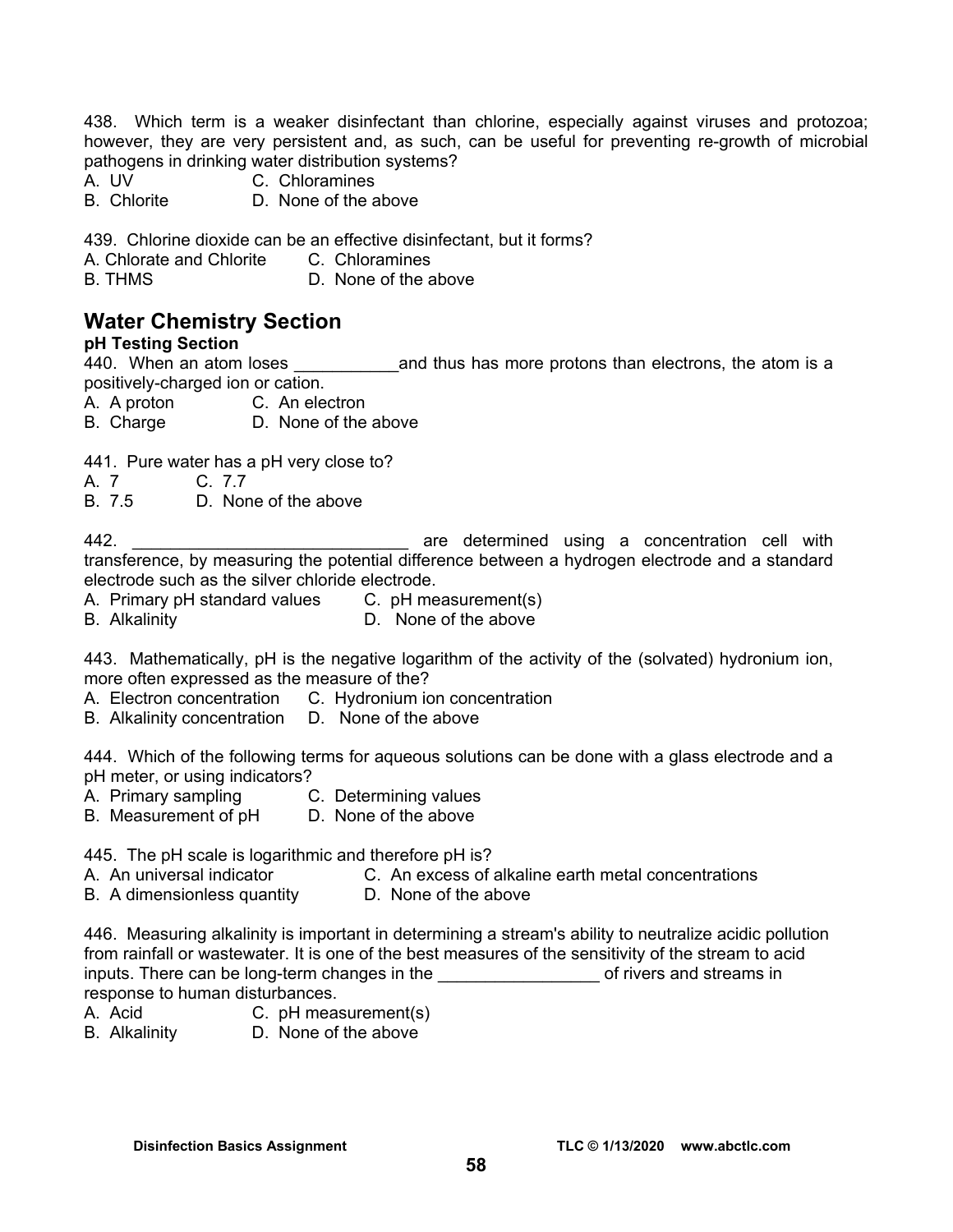447. pH is defined as the decimal logarithm of the reciprocal of the  $\blacksquare$ , a<sub>H</sub>+, in a solution.

- B. Acid-base behavior
- A. Hydrogen ion activity C. Brønsted–Lowry acid–base theory<br>B. Acid-base behavior D. None of the above

448. Which of the following terms may be used to measure pH, by making use of the fact that their color changes with pH?

- A. Indicators C. A set of non-linear simultaneous equations
- B. SpectrophotometerD. None of the above

449. Alkalinity is the name given to the quantitative capacity of an aqueous solution to neutralize an?

- A. Acid C. Bond formation
- B. Base D. None of the above

450. Which of the following terms of the color of a test solution with a standard color chart provides a means to measure pH accurate to the nearest whole number?

A. Universal indicator C. Visual comparison

B. Colorwheel measurement D. None of the above

451. The pH scale is traceable to a set of standard solutions whose pH is established by US EPA. A. True B. False

452. Measurement of pH for aqueous solutions can be done with a glass electrode and a pH meter, or using indicators like strip test paper.

A. True B. False

453. In chemistry, pH is a measure of the acidity or basicity of an aqueous solution. Solutions with a pH greater than 7 are said to be acidic and solutions with a pH less than 7 are basic or alkaline. A. True B. False

454. Because the alkalinity of many surface waters is primarily a function of carbonate, bicarbonate, and hydroxide content, it is taken as an indication of the concentration of these constituents.

A. True B. False

455. The calculation of the pH of a solution containing acids and/or bases is an example of a chemical speciation calculation, that is, a mathematical procedure for calculating the concentrations of all chemical species that are present in the solution. The complexity of the procedure depends on the?

A. Nature of the solution C. Alkaline earth metal concentrations B. pHD. None of the above

456. Under normal circumstances this means that the concentration of hydrogen ions in acidic solution can be taken to be equal to the concentration of the acid. The pH is then equal to minus the logarithm of?

A. The concentration value C. A set of non-linear simultaneous equations B. The pHD. None of the above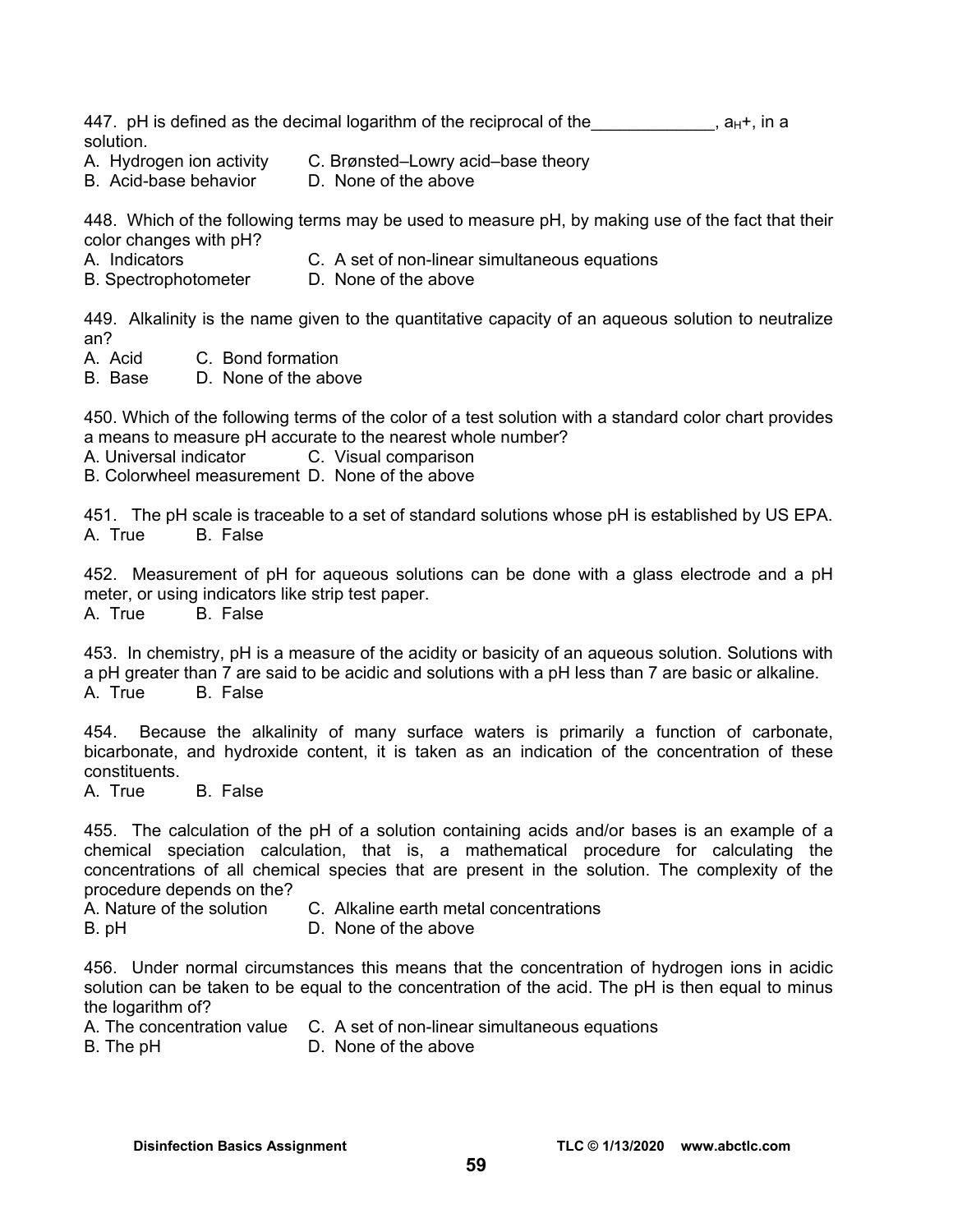457. Alkalinity of water is its acid-neutralizing capacity. It is the sum of all the titratable bases. The measured value may vary significantly with the?

- A. End-point pH C. pH measurement(s)
- B. Alkalinity D. None of the above

458. For strong acids and bases no calculations are necessary except in extreme situations. The pH of a solution containing a weak acid requires the solution of a quadratic equation. The pH of a solution containing a weak base may require the?

- A. Solution of a cubic equation C. Excess of alkaline earth metal concentrations
	- B. Non-linear simultaneous equations D. None of the above
- -

459. Alkalinity is a measure of this missing term and can be interpreted in terms of specific substances only when the chemical composition of the sample is known.

- A. Universal indicator C. Excess of alkaline earth metal concentrations
- B. An aggregate property of water D. None of the above

460. More precise measurements are possible if the color is measured spectrophotometrically, using a?

- A. Universal indicator C. Set of non-linear simultaneous equations
- B. Colorimeter of spectrophotometer D. None of the above

461. For strong acids and bases no calculations are necessary except in extreme situations. The pH of a solution containing a weak acid requires?

- A. The concentration value C. Excess of alkaline concentrations
- B. The solution of a quadratic equation D. None of the above

462. Alkalinity in excess of which term is significant in determining the suitability of water for irrigation?

A. 8 C. Alkaline earth metal concentrations

B. pH of 7D. None of the above

463. The calculation of the pH of a solution containing acids and/or bases is an example of a \_\_\_\_\_\_\_\_\_\_\_\_\_\_ calculation, that is, a mathematical procedure for calculating the concentrations

of all chemical species that are present in the solution

- A. Chemical speciation C. Visual comparison
- B. Spectrophotometer D. None of the above
- 464. Since pH is a logarithmic scale, a difference of one pH unit is equivalent to difference in hydrogen ion concentration
- A. 1 C. 10

B. .1 D. None of the above

## **Alkalinity Sub-Section**

465. Which of the following terms measurements is used in the interpretation and control of water and wastewater treatment processes?

- A. Acid C. Hydrogen bond formation
- B. Alkalinity D. None of the above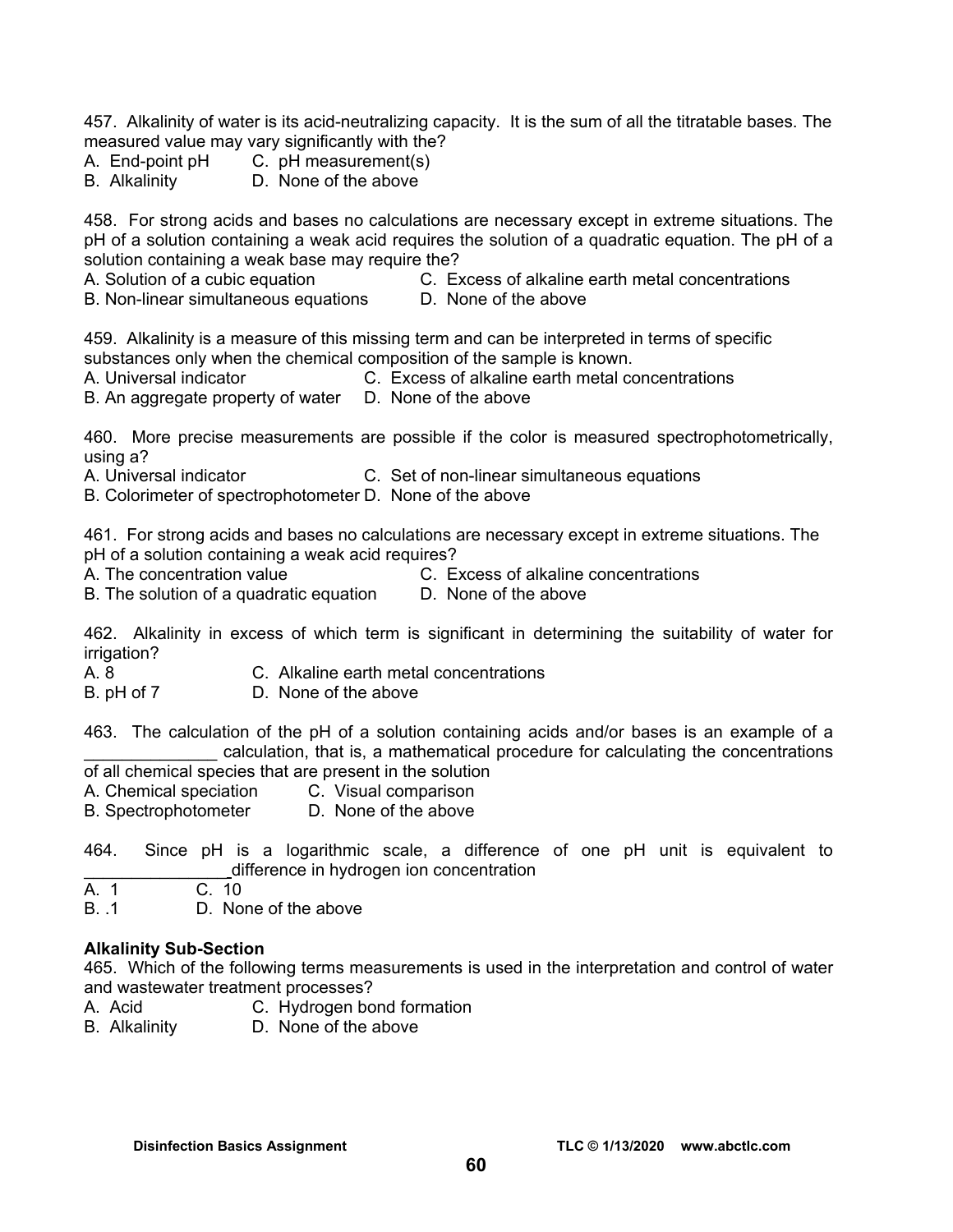466. Which of the following terms are compounds that, for practical purposes, are completely dissociated in water.

- A. Strong acids and bases C. Strong bases and weak acids
- B. Chemical ions in chains D. None of the above

467. The pH of a solution containing a can be may require the solution of a cubic equation.

- A. Strong acids and bases C. Weak base
- B. Strong base D. None of the above

468. Sodium hydroxide, NaOH, is an example of a?

- A. Weak base C. Strong acid
- B. Strong base D. None of the above

469. According to the text, what is the pH of pure water at 50 °C?

A. 7.7 C. 6.55

B. 7.00 D. None of the above

#### **Halogens- Halides**

470. What is the negative ion often referred to as?

- A. A halide proton C. Diatomic Compound
- B. A halide ion D. None of the above

471. Which of the following terms contains ions known as halides?

- A. Salts C. Hydrastatic acid
- B. Organic halides D. None of the above

472. Halide ions combined with single hydrogen atoms form the hydrohalic acids (i.e., HF, HCl, HBr, HI), a series of particularly strong acids, one being?

- A. Salts C. Hydrastatic acid
- B. Organic halides D. None of the above

473. Many synthetic organic compounds such as plastic polymers, and a few natural ones, contain halogen atoms; these are known as halogenated compounds or?

- A. Salts C. Hydrastatic acid
- B. Organic halides D. None of the above

## **Chlorine**

474. The only halogen is needed in relatively large amounts (as chloride ions) by humans?

- A. Chlorine
- B. Iodine D. None of the above

475. This halogen is needed only in very small amounts for the production of thyroid hormones such as thyroxine?

- A. Chlorine C. Fluoride
- B. Iodine D. None of the above

476. Neither fluorine nor bromine are believed to be really essential for humans, although small amounts of **Example 20** can make tooth enamel resistant to decay.

- A. Chlorine C. Fluoride
- B. Iodine D. None of the above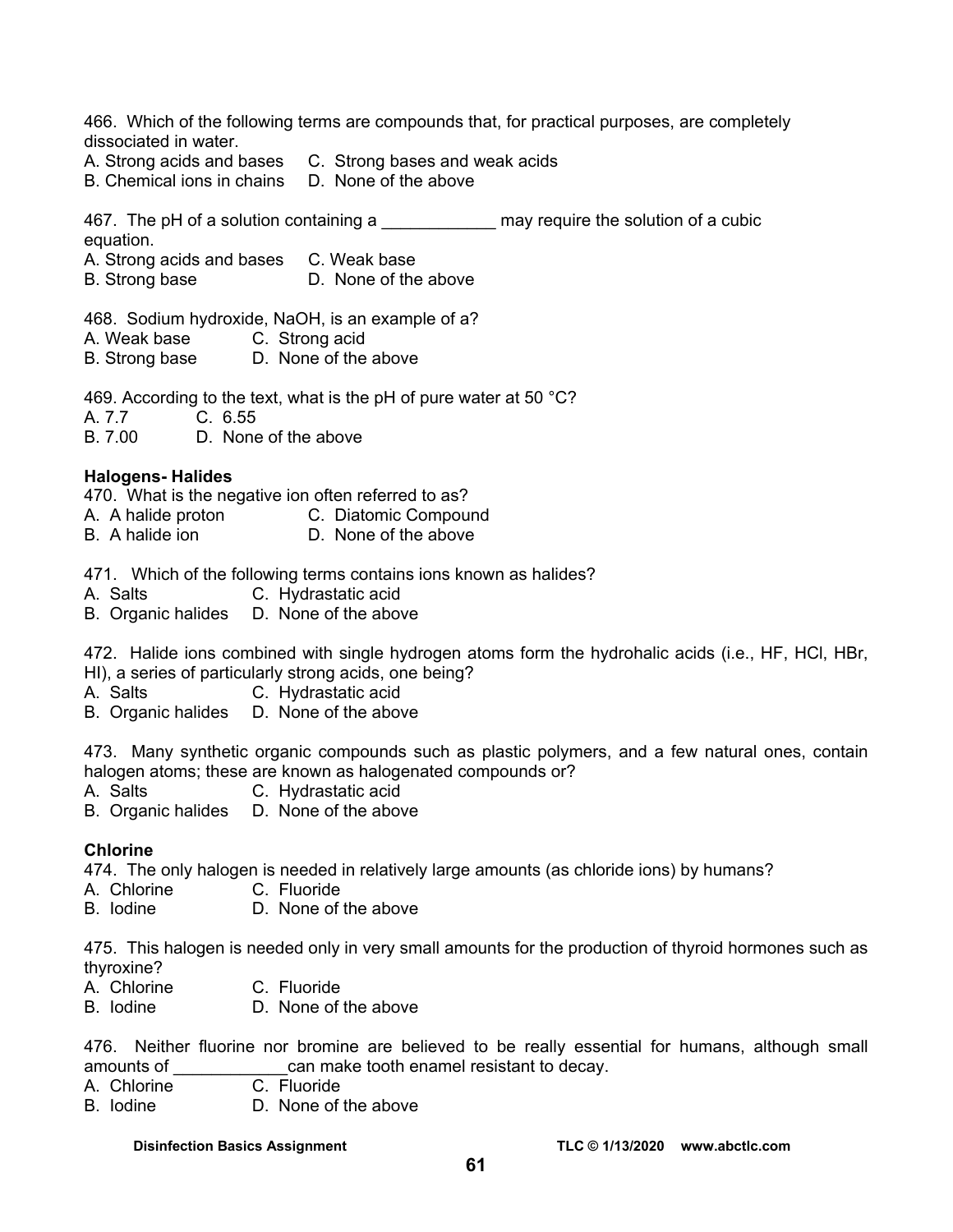## **Halogens**

477. All Halogens have 7 electrons in their outer shells, giving them an oxidation number of -1. The halogens exist, at room temperature, in all three states of matter:

A. True B. False

# **Lab Analyst Section**

478. Turbidity is measured to evaluate the performance of

A. Water treatment plant(s) C. Colloidal to coarse dispersions

B. An aesthetic point D. None of the above

479. Turbidity is caused by wide variety of suspended matter that range in size from colloidal to coarse dispersions, depending upon the the state of the state of the state of the state of the state of the state of the state of the state of the state of the state of the state of the state of the state of the state of the stat substances to those that are highly organic in nature.

A. Water treatment plant(s) C. Degree of turbulence

B. An aesthetic point D. None of the above

480. Turbid waters are undesirable from \_\_\_\_\_\_\_\_\_\_ of view in drinking water supplies.

- A. Water treatment plant(s) C. Colloidal to coarse dispersions
- B. An aesthetic point D. None of the above

## **Surface Water (SW) System Compliance**

- 481. Sample the \_\_\_\_\_\_\_\_\_\_\_\_\_\_\_\_ at the clear well
- A. Individual filter effluent
- B. 95% of samples D. None of the above
- 482. 0.34 NTU in **the summary contract in the section of the section of the section of the section of the 482.**
- A. Individual filter effluent C. Combined filter turbidity
- B. 95% of samples D. None of the above

483. Sample turbidity at each

A. Individual filter effluent C. Combined filter turbidity

B. 95% of samples D. None of the above

#### **Turbidity Key**

484. Turbidity is normally measured in mg/L and its size is measured in multimeters.

A. True B. False

485. Turbidity can be particles in the water consisting of finely divided solids, larger than bacteria, visible by the naked eye; ranging in size from 10 to 150mm. A. True B. False

## **Cloudy Water**

486. In order to have gravity affect these particles, we must somehow make them larger, somehow have them come together (agglomerate); in other words, somehow make them "stick" together, thereby increasing their size and mass.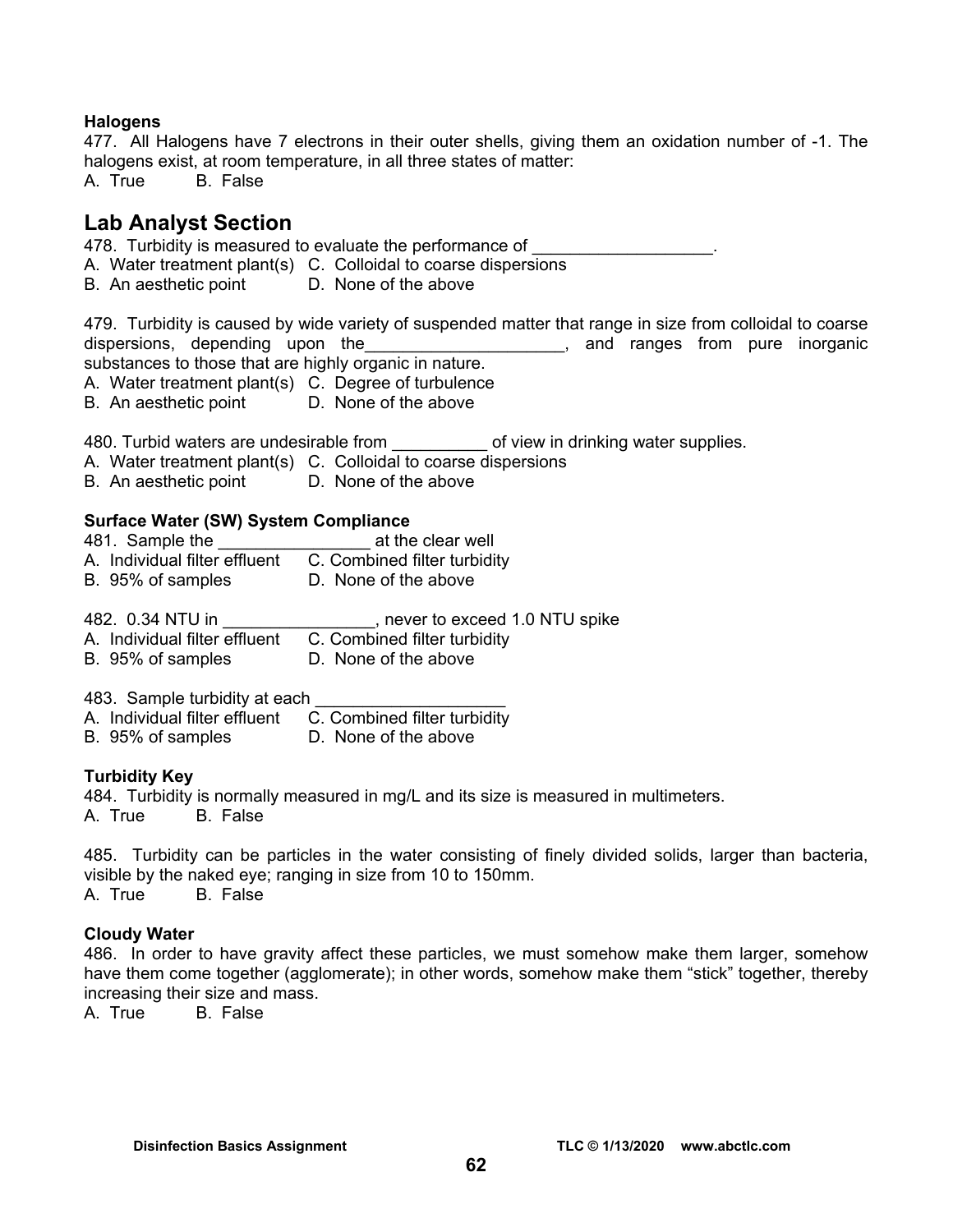## **Method 1623 - Cryptosporidium and Giardia Analysis**

487. Special sterilization procedures are needed for equipment used in the collection of samples for?

- A. Total Organisms C. Indicator bugs
- 
- B. Cryptosporidium and Giardia D. None of the above

488. Washing the equipment free of residual sodium hypochlorite solution with three rinses of filtersterilized water; do not de-chlorinate the equipment using?

- A. Sodium thiosulfate C. Sodium hypochlorite solution
- B. Sulfuric acid D. None of the above

489. According to the text, composite the sample in a 10-L cubitainer that is pre-sterilized by the manufacturer. The cubitainer is sent in a cardboard box to laboratory for example analysis.

- A. Cryptosporidium C. Cholera, polio, typhoid, hepatitis
- B. Indicator organisms D. None of the above

## **Cryptosporidium and Giardia Analysis**

490. For Cryptosporidium and Giardia analysis by Method 1623 (U.S. Environmental Protection Agency, 1999c), collect 10 L of streamwater for each protozoan pathogen using standard sampling techniques described in Myers and Sylvester (1997). Special sterilization procedures are needed for equipment used in the collection of samples for Cholera, polio, typhoid, hepatitis. Autoclaving is not effective in neutralizing the epitopes on the surfaces of the oocysts and cysts that will react with the antibodies used for detection.

A. True B. False

491. Submerge the equipment in a vessel containing 12 percent hypochlorite solution for 30 minutes. Wash the equipment free of residual sodium thiosulfate solution with three rinses of filter-sterilized water; do not de-chlorinate the equipment using Dibromochloromethane.

A. True B. False

492. Composite the sample in a 10-L cubitainer that is pre-sterilized by the manufacturer. The cubitainer is sent in a cardboard box to laboratory for Cholera, polio, typhoid, hepatitis analysis. The sample does not have to be kept on ice during transport.

A. True B. False

#### **Laboratory Analysis Sample Procedures**

493. Samples need to be kept on ice and shipped to a central laboratory for analysis of coliphage, C. perfringens, Cryptosporidium, Giardia, and enteric viruses by the current analytical methods. The single-agar layer (SAL), direct plating method with induction of streptomycin and ampicillin is recommended for detection of somatic and F-specific coliphage in streamwater samples. A. True B. False

494. Viral plaques are easily identified and enumerated by the distinct blue circle. Because of contamination by naturally occurring bacteria in streamwater samples, antibiotic- resistant host-culture strains, E. coli CN-13 (resistant to nalidixic acid) and E. Coli F-amp (resistant to streptomycin and ampicillin) are used as hosts for somatic and F-specific coliphage, respectively.